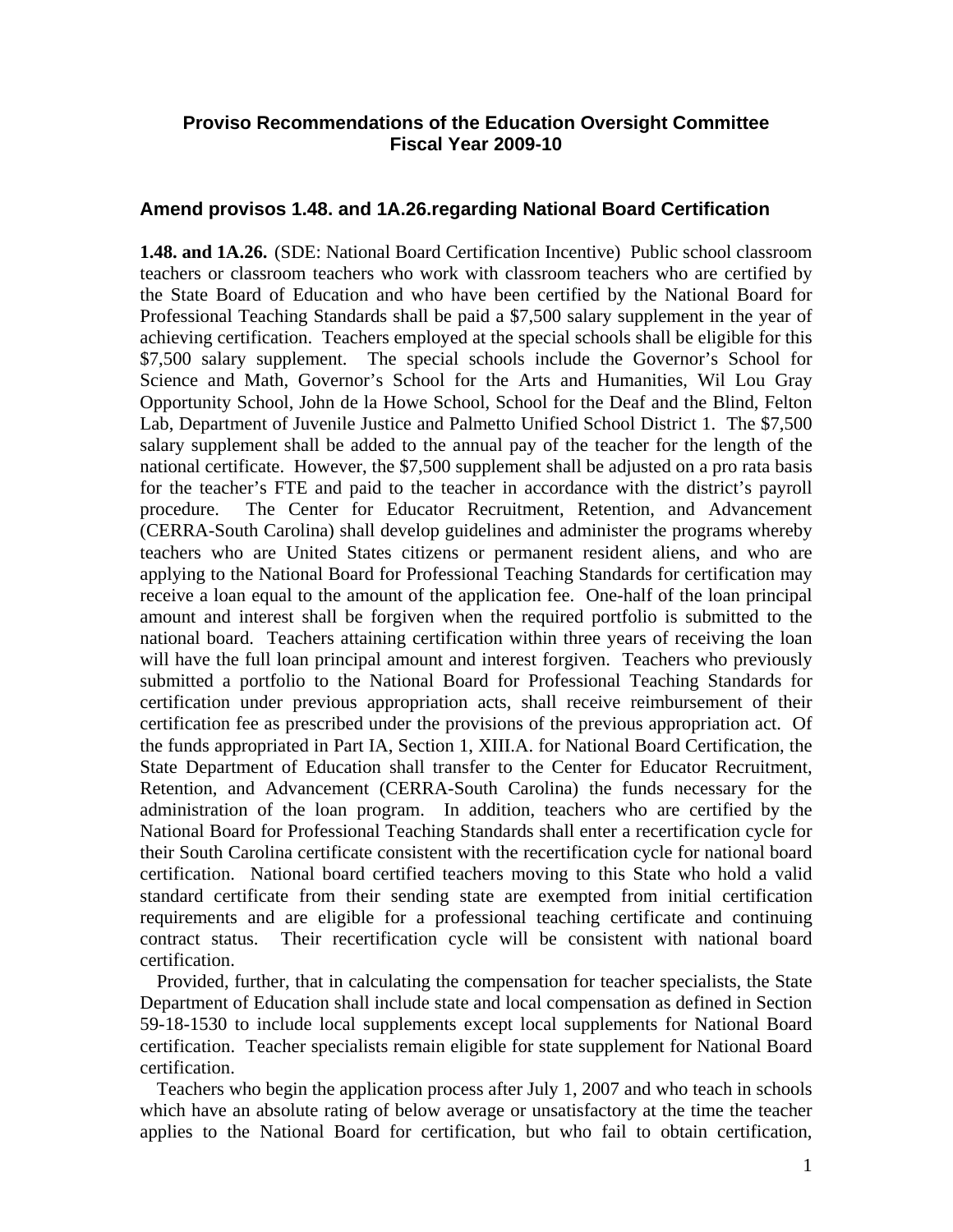nonetheless shall be eligible for full forgiveness of the loan as follows: upon submission of all required materials for certification, one-half of the loan principal amount and interest shall be forgiven; forgiveness of the remainder of the loan will be at the rate of 33% for each year of full time teaching in the same school regardless of whether that school exceeds an absolute rating of below average or unsatisfactory during the forgiveness period, or for each year of full time teaching in another school that has an absolute rating of below average or unsatisfactory at risk.

Effective July 1, 2009 the state will not award loans to any teacher seeking National Board certification and will not pay a \$7,500 salary supplement to any teacher receiving National Board certification unless the teacher had received National Board certification prior to July 1, 2009 or had completed application for National Board certification prior to July 1, 2009 and subsequently received National Board certification. No state funds shall be paid to any teacher beyond the first ten years of receiving National Board certification. The South Carolina Department of Education must present a plan to transition the state from the NBPTS supplement to investments in teacher assignment and/or performance compensation to the Senate Education Committee, the Senate Finance Committee, the House Education and Public Works Committee, the House Ways and Means Committee, the State Board of Education and the Education Oversight Committee no later than October 1, 2009.

Explanation: To conform to Act 282 and to discontinue salary supplement and loan program for National Board certified teachers after all current obligations are met

#### **Delete Proviso 1.69. (as requested by SCDE)**

**1.69.** (SDE: Formative Reading Assessment) School districts may utilize their state, local, and federal funding for other formative reading assessments that have been approved for use by a Department of Education program in lieu of using the State Board approved developmental appropriate formative reading assessment for grades one and two. By August 1, 2008, districts shall be required to inform the Department of Education what assessment for grades one and two will be used.

Explanation: Proviso codified in Act 282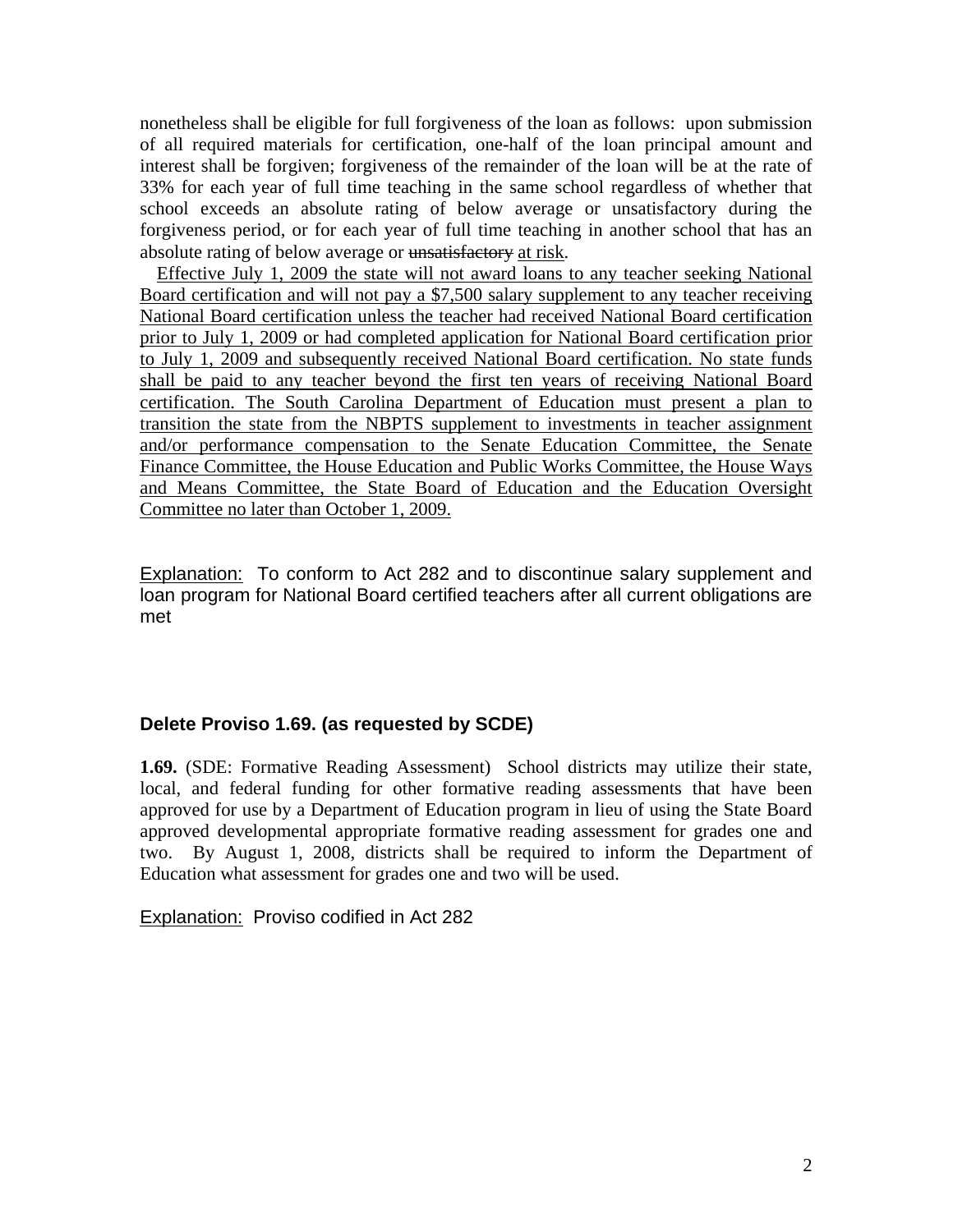#### **Delete Proviso 1.74.**

**1.74.** (SDE: Technical Assistance) Schools which receive individual report cards and share a school identification number (SIDN) and would receive less technical assistance funding in Fiscal Year 2009 than in Fiscal Year 2008 shall receive technical assistance funding as if they were two separate schools, except these schools may not receive more in total than they received in FY 2008.

Explanation: The proviso skewed the allocation of technical assistance funds in 2008-09 to eight schools that receive multiple report cards. These schools were allocated technical assistance funds equal to \$895 per pupil as compared to statewide average of \$278 per pupil to all other underperforming schools.

#### **Amend Proviso 1A.17.**

**A.17** (SDE-EIA: XI.C.2.-Teacher Salaries/SE Average) The projected Southeastern average teacher salary shall be the average of the average teachers salaries of the southeastern states as projected by the Division of Budget and Analyses. For the current school year the Southeastern average teacher salary is projected to be \$47,004 \$48,261. It is the intent of the General Assembly to exceed the Southeastern average teacher salary as projected by \$300; however, the statewide minimum teacher salary schedule used in Fiscal Year 2008-09 will continue to be used in Fiscal Year 2009-10. The General Assembly remains desirous of raising the average teacher salary in South Carolina through incremental increases over the next few years so as to make such equivalent to the national average teacher salary. Funds appropriated in Part IA, Section 1, XI.C.2. for Teacher Salaries must be used to increase salaries of those teachers eligible pursuant to Section 59-20-50 (b), to include classroom teachers, librarians, guidance counselors, psychologists, social workers, occupational and physical therapists, school nurses, orientation/mobility instructors, and audiologists in the school districts of the state.

Explanation: To reflect the revised Southeastern average teacher salary as the goal yet freezes the schedule because of revenue restructuring.

#### **Amend Proviso 1A.21.**

**1A.21.** (SDE-EIA: XI.E.2.-Evaluation/EIA Programs) Of the funds appropriated in Part IA, Section 1, XI.E.2. for EIA Implementation, Other Operating Expenses, \$349,124 \$163,064 may only be used by the State Department of Education to support its contracted program evaluations and the conduct of the State Board of Education's annual assessment of EIA-funded education reforms and the related report, pursuant to Section 59-6-12. Of the remaining funds appropriated in Part IA, Section 1, XI.E.2. for EIA Implementation, Other Operating Expenses shall be used to support the continuation of program and policy evaluations and studies and to support the state's participation in the Middle Grades Project, at no less than \$100,000 \$75,000. Provided further, for the current fiscal year, \$100,000 \$75,000 shall be provided to the South Carolina Educational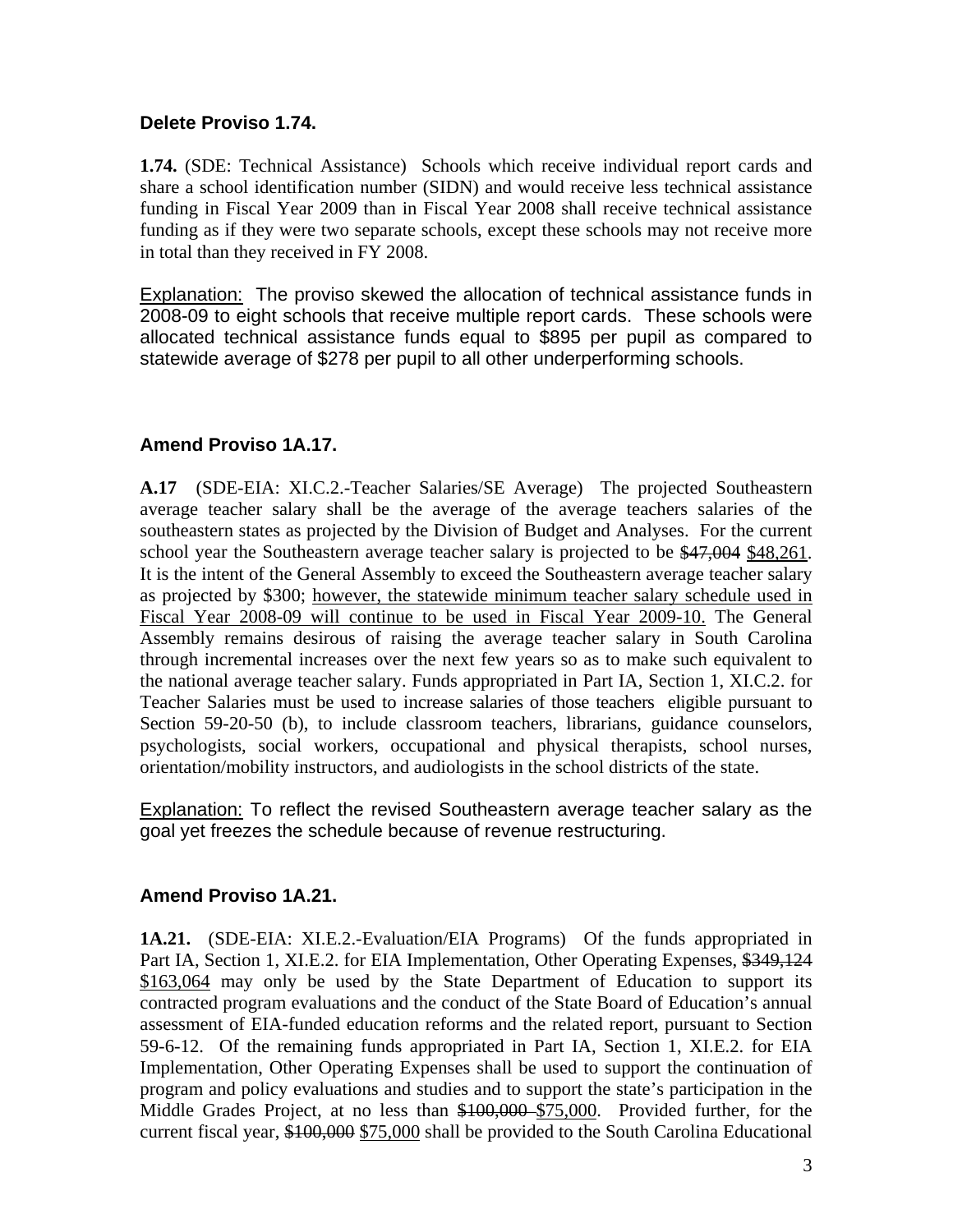Policy Center for collaborative projects with the Department of Education and the Education Oversight Committee to provide research based information and consultation services on technical issues related to establishing a more thorough accountability system for public schools, school districts, and the K-12 education system. These entities are encouraged to pursue grants and contracts to supplement state appropriations.

**Explanation:** To reflect 25% reduction as recommended by the EOC and revised line item appropriation. There is a total of \$313,064 recommended for Other Operating.

#### **Amend Proviso 1A.22.**

**1A.22.** (SDE-EIA: XI.F.2-CHE/Teacher Recruitment) Of the funds appropriated in Part IA, Section 1, X1.F.2. for the Teacher Recruitment Program, the S.C. Commission on Higher Education shall distribute a total of \$5,404,014 \$4,421,171 to the Center for Educator Recruitment, Retention, and Advancement (CERRA-South Carolina) for a state teacher recruitment program, of which \$4,200,000 at least \$3,360,000 must be used for the Teaching Fellows Program specifically to provide scholarships for future teachers of which \$100,000 may be expended on the Teacher Cadet Program and of which \$166,302 must be used for specific programs to recruit minority teachers, and shall distribute \$467,000 \$392,000 to S.C. State University to be used only for the operation of a minority teacher recruitment program and therefore shall not be used for the operation of their established general education programs. Working with districts with an absolute rating of unsatisfactory At-Risk or Below Average, CERRA will provide shared initiatives to recruit and retain teachers to schools in these districts. CERRA will report annually by October 1 to the Education Oversight Committee and the Department of Education on the success of the recruitment and retention efforts in these schools. The S.C. Commission on Higher Education shall ensure that all funds are used to promote teacher recruitment on a statewide basis, shall ensure the continued coordination of efforts among the three teacher recruitment projects, shall review the use of funds and shall have prior program and budget approval. The S.C. State University program, in consultation with the Commission on Higher Education, shall extend beyond the geographic area it currently serves. Annually, the Commission on Higher Education shall evaluate the effectiveness of each of the teacher recruitment projects and shall report its findings and its program and budget recommendations to the House and Senate Education Committees, the State Board of Education and the Education Oversight Committee by October 1 annually, in a format agreed upon by the Education Oversight Committee and the Department of Education.

**Explanation:** To conform to Act 282 and to reflect mid-year EIA reductions as absorbed by CERRA.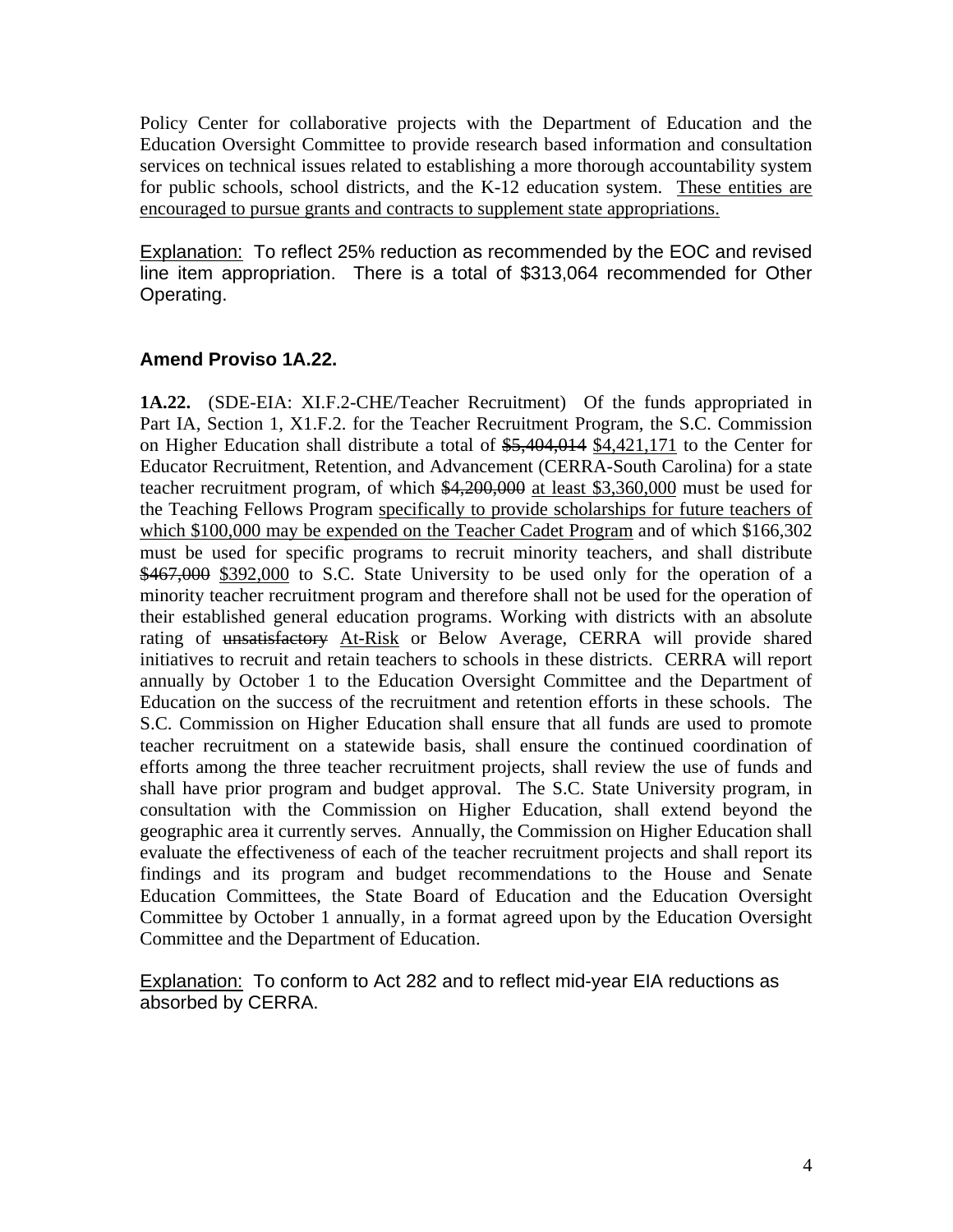#### **Delete Proviso 1A.35.**

**1A.35.** (SDE-EIA: XI-Accreditation System) The State Board of Education and Department of Education, in developing the criteria for the new accreditation system mandated by Section 59-18-710, shall consider including as an area the functioning of school improvement councils and other school decision-making groups and their participation in the school planning process in accordance with state requirements.

Explanation: To conform to Act 282

#### **Amend Proviso 1A.39.**

**1A.39.** (SDE-EIA: Technical Assistance) In order to best meet the needs of low-performing schools, funds appropriated for technical assistance to schools with an absolute rating of below average or unsatisfactory at-risk on the most recent annual school report card must be allocated accordingly.

First, a school initially designated as unsatisfactory at-risk or below average on the current year's report card must receive  $\frac{1}{2}$  by January 1, up to \$10,000 from the funds appropriated for technical assistance and must expend the funds for planning purposes in accordance with Section 59-18-1560 of the 1976 Code. No more than fifteen percent of planning grants may be carried forward into the current fiscal year. Schools receiving an absolute rating of unsatisfactory at-risk will also be reviewed by an external review team.

Schools receiving an absolute rating of unsatisfactory at-risk or below average must submit to the Department of Education a school renewal plan that includes actions consistent with each of the alternative researched-based technical assistance criteria as approved by the Education Oversight Committee and the Department of Education and consistent with the external review team report. Because the school renewal plan is critical to the planning and implementation of successful intervention strategies, the Department of Education will provide regional workshops to assist schools in formulating school renewal plans based on best practices that positively improve student achievement. The chairman of the local board of education, the superintendent, and the principal of any school receiving technical assistance funds must attend at least one of the workshops in order to receive any state aid for technical assistance. The school renewal plans must address professional development activities that are directly related to instruction in the core subject areas and may include compensation incentives to provide salary supplements to classroom teachers who are certified by the State Board of Education and who have obtained an advanced degree. The purpose of these compensation packages is to improve the recruitment and retention of teachers with advanced degrees in underperforming schools. If the school renewal plans are approved, schools would be permitted to use technical assistance funds to provide these salary supplements.

 Upon approval of the plans by the Department of Education and the State Board of Education, a school with an absolute rating of below average will receive an allocation of not less than \$75,000, and a school with an absolute rating of unsatisfactory at-risk will receive an allocation of not less than \$250,000, taking into consideration the severity of the problems and the likelihood of positively impacting student achievement, student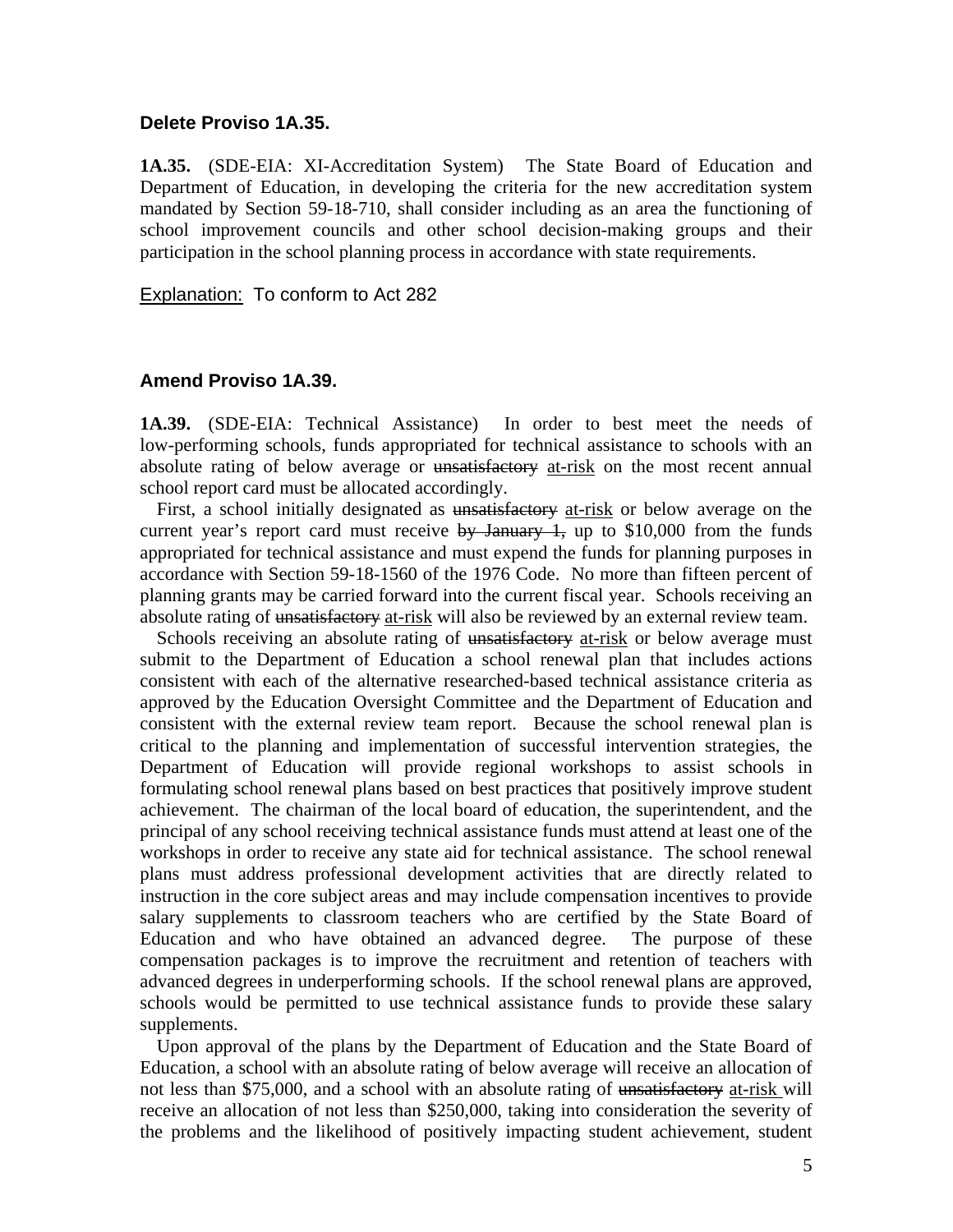enrollment, external review team recommendations, and prior year technical assistance carry forward funds. The funds must be expended on the strategies and activities as expressly outlined in the school renewal plan which may include, but are not limited to, professional development, teacher incentive or pay for performance including the Teacher Advancement Program (TAP), homework centers, diagnostic testing, supplemental health and social services, or comprehensive school reform efforts. Not more than fifty percent of the school allocation may be used to reduce class size. The schools will work with the Department of Education to broker the services of technical assistance personnel as needed and as stipulated in the school renewal plan. Not more than fifteen percent of funds not expended in the prior fiscal year may be carried forward and expended for the same purpose in the current fiscal year. It is intended that the technical assistance will be provided for a minimum of three years in order to implement fully systemic reform and to provide opportunity for building local education capacity. Furthermore, schools and school districts must use these technical assistance funds to augment or increase, not to replace local or state revenues that would have been used if the technical assistance funds had not been made available. Schools and school districts may use technical assistance funds only to supplement, and to the extent practical, increase the level of funds that would be made available from other revenue sources for these schools. A school or district may not use these technical assistance funds to supplant funds from other sources.

 With the funds appropriated to the Department of Education for technical assistance services, the department will assist schools with an absolute rating of unsatisfactory atrisk or below average in designing and implementing school renewal plans and in brokering for technical assistance personnel as needed and as stipulated in the school renewal plan. Teacher specialists may be placed across grade levels and across core subject areas when placement meets program criteria based on external review team recommendations, need, number of teachers receiving support, and certification and experience of the specialist. Teacher specialists are limited to three years of service at one school unless the specialist submits application for an extension and that application is accepted by the Department of Education and placement is made. Upon acceptance and placement, the specialist can receive the salary and supplement for two additional years, but is no longer attached to the sending district or guaranteed placement in the sending district following tenure in the program as provided in Section 59-18-1530(F) of the 1976 Code. The criteria for selecting alternate research-based technical assistance are to be those previously approved by the Education Oversight Committee and the Department of Education. The Sehool Improvement Council Assistance and the Writing Improvement Network will coordinate with the department to target schools and school districts designated as unsatisfactory at-risk. The department shall coordinate with and monitor the services provided to the schools and districts by the School Improvement Council Assistance and the Writing Improvement Network. In addition, the department must monitor the expenditure of funds and the academic achievement in schools receiving these funds and report to the General Assembly and the Education Oversight Committee by January 1 of each fiscal year as the General Assembly may direct. No more than five percent of the total amount appropriated for technical assistance services to schools with an absolute rating of Unsatisfactory At-Risk or Below Average may be retained and expended by the department for implementation of technical assistance services. Furthermore, of the funds appropriated for technical assistance, \$930,000 shall be used for the National About Face Pilot Program. The School Improvement Council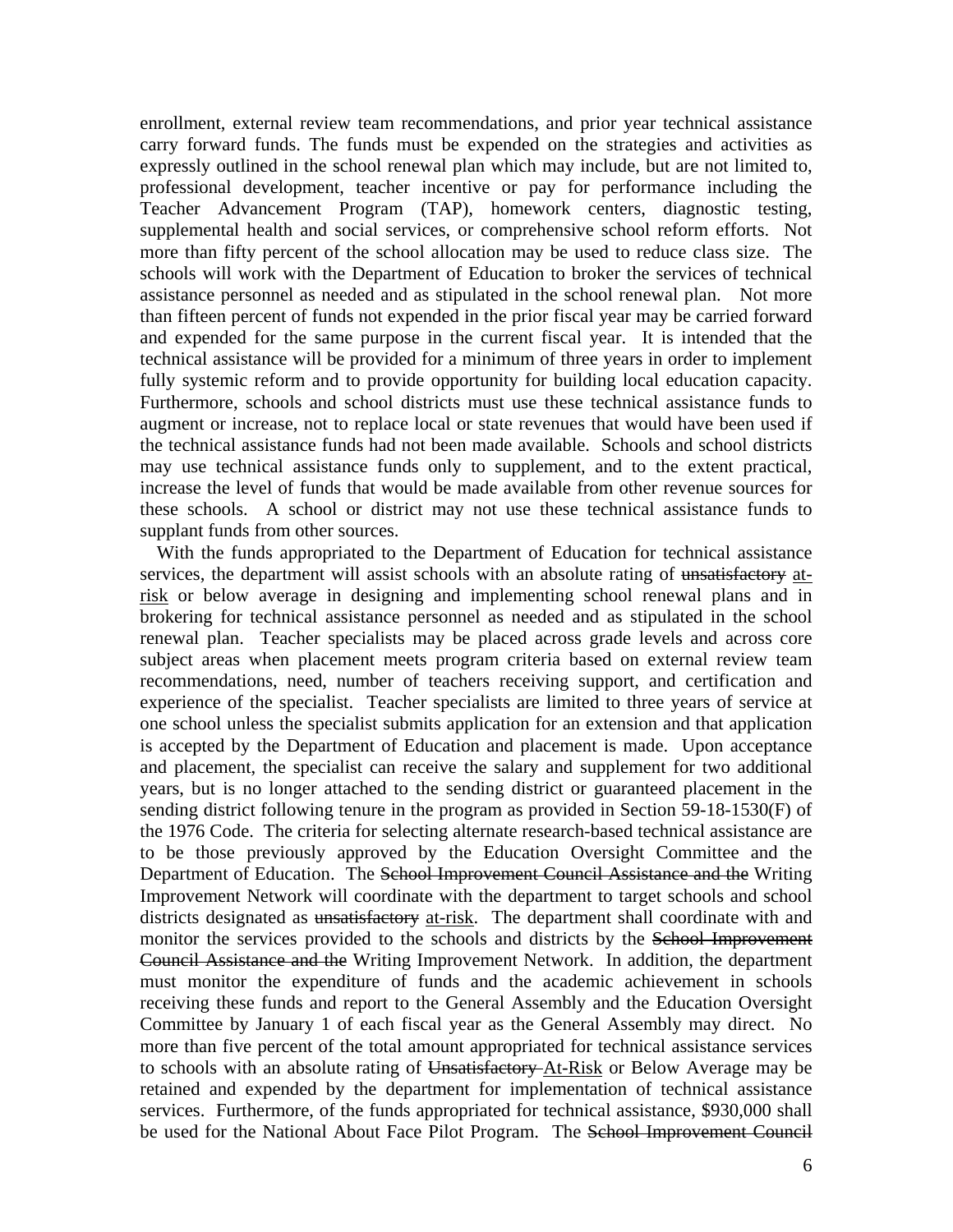Assistance, the Writing Improvement Network, and the National About Face Pilot Program must submit external evaluations to the Education Oversight Committee at least once every three years. The Education Oversight Committee and the Department of Education will jointly determine the criteria to be used in evaluating the programs. If the Education Oversight Committee or the Department of Education requests information from schools or school districts regarding the expenditure of technical assistance funds pursuant to evaluations, the school or school district must provide the evaluation information necessary to determine effective use. If the school or school district does not provide the evaluation information necessary to determine effective use, the school or district is not eligible to receive additional funding until the requested data is provided.

 By October 1 of the current fiscal year the Department of Education must submit a report to the Education Oversight Committee that documents the schools that have had an absolute rating of unsatisfactory or below average for the past four years and must delineate the reasons for these schools persistent underperformance.

 Comparing the 2007 and 2008 school report cards, schools that did not improve in their absolute rating despite after having had a minimum of three consecutive years of technical assistance funding are persistently underperforming and must be addressed with urgency. The Superintendent of Education and the State Board of Education must determine if a state of emergency exists in these schools and report their findings to the General Assembly by October 1 of the current fiscal year. The Superintendent of Education and the State Board of Education may decide to provide continuing technical assistance or to assume management of the schools. Up to \$10,000,000 in funds appropriated for technical assistance may be used by the South Carolina Department of Education to work with persistently underperforming schools to implement innovative strategies for improved student achievement.

 Students attending a persistently underperforming school may transfer to a different public school that has a higher absolute rating in or outside the district of residence in the current school year. For each student choosing to transfer to a school in a different district, the student's district of residence must provide to the receiving district an amount equal to the local revenues per pupil of the receiving district based on the prior year's audited financial statements and on the prior year's 135-day enrollment count. Should the district of residence not pay within 60 days of billing, the receiving district can seek relief from the Department of Education. The Department of Education shall withhold EFA funding equal to the local revenues per pupil of the receiving district from the district of residence and submit the funding to the receiving school district. The State Board of Education and the South Carolina Department of Education must establish a program to support the transfer of these students and funds through guidelines for implementation in 2009-10 and submit program regulations to the General Assembly not later than March 1, 2010.

Explanation: The amendment conforms the proviso to Act 282 and addresses persistently underperforming schools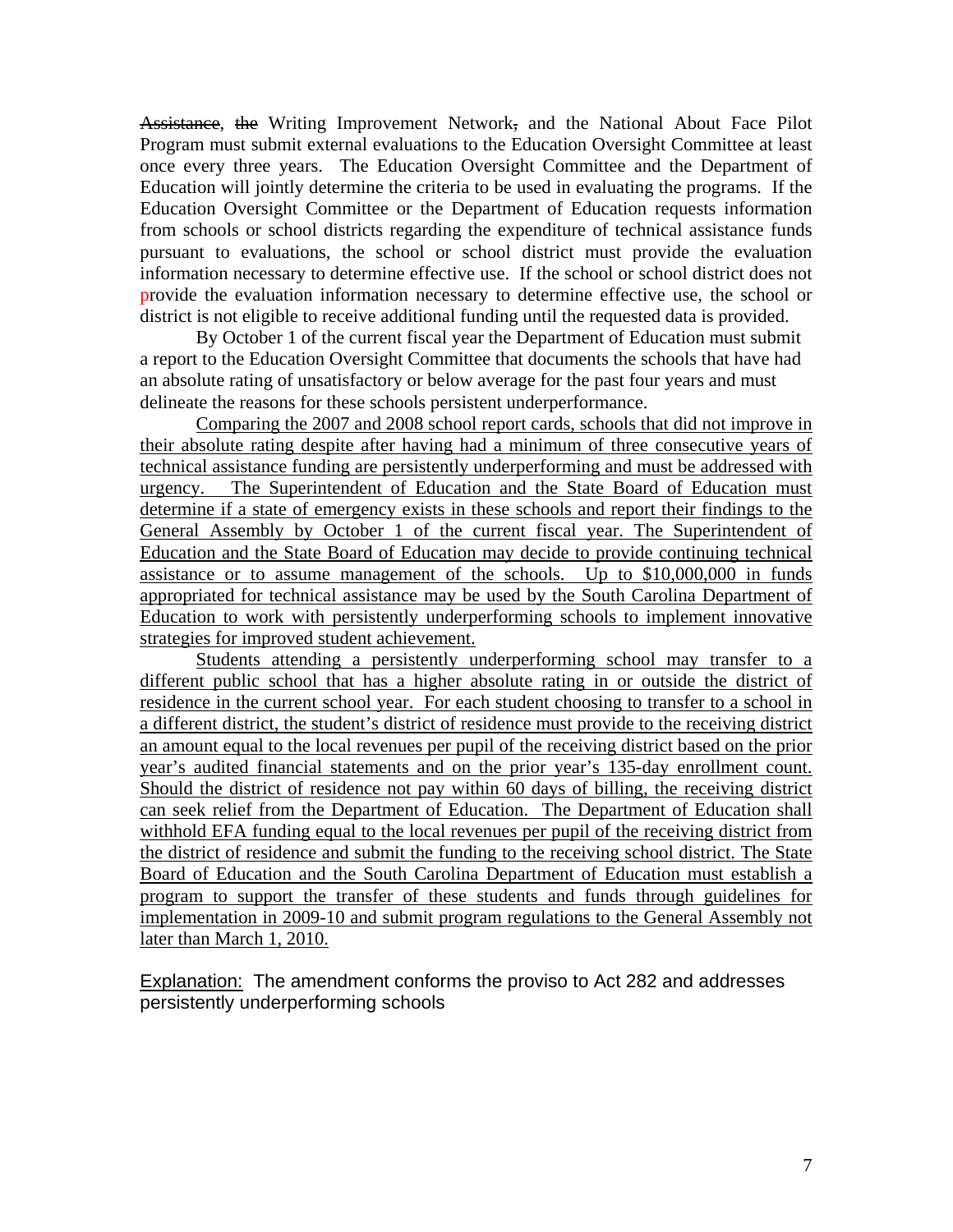#### **Amend Proviso 1A.41. accordingly**

**1A.41.** (SDE-EIA: School Districts and Special Schools Flexibility) All school districts and special schools of this State may transfer up to one hundred percent of funds between programs to any instructional program provided the funds are utilized for direct classroom instruction.

 The South Carolina Department of Education must establish a procedure for the review of all transfers authorized by this provision. The details of such transfers must be provided to members of the General Assembly upon request. School districts and special schools may carry forward unexpended funds from the prior fiscal year into the current fiscal year to be used for the same purpose. All transfers executed pursuant to this provision must be completed by May first of the current fiscal year. All school districts and special schools of this State may expend funds received from the Children's Education Endowment Fund for school facilities and fixed equipment assistance, for any instructional program. The Education Oversight Committee shall review the utilization of the flexibility provision to determine how it enhances or detracts from the achievement of the goals of the educational accountability system, including the ways in which school districts and the state organize for maximum benefit to classroom instruction, priorities among existing programs and services, and the impact on short, as well as, long-term objectives. The State Department of Education shall provide the reports on the transfers to the Education Oversight Committee for the comprehensive review. This review shall be provided to the members of the General Assembly annually-biennially. Any grant or technical assistance funds allocated directly to an individual school may not be reduced or reallocated within the school district and must be expended by the receiving school only according to the guidelines governing the funds.

 Prior to implementing the flexibility authorized herein, school districts must provide to Public Charter Schools the per pupil allocation due to them for each categorical program.

**Explanation:** Rather than reporting annually the EOC would report every two years on the utilization and impact of the flexibility provisos. Since 2003-04 the EOC has completed this evaluation annually. The results from year to year do not show significant changes. Instead, evaluations over time of the impact would provide more information for policy makers.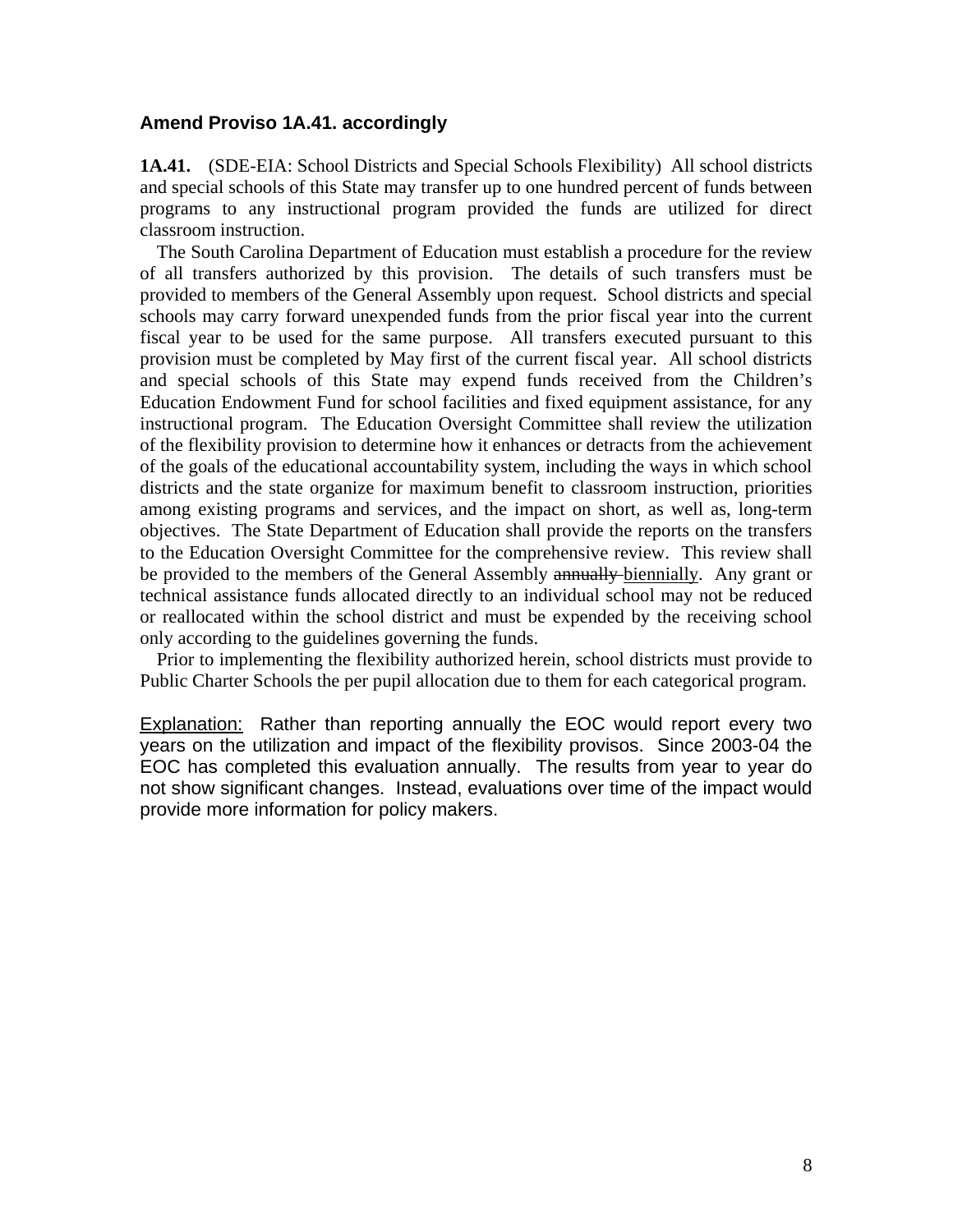#### **Delete proviso 1A.50. in its entirety:**

**1A.50.** (SDE-EIA: Early Childhood Review) From the funds appropriated for EIA Four-Year-Old Early Childhood, the Department of Education shall utilize up to \$300,000 to institute a plan for reviewing, on a district basis, early childhood assets of schools and districts based on 4K entry DIAL 3 scores, and South Carolina Readiness Assessment Reports. To accomplish this, the department shall use reports that analyze program assets and provide guidance to local schools on the effective use of the reports to enhance quality gaps. Children will be tracked from early childhood programs to fifth grade and beyond to study the relationships of strong early childhood programs and increased performance on PACT, decreased drop out scores, decreased referral for special education programs, and increased graduation rates. This review may not be used as a part of the EAA Report Card for the current fiscal year.

Explanation: Elimination of this proviso would allow the agency reallocate these funds to program services. The results of the review have not been released.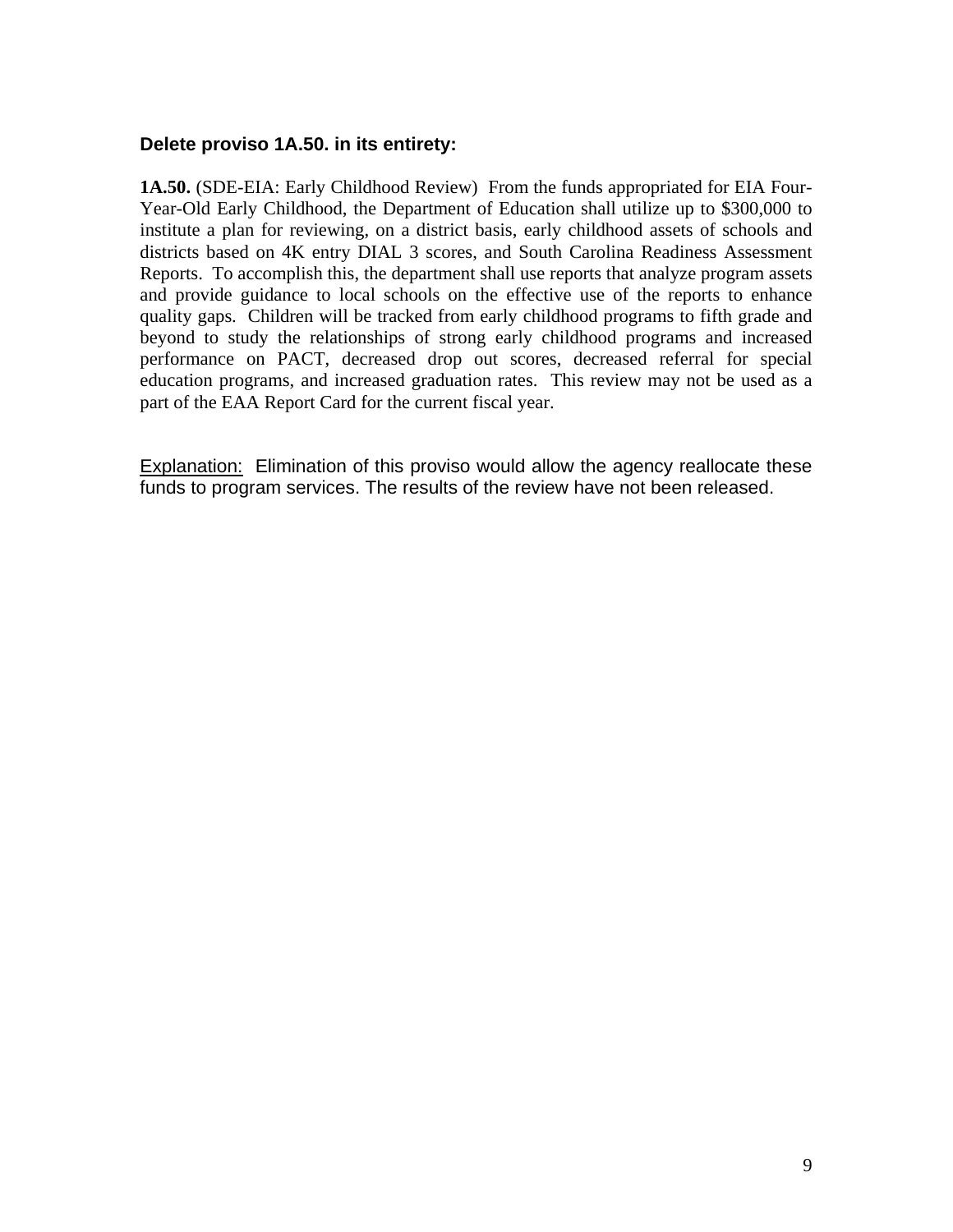#### **The following provisos recommended by the EOC are contingent upon the consolidation, elimination or reform of several EIA initiatives:**

1. Consolidation of all appropriations for reading programs (Governor's Institute on Reading and Reading Recovery) and 25% of professional development funds into one line item "Reading":

- ¾ **Delete provisos 1A.10., 1A.36, and 1A.38.**
- ¾ **Add a new proviso addressing reading consolidation:**

**"Of the funds appropriated for reading, the Department of Education must allocate a minimum of twenty-five percent of these funds to districts based on the number of weighted pupil units in each school district in proportion to the statewide weighted pupil units using the 135 day count of the prior school year. Districts must expend the funds on the teaching of reading across content areas. The remaining funds are retained by the Department of Education to implement a comprehensive plan to improve reading, including the use of Reading Recovery and other reading initiatives and to increase the number of students scoring at met and exemplary levels on state assessments."**

2. Consolidation of all appropriations for programs to students at risk of school failure into one line item (Act 135, Summer Schools, Reduce Class Size, Alternative Schools, Parent Support and Family Literacy)

- ¾ **Delete Provisos 1A.6, 1A.7, 1A.8, 1A.9., 1A.11., 1A.25., 1A.43., 1A.44., 1A.45.**
- ¾ **Add a new proviso to read:**

**"For Fiscal Year 2009-10, EIA funds appropriated for students at academic risk of school failure must be allocated to school districts based two factors: (1) the poverty index of the district as documented on the most recent district report card, which measures student eligibility for the free or reduced price lunch program and Medicaid; and (2) the number of students not in poverty or eligible for Medicaid but who fail to meet state standards on state standardsbased assessments in either reading or mathematics. At least eightyfive percent of the funds allocated for students classified as at academic risk must be spent on instruction and instructional support for these students who generated the funds. Students at academic risk are defined as students who are at risk of not graduating from high school because they failed either the English language arts or**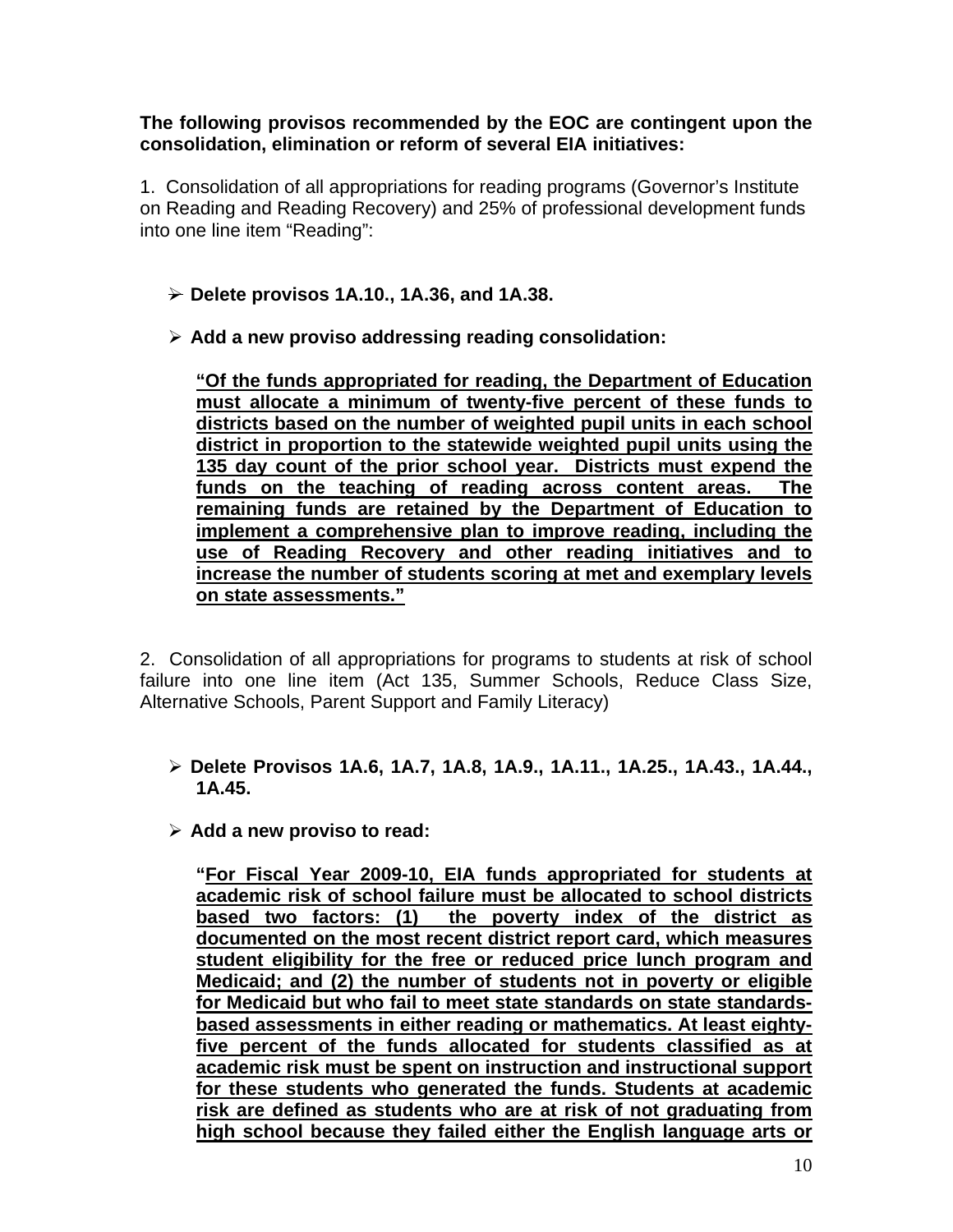#### **mathematics portion of the High School Assessment Program on first attempt and who score not met on grades 3 through 8 in reading and mathematics state assessments."**

3. Consolidation of all other professional development appropriations (75% of current professional development appropriations, Principal Executive Institute, NSF Grants, and Critical Teaching Needs) into one line item allocated to districts based on Weighted Pupil Units

- ¾ **Delete provisos 1A.14., 1A.15., 1A.27., 1A.30. , and 1A.32.,**
- ¾ **Add a new proviso:**

**"EIA funds appropriated for professional development must be allocated to districts based on the number of weighted pupil units in each school district in proportion to the statewide weighted pupil units using the 135 day count of the prior school year. The funds must be expended on professional development for certificated instructional and instructional leadership personnel in grades kindergarten through 12 across all content areas, including teaching in and through the arts. No more than twenty-five percent of the funds appropriated for professional development may be retained by the Department of Education for the administration and provision of professional development services. The South Carolina Department of Education must provide professional development on assessing student mastery of the content standards through classroom, formative and end-of-year assessments. The South Carolina Department of Education also must disseminate the South Carolina Professional Development Standards, establish a professional development accountability system, and provide training to school leadership on the professional development standards; also, training must be provided to educators on assessing student mastery of the content standards."**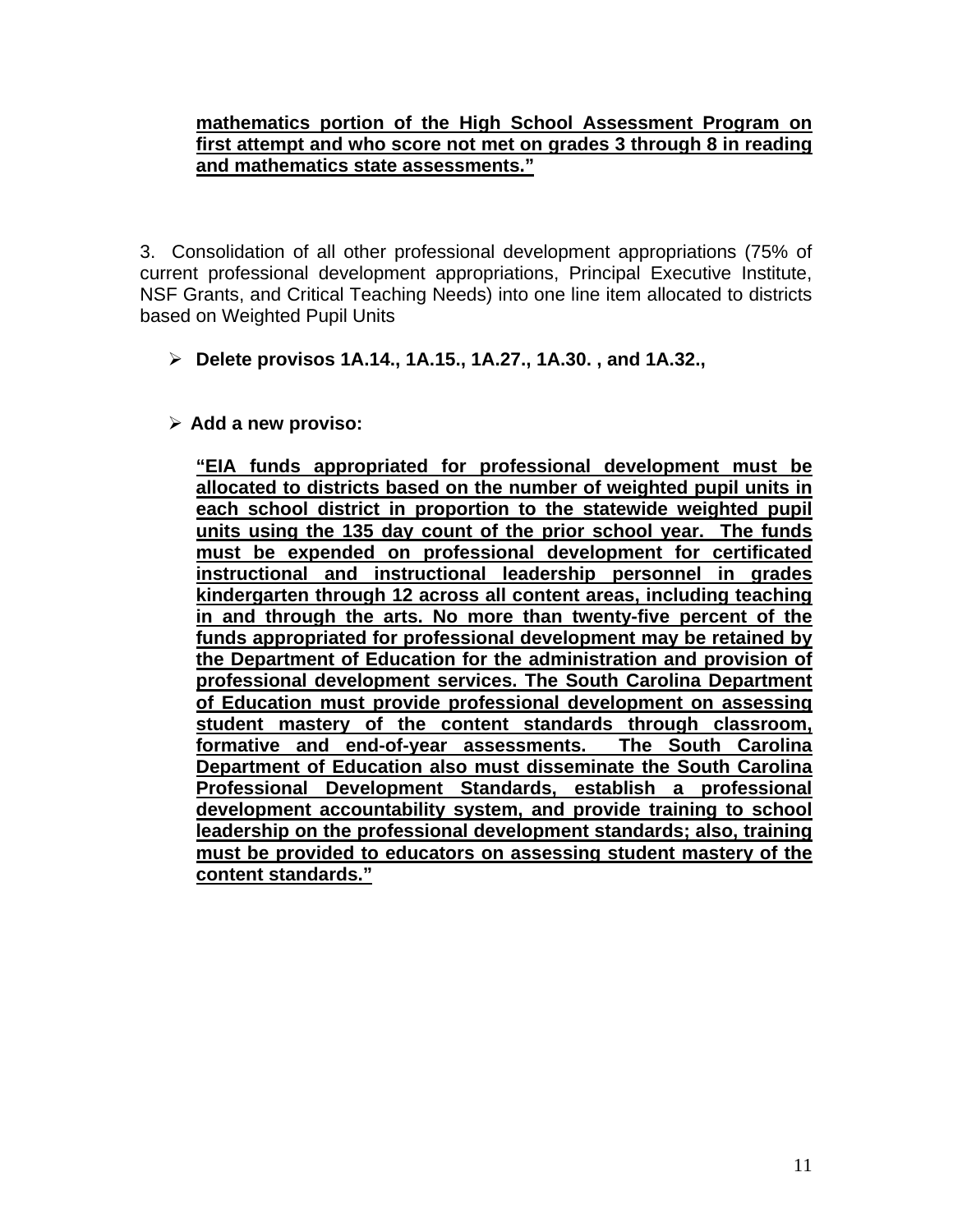4. Consolidation of all programs for artistically and academically high achieving students. (Gifted and Talented, Advanced Placement and Junior Scholars) with funds for AP and G&T assessment allocated to SCDE.

- $\triangleright$  Delete Provisos 1A.2., 1A.3., and 1A.5.
- $\triangleright$  Add a new proviso to read:

**"EIA funds appropriated for high achieving students must be allocated to districts based on two factors: (1) the number of students served in academic and artistically gifted and talented programs based on the prior year's 135-day count of average daily membership adjusted for the current year's 45-day count; and (2) the number of students taking Advanced Placement or International Baccalaureate (IB) exams in the prior year. At least eighty-five percent of the funds appropriated for each student classified herein must be spent for instruction and instructional support for students who generated the funds. Up to \$500,000 of the funds may be retained by the Department of Education for teacher endorsement activities."**

#### **Restructure Other Professional Development Programs**

#### **Amend Proviso 1A.37.**

**1A.37.** (SDE-EIA: EOC) The Education Oversight Committee may collect, retain and expend revenue from conference registration and fees; charges for materials supplied to local school districts or other entities not otherwise mandated to be provided by state law; and from other activities or functions sponsored by the committee including public awareness campaign activities. Any unexpended revenue from these sources may be carried forward into the current fiscal year and expended for the same purposes. The Education Oversight Committee is permitted to utilize the funds appropriated to it to fund programs promoting the teaching of economic education in South Carolina.

Explanation: Delete reference to economic education since a separate line item is recommended for the Council on Economic Education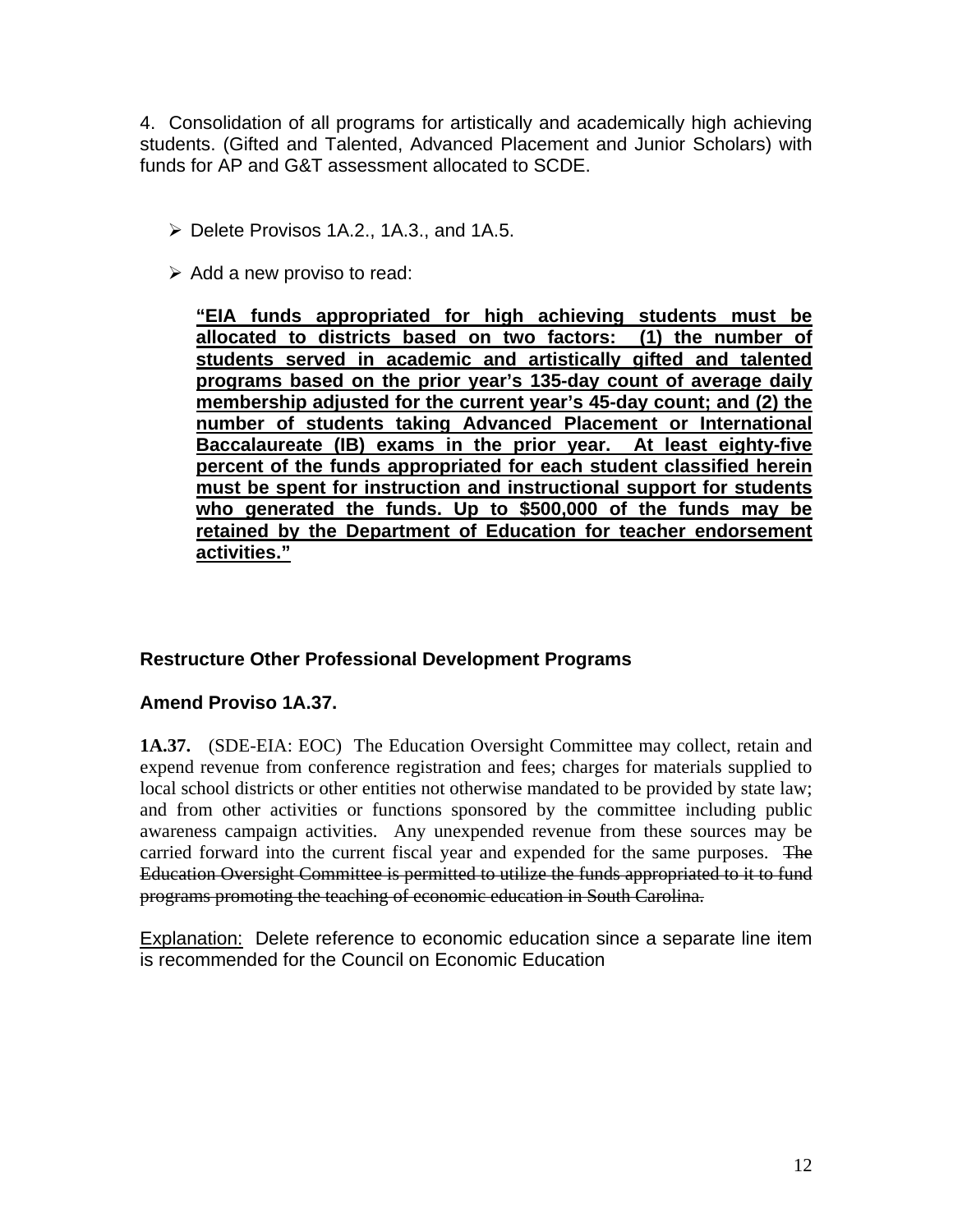#### **Add new proviso to read:**

"With the funds appropriated for the Writing Improvement Network, the South Carolina Geographic Alliance, the SC Afterschool Alliance, Science P.L.U.S. Institute at Roper Mountain Science Center and the South Carolina Council on Economic Education, these entities that provide professional development services must match their EIA appropriation with funds generated from grants, private contributions, or fees. The match must equal 25% of their actual EIA appropriation after any mid-year revenue shortfalls. These entities must document the collection of matching funds in their annual budget and program evaluation submitted to the Education Oversight Committee."

**Explanation:** All programs that provide professional development independent of the South Carolina Department of Education would be funded on a separate line item appropriation in the EIA. These entities would be required to provide a 25% match on their EIA appropriation from grants, fees charged, etc. All existing provisos regarding these programs would be eliminated and a new proviso added.

#### **Add a new proviso to read:**

"The following programs funded with EIA revenues will be temporarily suspended for Fiscal Year 2009-10 and funds appropriated to these programs allocated to teacher salaries and fringe benefits: instructional materials, competitive teacher grants, arts curricula grants, Palmetto Gold and Silver program and external review teams. Schools will still be recognized as Palmetto Gold and Silver recipients in 2009-10 but will not receive financial compensation. In the current fiscal year the South Carolina Department of Education must review the state's textbook adoption program to establish a transition plan to the use of electronic instructional materials. The transition plan should address the content area, grades or courses included, teacher professional development, and state, district and student responsibility. The South Carolina Department of Education must present the plan to the Senate Education Committee, the Senate Finance Committee, the House Education and Public Works Committee, the House Ways and Means Committee, the State Board of Education and the Education Oversight Committee no later than October 1, 2009. If EIA revenues exceed \$574,644,107, the first priority for restoration of funding for these programs would be the arts curricula grants program."

Explanation: Five programs would be suspended for one year with funds transferred to teacher salaries and fringe benefits. Upon the availability of funds, the EOC recommended that funding for the Arts Curricula grants program be restored first.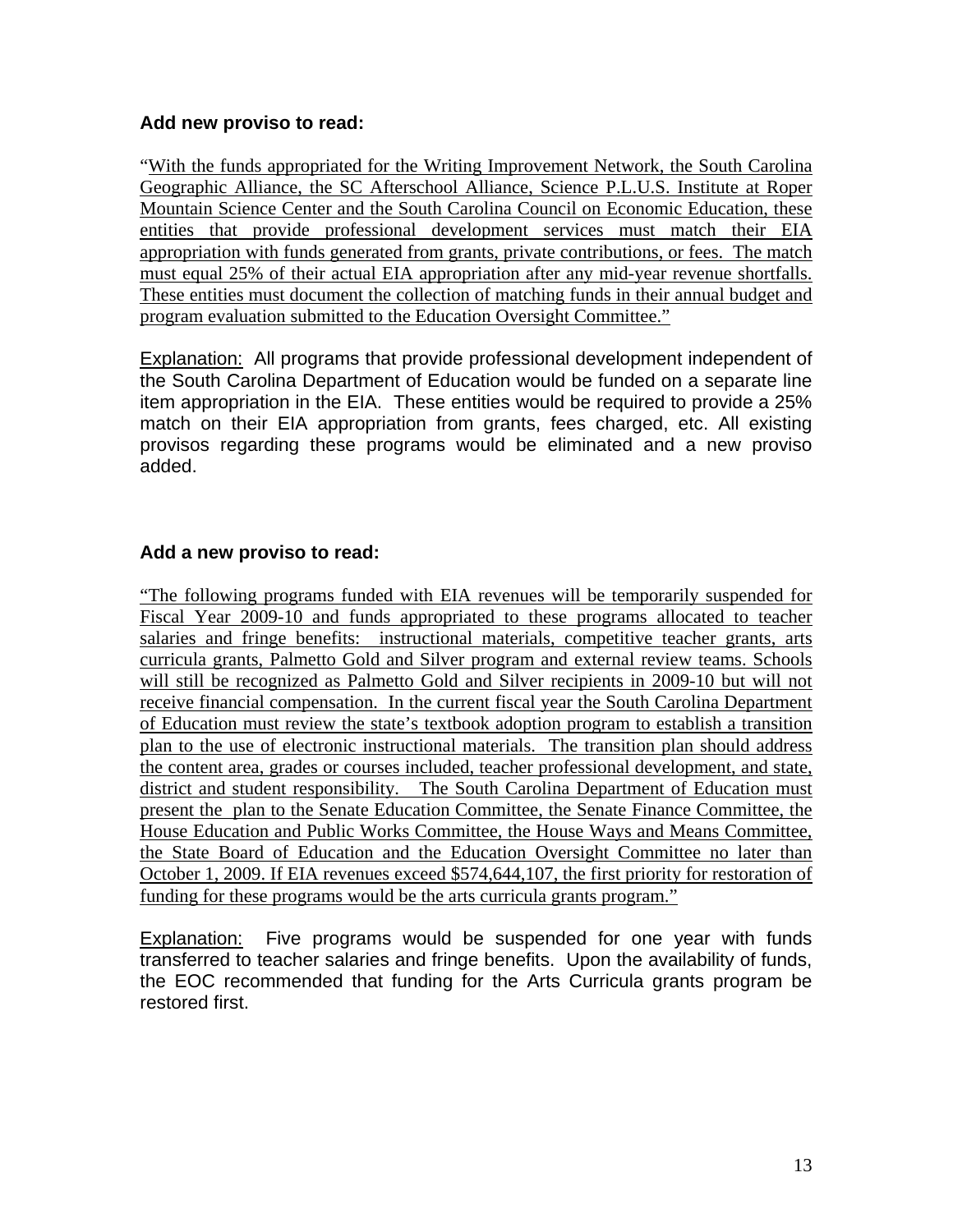#### **EIA REVENUE PROJECTIONS FOR FY2008-09**

| <b>FY2007-08 Appropriation Act</b>         |               |
|--------------------------------------------|---------------|
| Non-Recurring EIA Funds for Summer Schools | \$12,402,840  |
| Recurring EIA Funds (Base)                 | \$677,833,363 |
| <b>TOTAL:</b>                              | \$690,236,203 |
|                                            |               |
| FY2008-09                                  |               |
| BEA Revenue Estimate (August 2007)         | \$658,161,423 |
| BEA Revenue Estimate (November 9, 2007)    | \$674,714,375 |
|                                            |               |
|                                            |               |
| <b>DIFFERENCE Over Recurring Base</b>      | (\$3,118,988) |

#### **Education Oversight Committee RECOMMENDED EIA INCREASES/DECREASES FOR FY2008-09**

|                                                                                                                                                                                                                                                                                             | <b>Recommended</b>       | <b>BASE EIA</b>      |                                                                                                |
|---------------------------------------------------------------------------------------------------------------------------------------------------------------------------------------------------------------------------------------------------------------------------------------------|--------------------------|----------------------|------------------------------------------------------------------------------------------------|
| <b>Objective: Recruit, Prepare and Retain Quality Teachers</b>                                                                                                                                                                                                                              | <b>Increase/Decrease</b> | <b>APPROPRIATION</b> | <b>Other Funding or Information</b>                                                            |
| Center for Excellence to Prepare Teachers of Children of Poverty at<br><b>Francis Marion University</b>                                                                                                                                                                                     | \$234,300                | <b>SO</b> 1          | Partially funded as a Center of Excellence                                                     |
| National Board Certification - Based on 5,674 teachers receiving<br>supplement and 1,200 new applicants in FY09.                                                                                                                                                                            | \$2,460,879              | \$45,824,534         | An additional \$6,061,304 in General Fund<br>monies also appropriated to the program.          |
| Teacher Salary Supplement for Special Schools                                                                                                                                                                                                                                               | \$988,726                | \$0                  | Funds appropriated each year across<br>special schools                                         |
| EIA Teacher Salary and Employer Contributions - To maintain average<br>teacher salary at \$300 above the SE average of \$47,004 and fully fund<br>EFA at \$2,578 and 872,274 weighted pupil units, requires less EIA funds.                                                                 | (\$3,304,567)            | \$95,746,904         |                                                                                                |
| Center for Educator Recruitment, Retention and Advancement (CERRA) -<br>To expand training of teachers serving as mentors or mentor leaders in<br>districts. \$150,000 to expand data collection and research functions to<br>include National Board and student academic achievement data. | \$300,000                | \$5,454,014          | This base appropriation includes funding<br>of the Teaching Fellows Program at<br>\$4,200,000. |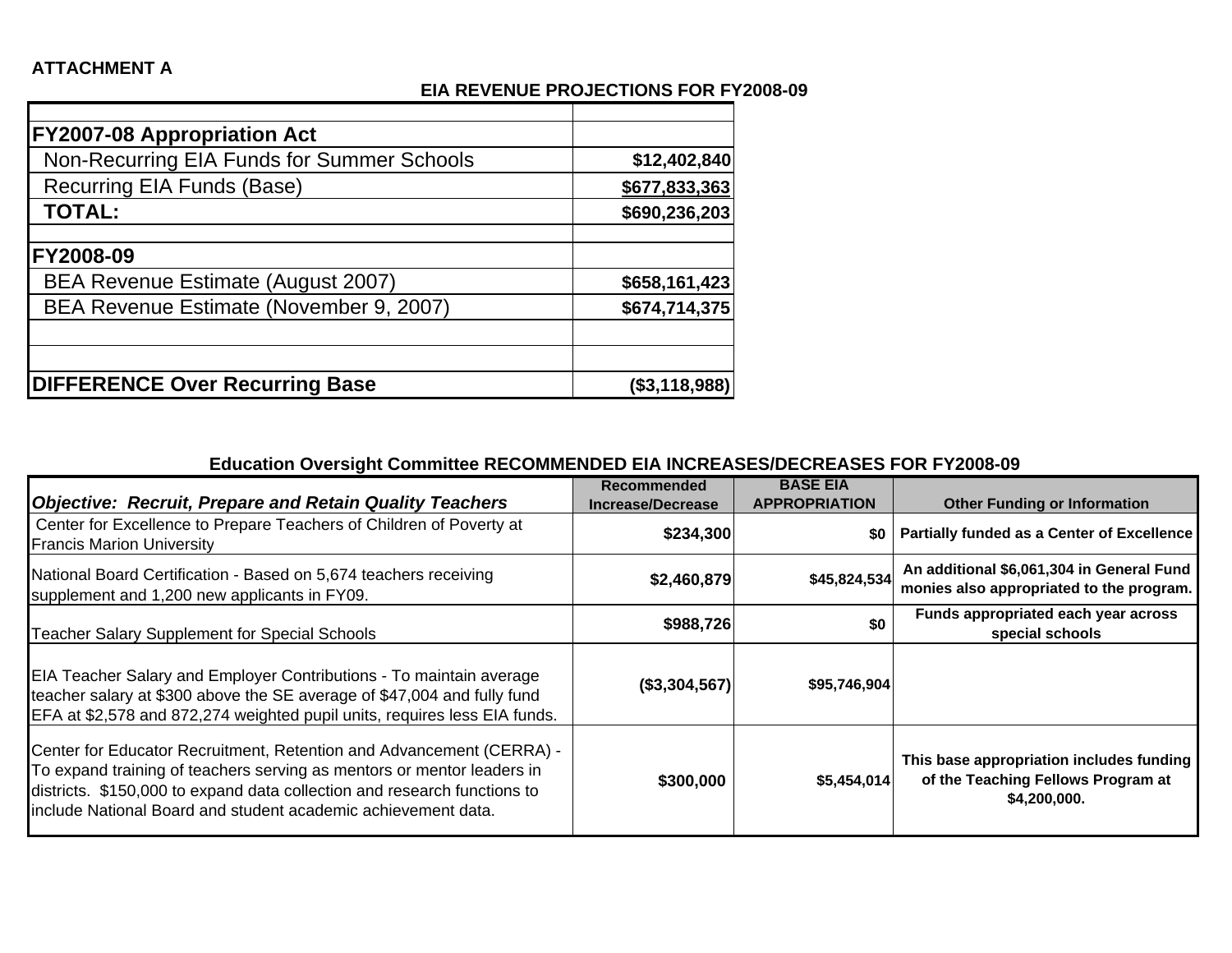| <b>Objective: Encourage Innovation and High Achievement</b>                                                                                                                                                        | <b>Recommended</b><br><b>Increase/Decrease</b> | <b>BASE EIA</b><br><b>APPROPRIATION</b> | <b>Other Funding or Information</b>                                             |
|--------------------------------------------------------------------------------------------------------------------------------------------------------------------------------------------------------------------|------------------------------------------------|-----------------------------------------|---------------------------------------------------------------------------------|
| Annualize Summer School Funding                                                                                                                                                                                    | \$12,402,840                                   | \$18,597,160                            | In current fiscal year, \$12,402,840<br>appropriated in non-recurring EIA funds |
| Increase appropriation for Palmetto Gold and Silver Program to reward gap<br>closing awards as identified and recognized by the EOC with \$5,000 per<br>school.                                                    | \$750,000                                      | \$3,000,000                             |                                                                                 |
| Increase funding for Gifted and Talented Education to reflect EFA<br>inflationary increase of 4.12%                                                                                                                | \$1,477,202                                    | \$35,854,420                            |                                                                                 |
| Fund second year of Public Choice Innovation Schools and evaluation.<br>Estimate based on six innovation schools receiving \$300,000 and an<br>evaluation of the program by the EOC at \$150,000.                  | \$2,350,000                                    | \$2,560,000                             | Of which \$200,000 is allocated to the<br><b>Charter School District.</b>       |
| Fund Office of Innovation within the SC Department of Education as<br>requested by SCDE (Program Manager II, Administrative Assistant,<br>Statistical and Research Analyst III and Education Associate III)        | \$300,516                                      | \$0                                     |                                                                                 |
| Fund "Innovaluation" pilot programs per SCDE request (Total request was<br>\$2.0 million) - SCDE would evaluate and measure success of pilots and<br>design expansion of programs for replication in other schools | \$1,000,000                                    | \$0                                     |                                                                                 |
| Young Adult Education - Continue phase-in of funding for young adults<br>ages 17 to 21 who did not earn a high school diploma (also requested by<br>SCDE)                                                          | \$1,600,000                                    | \$1,600,000                             | An additional \$3,200,000 in General Fund                                       |
| School Libraries -- Last year the initial allocation was \$1.0 million in non-<br>recurring funds. Part of EOC recommendation to improve reading<br>proficiency.                                                   | \$2,000,000                                    | \$0                                     | In current fiscal year, \$1,000,000<br>appropriated in non-recurring funds      |
| Centers of Excellence - Maintain existing full funding of six Centers and<br>bring another Center into operation in FY09.                                                                                          | \$16,112                                       | \$721,101                               |                                                                                 |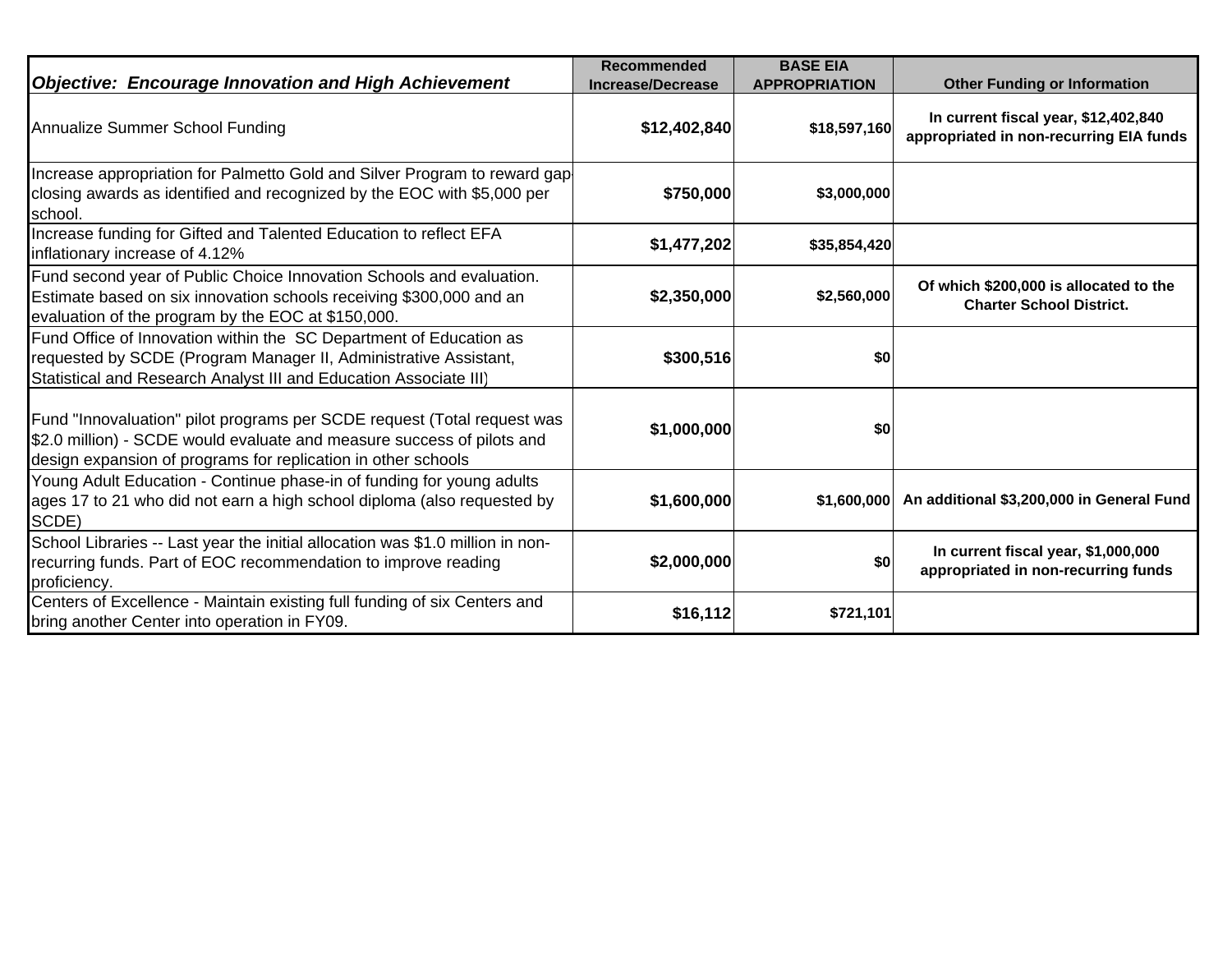|                                                                                                                                                                                                                                                                                                                                                                                                                                                                                                                                                                                                                                                                 | Recommended                    | <b>BASE EIA</b>      |                                     |
|-----------------------------------------------------------------------------------------------------------------------------------------------------------------------------------------------------------------------------------------------------------------------------------------------------------------------------------------------------------------------------------------------------------------------------------------------------------------------------------------------------------------------------------------------------------------------------------------------------------------------------------------------------------------|--------------------------------|----------------------|-------------------------------------|
| <b>Objective: Simplify and Streamline Funding</b>                                                                                                                                                                                                                                                                                                                                                                                                                                                                                                                                                                                                               | <b>Increase/Decrease</b>       | <b>APPROPRIATION</b> | <b>Other Funding or Information</b> |
| Consolidate the following line item appropriations into one line item<br>distributed by number of students in districts who are eligible for<br>free/reduced price lunch program and/or Medicaid. The funds would only<br>be expended on intervention strategies that improve reading proficiency<br>across all content areas (English language arts, mathematics, science and<br>social studies) and all grades. All districts would be held harmless so that<br>no district would receive less funds in FY09 than it did in FY08. The hold<br>harmless provision would be phased out over the next three years through<br>revenue growth and increase in EFA. | $($ \$192,589,708)             | (\$192,589,708)      |                                     |
| Act 135 Academic Assistance (\$120,436,476)                                                                                                                                                                                                                                                                                                                                                                                                                                                                                                                                                                                                                     |                                |                      |                                     |
| Reduce Class Size (\$35,047,429)                                                                                                                                                                                                                                                                                                                                                                                                                                                                                                                                                                                                                                |                                |                      |                                     |
| Summer School (base plus annualization) (\$31,000,000)                                                                                                                                                                                                                                                                                                                                                                                                                                                                                                                                                                                                          |                                |                      |                                     |
| Parent Support (\$4,159,555)                                                                                                                                                                                                                                                                                                                                                                                                                                                                                                                                                                                                                                    |                                |                      |                                     |
| Family Literacy (\$1,946,248)                                                                                                                                                                                                                                                                                                                                                                                                                                                                                                                                                                                                                                   |                                |                      |                                     |
| INTO: Allocation to Districts to Improve Reading Proficiency across all<br>content areas (English language arts, mathematics, science and social<br>studies) and grades                                                                                                                                                                                                                                                                                                                                                                                                                                                                                         | \$189,189,708                  |                      |                                     |
| Create separate line items XI.EIA.F.2. Other Agencies and Entities for:                                                                                                                                                                                                                                                                                                                                                                                                                                                                                                                                                                                         |                                |                      |                                     |
| Accelerated Schools Project and eliminate Proviso 1A.26.                                                                                                                                                                                                                                                                                                                                                                                                                                                                                                                                                                                                        | \$200,000                      | \$0                  | \$200,000 by proviso                |
| Delete provisos 1A.26. and 1A.27. and create a new proviso to allocate<br>funds for the SC Urban Leagues Parental Involvement at \$100,000, the SC<br>Afterschool Alliance at \$250,000 and the SC Communities-in-Schools at<br>\$200,000 which were funded from Parent Support/Family Literacy                                                                                                                                                                                                                                                                                                                                                                 |                                |                      |                                     |
| Create separate line item in SCDE for:                                                                                                                                                                                                                                                                                                                                                                                                                                                                                                                                                                                                                          |                                |                      |                                     |
| Reading Recovery at \$3,200,000 and eliminate Proviso 1A.11                                                                                                                                                                                                                                                                                                                                                                                                                                                                                                                                                                                                     | \$3,200,000                    | \$0                  | \$3,200,000 by proviso              |
| Consolidate the following EIA lines into one line item appropriation:                                                                                                                                                                                                                                                                                                                                                                                                                                                                                                                                                                                           |                                |                      |                                     |
| <b>Handicapped Student Services</b>                                                                                                                                                                                                                                                                                                                                                                                                                                                                                                                                                                                                                             | (\$4,205,017)                  | (\$4,205,017)        |                                     |
| P.L. 99-457 Preschool Children w/ Disabilities                                                                                                                                                                                                                                                                                                                                                                                                                                                                                                                                                                                                                  | (\$3,973,584)                  | (\$3,973,584)        |                                     |
| Services for Students with Disabilities                                                                                                                                                                                                                                                                                                                                                                                                                                                                                                                                                                                                                         | \$8,178,601                    |                      |                                     |
|                                                                                                                                                                                                                                                                                                                                                                                                                                                                                                                                                                                                                                                                 |                                |                      |                                     |
| Eliminate Competitive Teacher Grant Program                                                                                                                                                                                                                                                                                                                                                                                                                                                                                                                                                                                                                     | (\$1,287,044)                  | \$1,287,044          |                                     |
|                                                                                                                                                                                                                                                                                                                                                                                                                                                                                                                                                                                                                                                                 |                                |                      |                                     |
| Allocate funds for TECH Prep and High Schools that Work to the EEDA                                                                                                                                                                                                                                                                                                                                                                                                                                                                                                                                                                                             |                                |                      |                                     |
| which is funded in the General Fund:                                                                                                                                                                                                                                                                                                                                                                                                                                                                                                                                                                                                                            |                                | $(*4,064,483)$       |                                     |
| <b>TECH Prep</b><br><b>High Schools that Work</b>                                                                                                                                                                                                                                                                                                                                                                                                                                                                                                                                                                                                               | (\$4,064,483)<br>(\$1,000,000) | (\$1,000,000)        |                                     |
|                                                                                                                                                                                                                                                                                                                                                                                                                                                                                                                                                                                                                                                                 |                                |                      |                                     |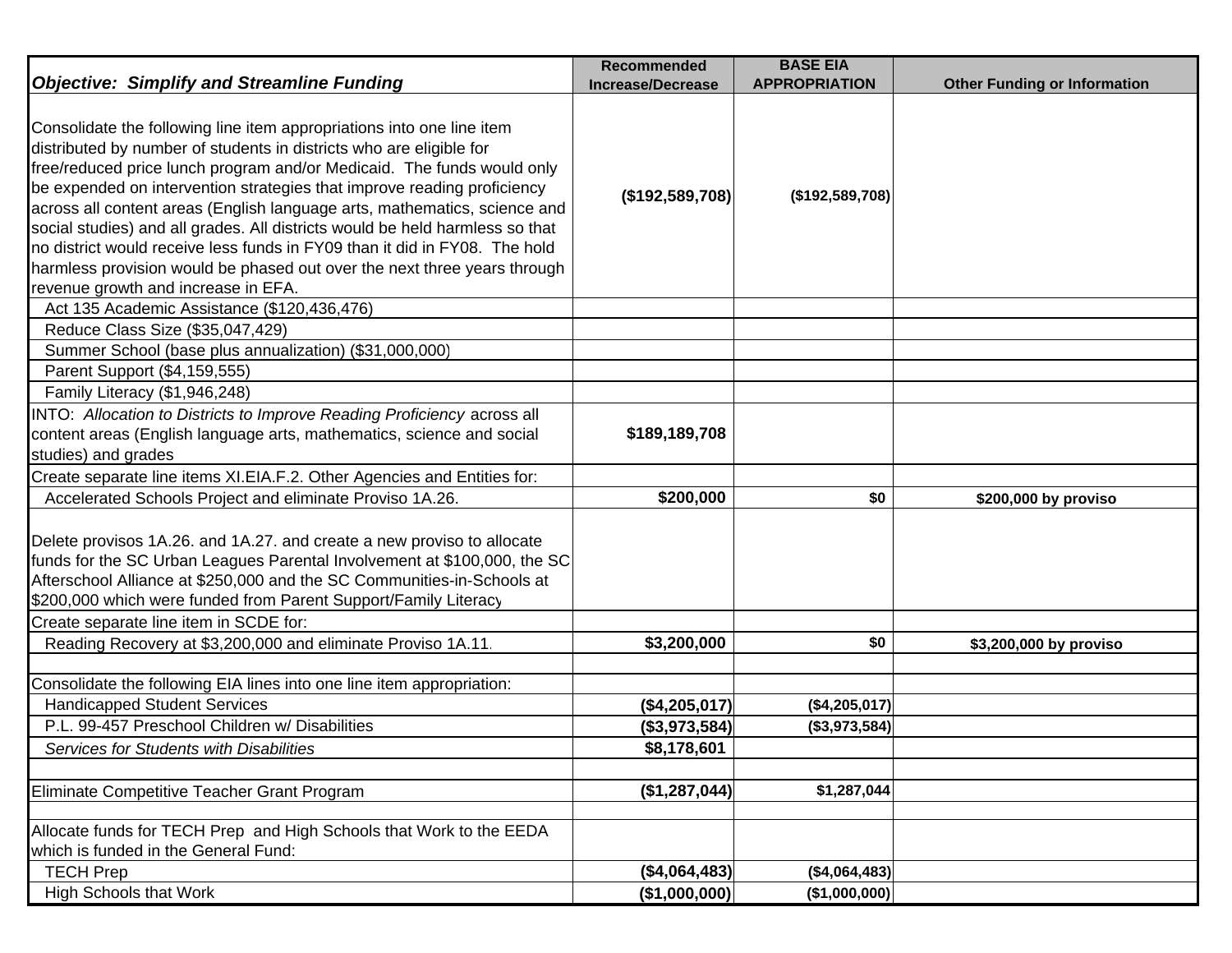| <b>Objective: Continue Implementation of EAA</b>                                                                                                                                                                                                                                    | <b>Recommended</b><br><b>Increase/Decrease</b> | <b>BASE EIA</b><br><b>APPROPRIATION</b> | <b>Other Funding or Information</b>                                    |
|-------------------------------------------------------------------------------------------------------------------------------------------------------------------------------------------------------------------------------------------------------------------------------------|------------------------------------------------|-----------------------------------------|------------------------------------------------------------------------|
| <b>Technical Assistance -</b>                                                                                                                                                                                                                                                       | \$0                                            | \$81,102,688                            |                                                                        |
| Minimum allocation of \$250,000 per 156 Unsatisfactory Schools and<br>\$75,000 per 290 Below Average Schools                                                                                                                                                                        |                                                |                                         |                                                                        |
| Planning Grants of \$570,000 (\$10,000 per 57 schools)                                                                                                                                                                                                                              |                                                |                                         |                                                                        |
| Additional Discretionary Funds of \$15.0 million to schools with an<br>absolute rating of Below Average or Unsatisfactory based on severity of<br>problems and likelihood of positively impacting student achievement                                                               |                                                |                                         |                                                                        |
| National About Face Program (\$930,000 per proviso)                                                                                                                                                                                                                                 |                                                |                                         |                                                                        |
| 5% to SCDE (\$3,862,688)                                                                                                                                                                                                                                                            |                                                |                                         |                                                                        |
| External Review Teams: 101 teams for continuing Unsatisfactory schools<br>at \$24,304 (\$2,454,704) and 55 ERTS and liaisons for new Unsatisfactory<br>schools at a cost per school of \$14,291 (\$786,005) (No increase for FTEs<br>as requested; support costs included \$208,000 | \$2,076,709                                    | \$1,372,000                             |                                                                        |
| <b>School Improvement Council</b>                                                                                                                                                                                                                                                   | \$37,500                                       | \$200,918                               | Increase in number of underperforming<br>schools served by SIC.        |
| <b>Assessment -</b>                                                                                                                                                                                                                                                                 |                                                |                                         |                                                                        |
| 1. Fund formative assessments for 300,000 students in grades 3 through<br>8 at \$12 per student (up from \$9 this year). SCDE requested \$14.4 million<br>or \$24 per student.                                                                                                      | \$1,000,000                                    |                                         | The base appropriation is \$3,950,000 in<br><b>General Funds.</b>      |
| 2. Career and Technology Education (CATE) Technical Skill Assessments<br>Starting in 2008-09 skill assessments required by federal legislation<br>(Perkins Act of 2006); Recommended last year by EOC but not funded                                                                | \$800,000                                      | \$0                                     | No funds currently allocated to this<br>assessment. Requested by SCDE. |
| Data Collection - No increase for FY2008-09                                                                                                                                                                                                                                         | \$0                                            | \$2,966,490                             | For data collection and unique student<br>identifier                   |

| <b>TOTAL Recommendations:</b>                                          | \$20,138,690   |  |  |
|------------------------------------------------------------------------|----------------|--|--|
| <b>IFund Instructional Materials/Textbooks in General Fund not EIA</b> | (\$23,278,783) |  |  |
| <b>INet Decrease:</b>                                                  | (\$3,140,093)  |  |  |
| <b>NET BALANCE:</b>                                                    | \$21,105       |  |  |

**Lottery Recommendation:**

**Funds allocated for K-5 and 6-8 Reading, Math, Science & Social Studies Programs which totaled \$49,614,527 in the current fiscal year should be targeted solely on improving reading proficiency across all content areas (English language arts, mathematics, science and social studies) in all grades and across all content areas.**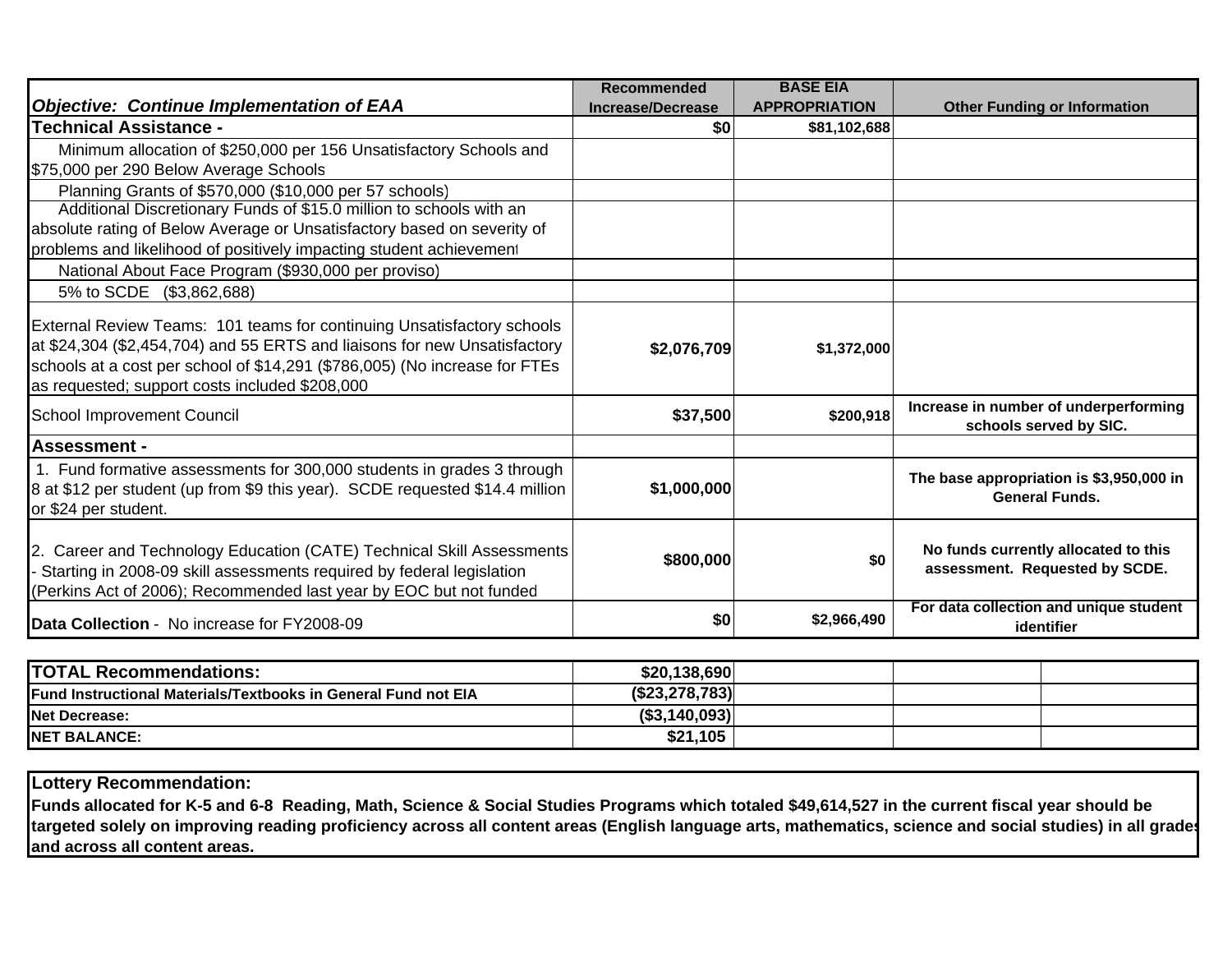## **Attachment B Education Oversight Committee Recommended Proviso Changes 2008-09 General Appropriation Act Relating to EIA and EAA (Proviso Numbers refer to Renumbered Base)**

#### **Recommendation: Amend the following provisos to delete duplicative reporting requirements.**

**1A.4.** (SDE-EIA: XI.A.1-Gifted & Talented/Jr. Academy of Science) Of the funds appropriated in Part IA, Section 1, XI.A.1. Gifted & Talented, \$100,000 must be provided to the Junior Academy of Science. The Department of Education must provide a report on the effectiveness of the academy to the State Board of Education and the Education Oversight Committee by October 1 annually in a format agreed upon by the Education Oversight Committee and the Department of Education.

**1A.6.** (SDE-EIA: XI.A.1-Junior Scholars) The State Board of Education, through the Department of Education, must provide a report on the effectiveness of the Junior Scholars programs as appropriated in Part IA, Section 1, XI.A.1. to the Education Oversight Committee by October 1. Eligibility for the Junior Scholars program is open to any student who meets the requirements of the program, whether the student attends public school or private school; provided however, any private school student is responsible for paying the cost of the qualifying examination and, at the option of the Department of Education, any other costs associated with the program.

**1A.8.** (SDE-EIA: XI.A.4-Academic Assistance/Curriculum Development) Funds appropriated in Part IA, Section 1, XI.A.4. for Act 135 of 1993 Other Operating must be used by the Department of Education to provide schools and school districts with technical assistance on curriculum development, including implementing the grade-by-grade academic standards, and instructional improvement in keeping with the intent of Act 135 of 1993 (Sections 59-139-05 and 59-139-10 of the SC Code of Laws) as provided in regulations promulgated by the State Board of Education. Reports on the use of these funds will be provided to the Senate Education Committee and the House Education and Public Works Committee by September 1, of the current fiscal year, reflecting prior fiscal year expenditures.

**1A.11.** (SDE-EIA: XI.A-Academic Assistance/Reading Recovery) Of the EIA funds appropriated herein for the Academic Assistance Act 135, \$3,200,000 shall be used for the Reading Recovery programs throughout the State. Of the funds provided for Reading Recovery, up to \$50,000 shall be used for piloting alternative teaching methods for reading. The State Department of Education shall report to the State Board of Education and the Education Oversight Committee on the allocation and expenditure of these funds by October 1 annually in a format agreed upon by the Education Oversight Committee and the Department of Education.

**1A.17.** (SDE-EIA: XI.C.2-Teacher Evaluations, XI.F.2- Implementation/Education Oversight) The Department of Education shall provide a review of the evaluation results for teachers employed under induction, annual, and continuing contracts to be presented by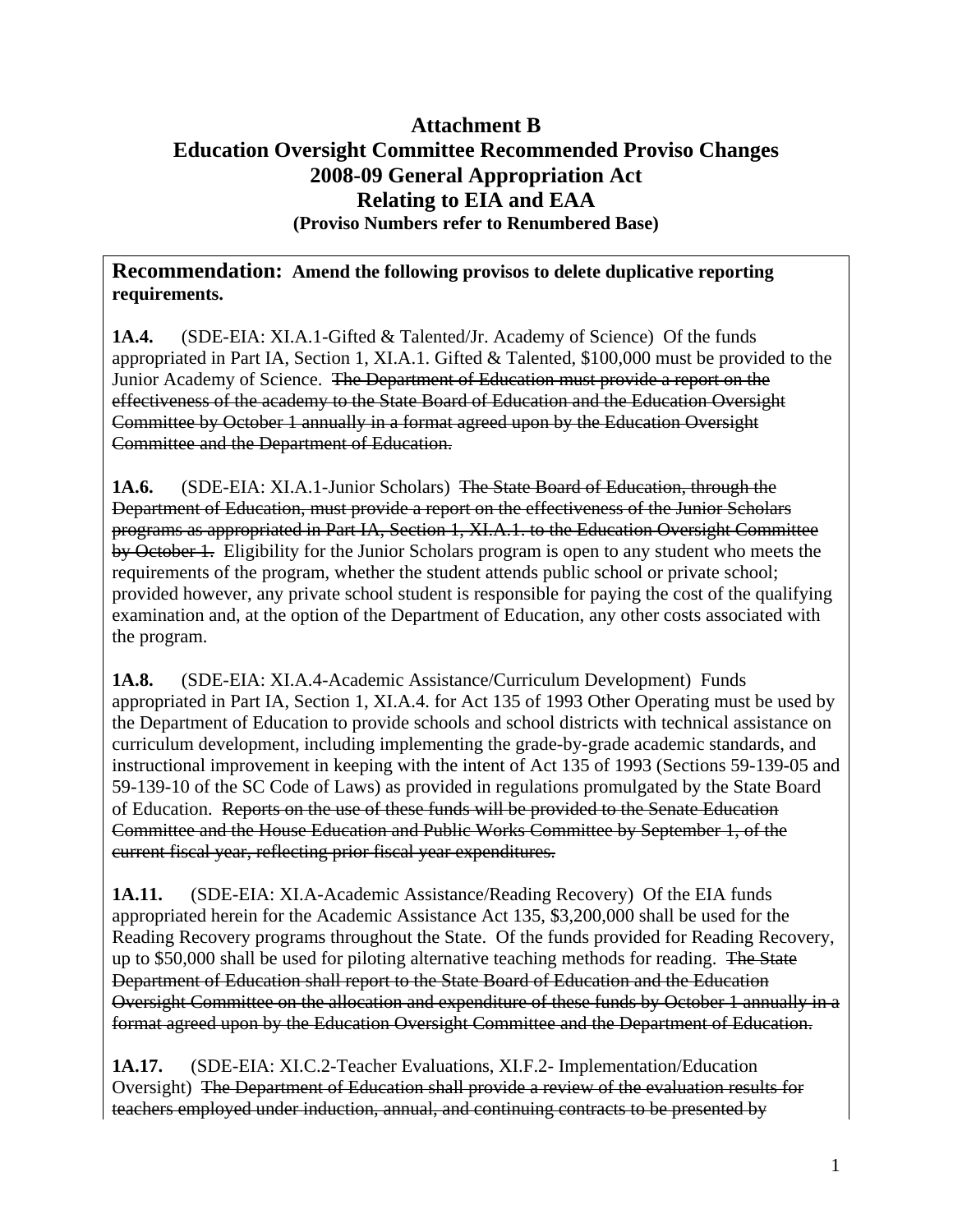September 30, annually, to the State Board of Education and the Education Oversight Committee. The Department of Education is directed to oversee the evaluation of teachers at the School for the Deaf and the Blind, the John de la Howe School and the Department of Juvenile Justice under the ADEPT model.

**1A.40.** (SDE-EIA: Professional Development) With the funds appropriated for professional development, the Department of Education must disseminate the South Carolina Professional Development Standards, establish a professional development accountability system, and provide training to school leadership on the professional development standards, also training must be provided to educators on assessing student mastery of the content standards. The State Department of Education shall revise professional development activities and programs, including professional development on the standards, the SC Reading Initiative, and programs for administrators, to include emphasis on strategies and services for students at risk of retention. The State Department of Education shall provide information on the activities and programs and measures to gauge their effectiveness to the State Board of Education and the Education Oversight Committee by January 1.

**Explanation:** The EOC has statutory responsibility to, among other tasks, make programmatic and funding recommendations to the General Assembly, to report annually to the General Assembly, Board of Education and public on the progress and needed changes to the EAA and EIA, and to monitor and evaluate the functioning of the public education system. To provide meaningful information and to attain the greatest return on investments of resources, the EOC would like to construct comprehensive program evaluations and report over a three-year period on programs and services. In addition the EOC has undertaken an online programmatic and budgetary survey that will provide consistent information on all EIA and EAA programs. In turn, the EOC recommends deletion of several provisos which require additional reporting to the General Assembly. The information provided in these annual reports I already available to the General Assembly and public via the EOC's programmatic and budgetary review process that is conducted each fall. Results of the review are posted online at [www.eoc.sc.gov](http://www.eoc.sc.gov/).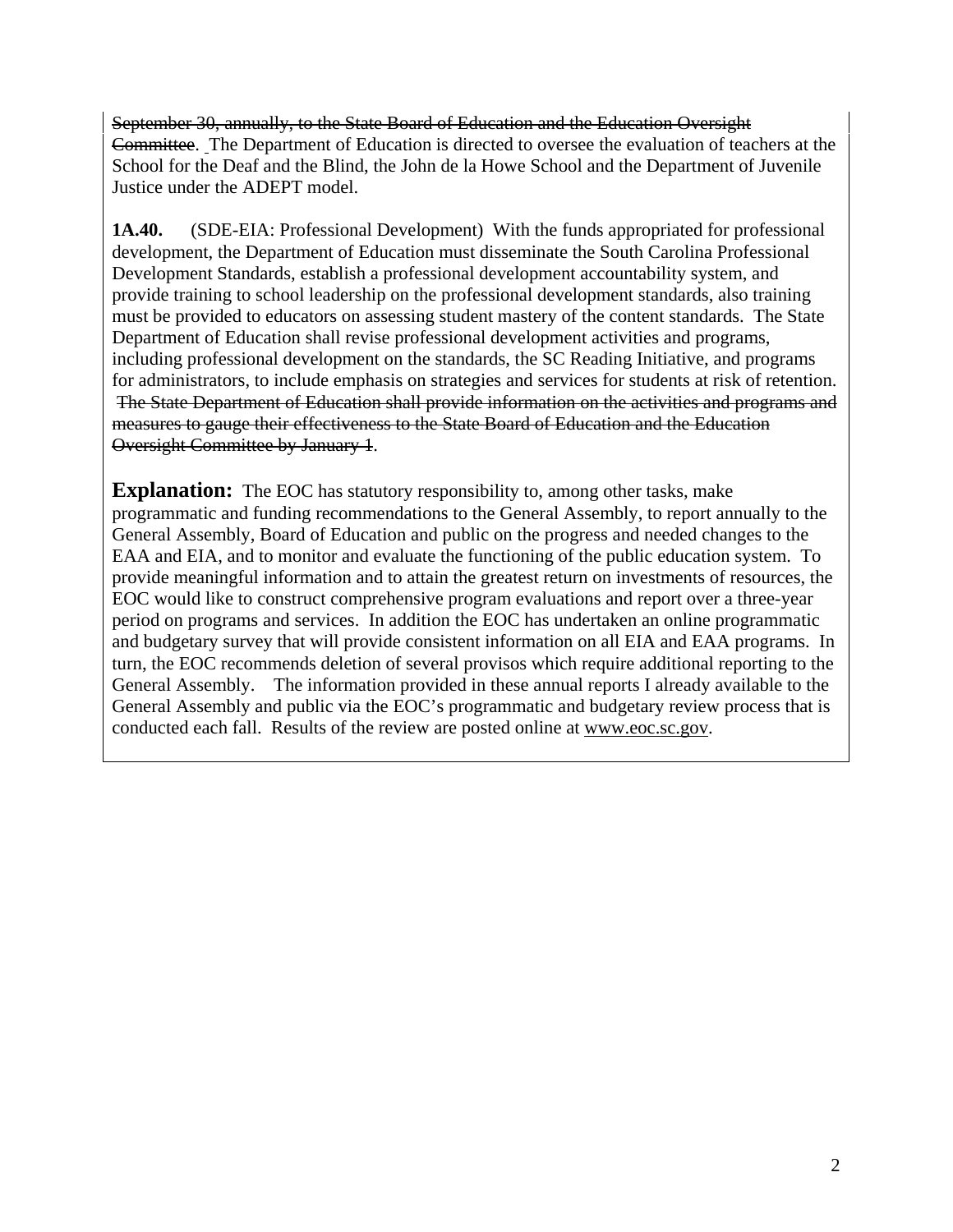#### **Recommendation: Amend the proviso regarding technical assistance accordingly:**

**1A.42.** (SDE-EIA: Technical Assistance) Notwithstanding any other provision of law, and in order to best meet the needs of low-performing schools, funds appropriated for technical assistance to schools with an absolute rating of below average or unsatisfactory on the most recent annual school report card must be allocated accordingly.

 First, a school initially designated as unsatisfactory or below average on the current year's report card must receive by January 1, up to \$10,000 from the funds appropriated for technical assistance and must expend the funds for planning purposes in accordance with Section 59-18- 1560 of the 1976 Code. No more than fifteen percent of planning grants may be carried forward in the current fiscal year. Furthermore, any school that does not provide the evaluation information necessary to determine effective use as required by Section 59-18-1560 of the 1976 Code, is not eligible to receive additional funding until the requested data is provided. Schools receiving an absolute rating of unsatisfactory will also be reviewed by an external review team.

 Schools receiving an absolute rating of unsatisfactory or below average, must submit to the Department of Education a school renewal plan that includes actions consistent with each of the alternative researched-based technical assistance criteria as approved by the Education Oversight Committee and the Department of Education and consistent with the external review team report. Because the school renewal plan is critical to the planning and implementation of successful intervention strategies, the Department of Education will provide regional workshops to assist schools in formulating school renewal plans based on best practices that positively improve student achievement. The chairman of the local board of education, the superintendent, and the principal of any school receiving technical assistance funds must attend at least one of the workshops in order to receive any state aid for technical assistance. The school renewal plans must address professional development activities that are directly related to instruction in the core subject areas and may include compensation incentives to provide salary supplements to classroom teachers who are certified by the State Board of Education and who have obtained an Advanced Degree advanced degree. The purpose of these compensation packages is to improve the recruitment and retention of teachers with Advanced Degrees advanced degrees in underperforming schools. If the school renewal plans are approved, schools would be permitted to use technical assistance funds to provide these salary supplements.

 Upon approval of the plans by the Department of Education and the State Board of Education, the a school with an absolute rating of below average will receive an allocation of not less than \$75,000 and a school with an absolute rating of unsatisfactory will receive an allocation of not less than \$250,000, taking into consideration the severity of the problems and the likelihood of positively impacting student achievement, the student enrollment of the schools, external review team recommendations, and prior year technical assistance carry forward funds. The funds must be expended on the strategies and activities as expressly outlined in the school renewal plan which may include, but are not limited to, professional development, teacher incentive or pay for performance including the Teacher Advancement Program (TAP), homework centers, diagnostic testing, supplemental health and social services, or comprehensive school reform efforts. Not more than 50 percent of the school allocation may be used to reduce class size. The schools will work with the Department of Education to broker the services of technical assistance personnel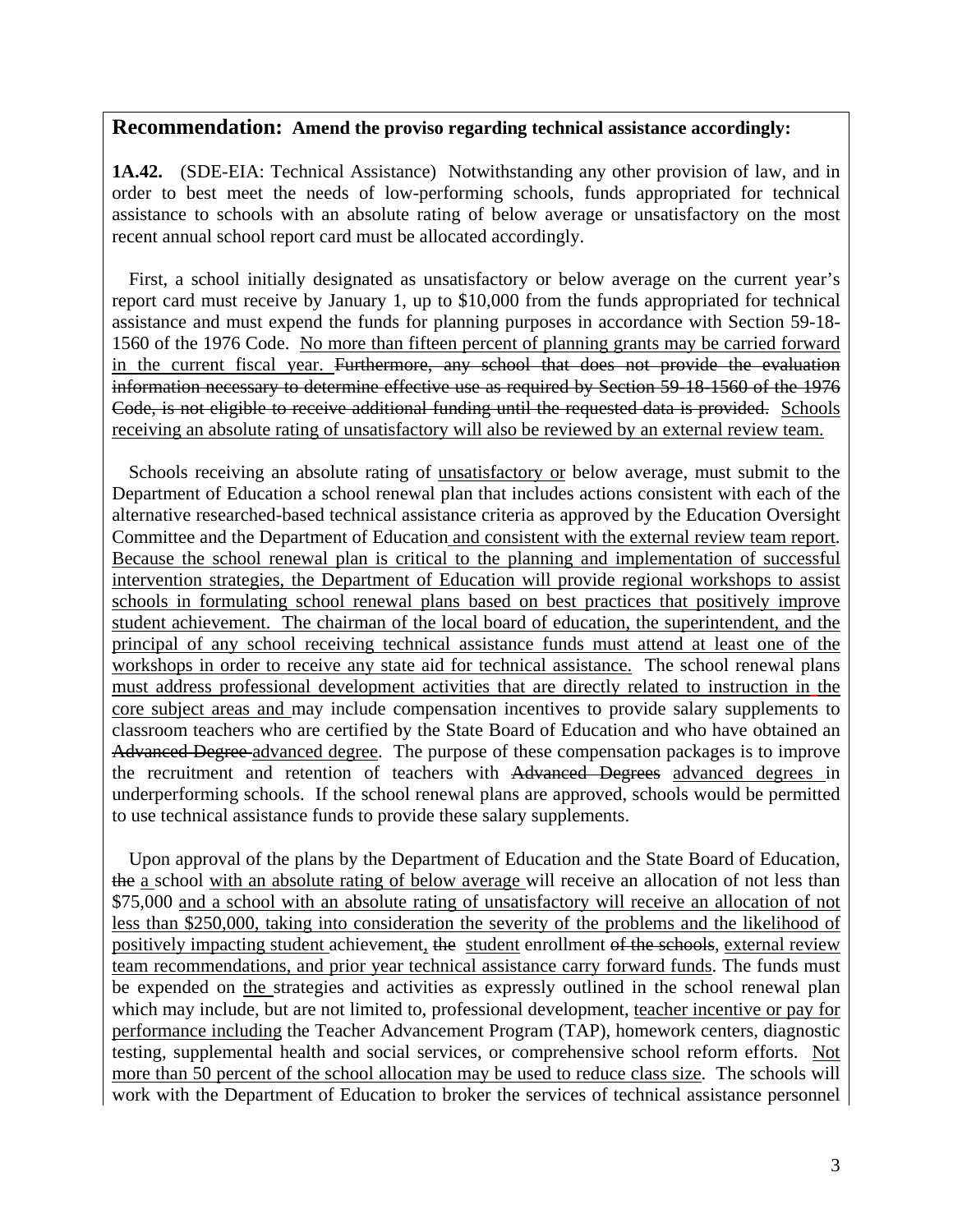as needed and as stipulated in the school renewal plan. Not more than fifteen percent of funds not expended in the prior fiscal year may be carried forward and expended for the same purpose in the current fiscal year. It is intended that the technical assistance will be provided for a minimum of three years in order to implement fully systemic reform and to provide opportunity for building local education capacity. Furthermore, schools and school districts must use these technical assistance funds to augment or increase, not to replace local or state revenues that would have been used if the technical assistance funds had not been made available. Schools and school districts may use technical assistance funds only to supplement, and to the extent practical, increase the level of funds that would be made available from other revenue sources for these schools. A school or district may not use these technical assistance funds to supplant funds from other sources.

Schools receiving an absolute rating of unsatisfactory will be provided an external review team evaluation. Based upon the external review team evaluation the schools must submit to the Department of Education a school renewal plan that includes actions consistent with the alternative research-based technical assistance criteria as approved by the Education Oversight Committee and the Department of Education. Upon approval of the plan by the Department of Education and the State Board of Education, the schools will receive an allocation of not less than \$250,000, taking into consideration the enrollment of the schools and the recommendations of the external review team. The funds must be expended on strategies and activities as expressly outlined in the school renewal plan which may include, but are not limited to, professional development, the Teacher Advancement Program (TAP), homework centers, diagnostic testing, supplemental health and social services, or comprehensive school reform efforts. The schools will work with the Department of Education to broker the services of technical assistance personnel as needed and as stipulated in the school renewal plan. Funds not expended in the prior fiscal year may be carried forward and expended for the same purpose in the current fiscal year. It is intended that the technical assistance will be provided for a minimum of three years in order to implement fully systemic reform and to provide opportunity for building local education capacity.

 With the funds appropriated to the Department of Education for technical assistance services, the department will assist schools with an absolute rating of unsatisfactory or below average in designing and implementing school renewal plans and in brokering for technical assistance personnel as needed and as stipulated in the school renewal plan. Teacher specialists may be placed across grade levels and across core subject areas when placement meets program criteria based on external review team recommendations, need, number of teachers receiving support, and certification and experience of the specialist. Teacher specialists are limited to three years of service at one school unless the specialist submits application for an extension and that application is accepted by the Department of Education and placement is made. Upon acceptance and placement, the specialist can receive the salary and supplement for two additional years, but is no longer attached to the sending district or guaranteed placement in the sending district following tenure in the program as provided in Section 59-18-1530(F) of the 1976 Code. The criteria for selecting alternate research-based technical assistance are to be those previously approved by the Education Oversight Committee and the Department of Education. The School Improvement Council Assistance and the Writing Improvement Network will coordinate with the department to target schools and school districts designated as unsatisfactory. The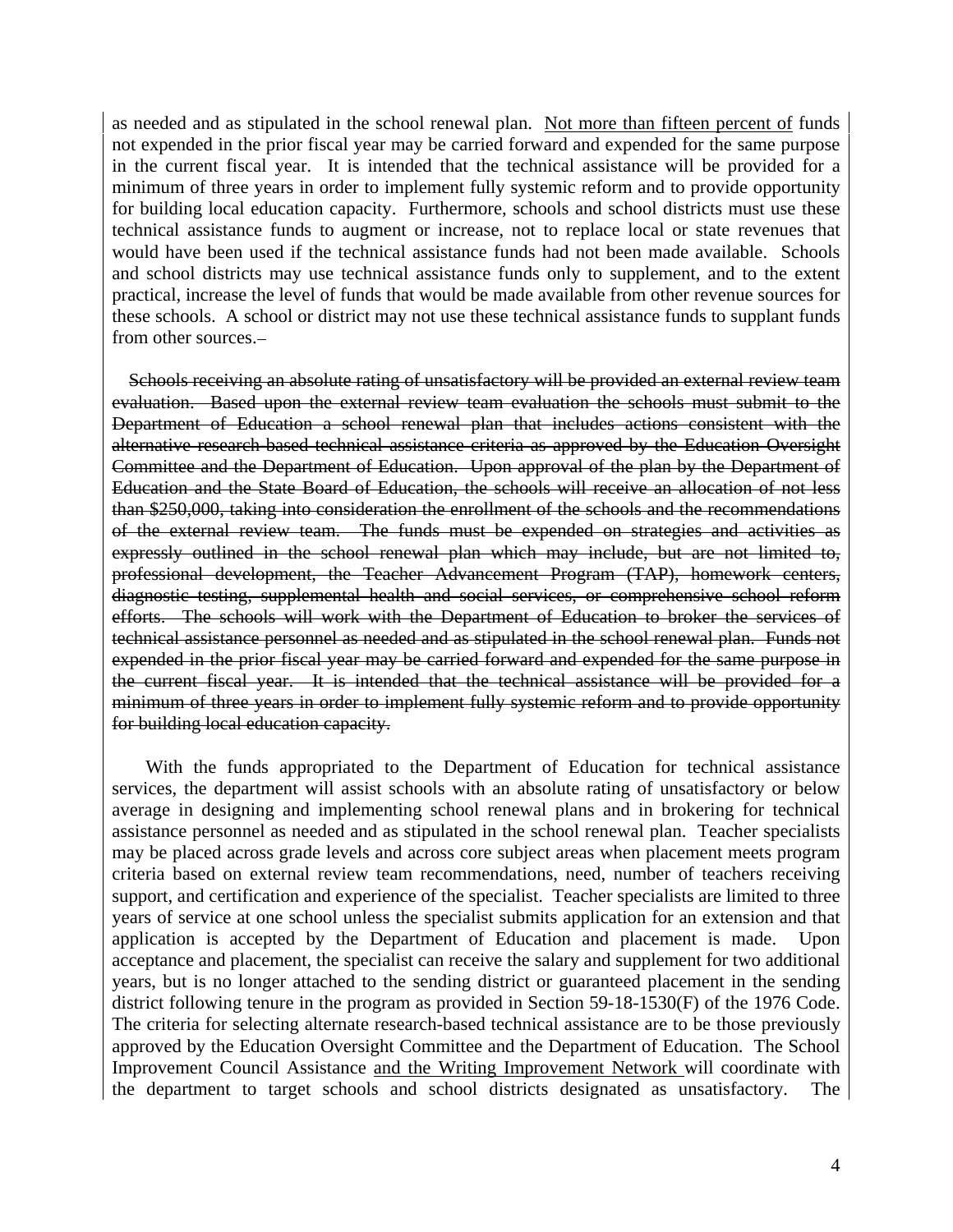department shall coordinate with and monitor the services provided to the schools and districts by the School Improvement Council Assistance and the Writing Improvement Network. In addition, the department must monitor the expenditure of funds and the academic achievement in schools receiving these funds and report to the General Assembly and the Education Oversight Committee by January 1 of each fiscal year as the General Assembly may direct. No more than five percent of the total amount appropriated for technical assistance services to schools with an absolute rating of Unsatisfactory or Below Average may be retained and expended by the department for implementation of technical assistance services. Furthermore, of the funds appropriated for technical assistance, \$930,000 shall be used for the National About Face Pilot Program. The School Improvement Council Assistance, the Writing Improvement Network, and the National About Face Pilot Program must submit external evaluations to the Education Oversight Committee at least once every three years. The Education Oversight Committee and the Department of Education will jointly determine the criteria to be used in evaluating the programs.

If the Education Oversight Committee or the Department of Education requests information from schools or school districts regarding the expenditure of technical assistance funds pursuant to evaluations, the school or school districts must provide the evaluation information necessary to determine effective use. If the school or school district does not provide the evaluation information necessary to determine effective use, the school or district is not eligible to receive additional funding until the requested data is provided.

By October 1 of the fiscal year the Department of Education must submit a report to the Education Oversight Committee. The report must document the schools that have had an absolute rating of unsatisfactory or below average for the past four years and must delineate the reasons for these schools persistent underperformance.

**Explanation:** The changes to the allocation of technical assistance funds would guarantee that each school with an absolute rating of below average would receive a minimum allocation of \$75,000 fro technical assistance, and each school with an absolute rating of unsatisfactory, a minimum of \$250,000. The Department of Education would then allocate approximately \$15.0 million in additional discretionary funds to these schools based upon the severity of the problems an the likelihood of positively impacting student academic achievement. The Department will provide regional workshops to assist schools in designing school renewal plans and selecting intervention strategies. The proviso would require the chairman of the local school board, the superintendent and the principal of each underperforming school to attend at least one of these workshops. The proviso also requires schools and districts to submit information to the EOC or SCDE as needed to determine effective use. By October 1 the Department of Education will also report to the EOC, delineate the reasons why schools have had an absolute rating of unsatisfactory or below average for the past four years.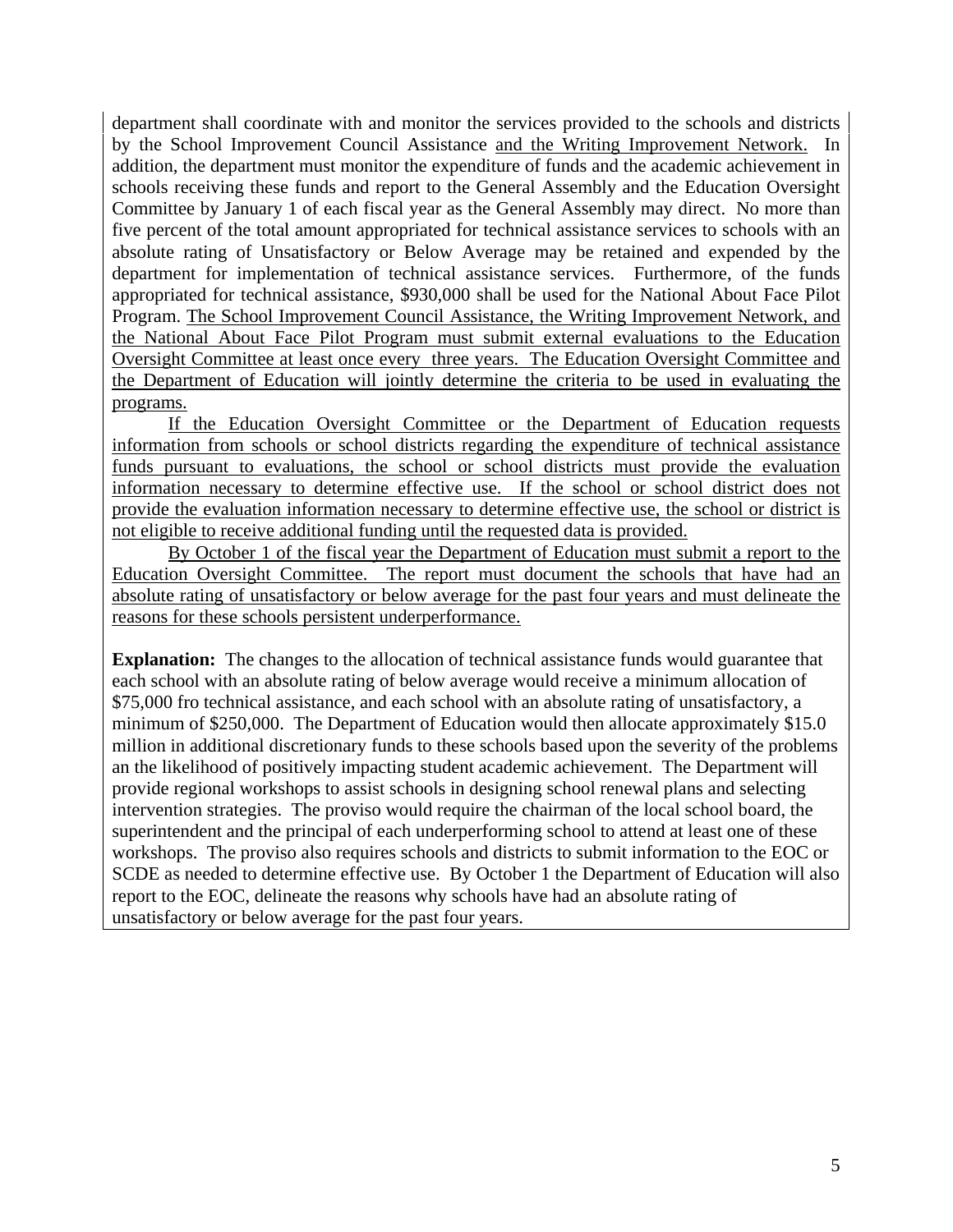#### **Recommendation: Amend the following proviso regarding CERRA**

**1A.23.** (SDE-EIA: XI.F.2-CHE/Teacher Recruitment) Of the funds appropriated in Part IA, Section 1, X1.F.2. for the Teacher Recruitment Program, the S.C. Commission on Higher Education shall distribute a total of \$5,404,014 to the Center for Educator Recruitment, Retention, and Advancement (CERRA-South Carolina) for a state teacher recruitment program, of which \$4,200,000 must be used for the Teaching Fellows Program and of which \$166,302 must be used for specific programs to recruit minority teachers, and shall distribute \$467,000 to S.C. State University to be used only for the operation of a minority teacher recruitment program and therefore shall not be used for the operation of their established general education programs. Working with districts with an absolute rating of Unsatisfactory or Below Average, CERRA will provide shared initiatives to recruit and retain teachers to schools in these districts including the training of mentors and mentor leaders. With the funds appropriated CERRA will also maintain a data collection system that documents student achievement data for National Board teachers and include evidence of the impact of National Board certification on student academic achievement to the EOC. CERRA will report annually by October 1 to the Education Oversight Committee and the Department of Education on the success of the recruitment and retention efforts in these schools. The S.C. Commission on Higher Education shall ensure that all funds are used to promote teacher recruitment on a statewide basis, shall ensure the continued coordination of efforts among the three teacher recruitment projects, shall review the use of funds and shall have prior program and budget approval. The S.C. State University program, in consultation with the Commission on Higher Education, shall extend beyond the geographic area it currently serves. Annually, the Commission on Higher Education shall evaluate the effectiveness of each of the teacher recruitment projects and shall report its findings and its program and budget recommendations to the House and Senate Education Committees, the State Board of Education and the Education Oversight Committee by October 1 annually, in a format agreed upon by the Education Oversight Committee and the Department of Education.

**Explanation:** An increase in funds of \$300,000 to CERRA will allow the organization to expand its training of mentors and mentor leaders as well as to document the impact of National Board certification on student academic achievement.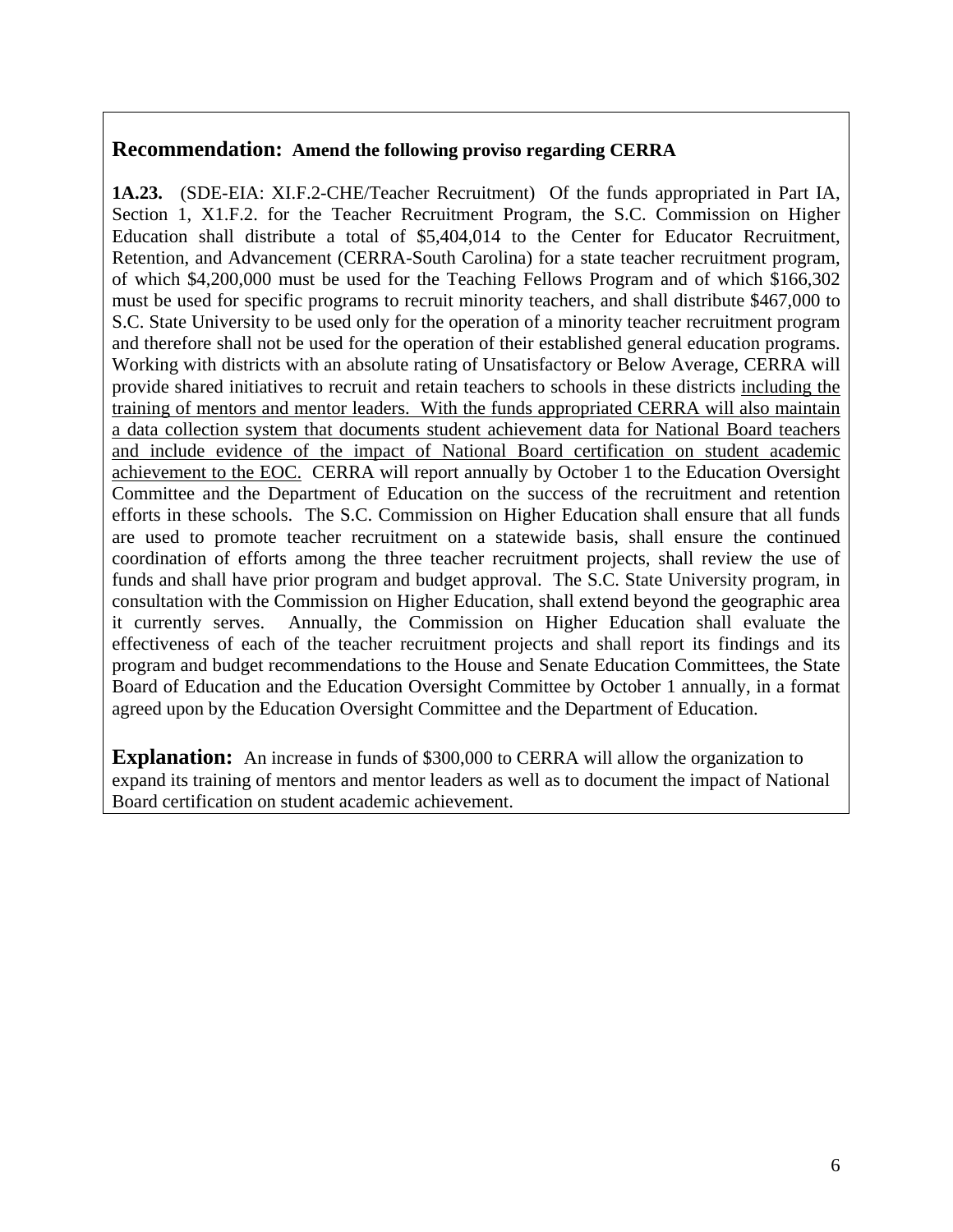### **Recommendation: Delete Proviso 1A.63. in its entirety**.

**1A.56.** (SDE-EIA: Teacher Recruitment/Retention Task Force) The Education Oversight Committee shall convene a task force to evaluate current teacher recruitment and retention policies, particularly those that impact on schools that have historically underachieved. Included in the task force will be representatives from the Department of Education, the Center for Educator Recruitment, Retention, and Advancement (CERRA-South Carolina), institutions of higher learning, the Student Loan Corporation, the Commission on Higher Education, and classroom teachers from throughout South Carolina.

**Explanation:** The teacher recruitment and retention task force has completed its work and issued a report to the EOC. The report has been provided to members of the General Assembly.

#### **Recommendation: Delete the following proviso in its entirety:**

**1A.60.** (SDE-EIA: 3 Year Technical Assistance Plan) No school that received technical assistance funding in Fiscal Year 2006-07 and that implemented a three-year technical assistance plan approved by the Department of Education shall receive a reduction in those funds in Fiscal Year 2007-08.

**Explanation:** With changes proposed in proviso 1A.42., this proviso if not deleted could set up a tiered system of technical assistance whereby schools would be compensated at different levels, pending the availability of funds.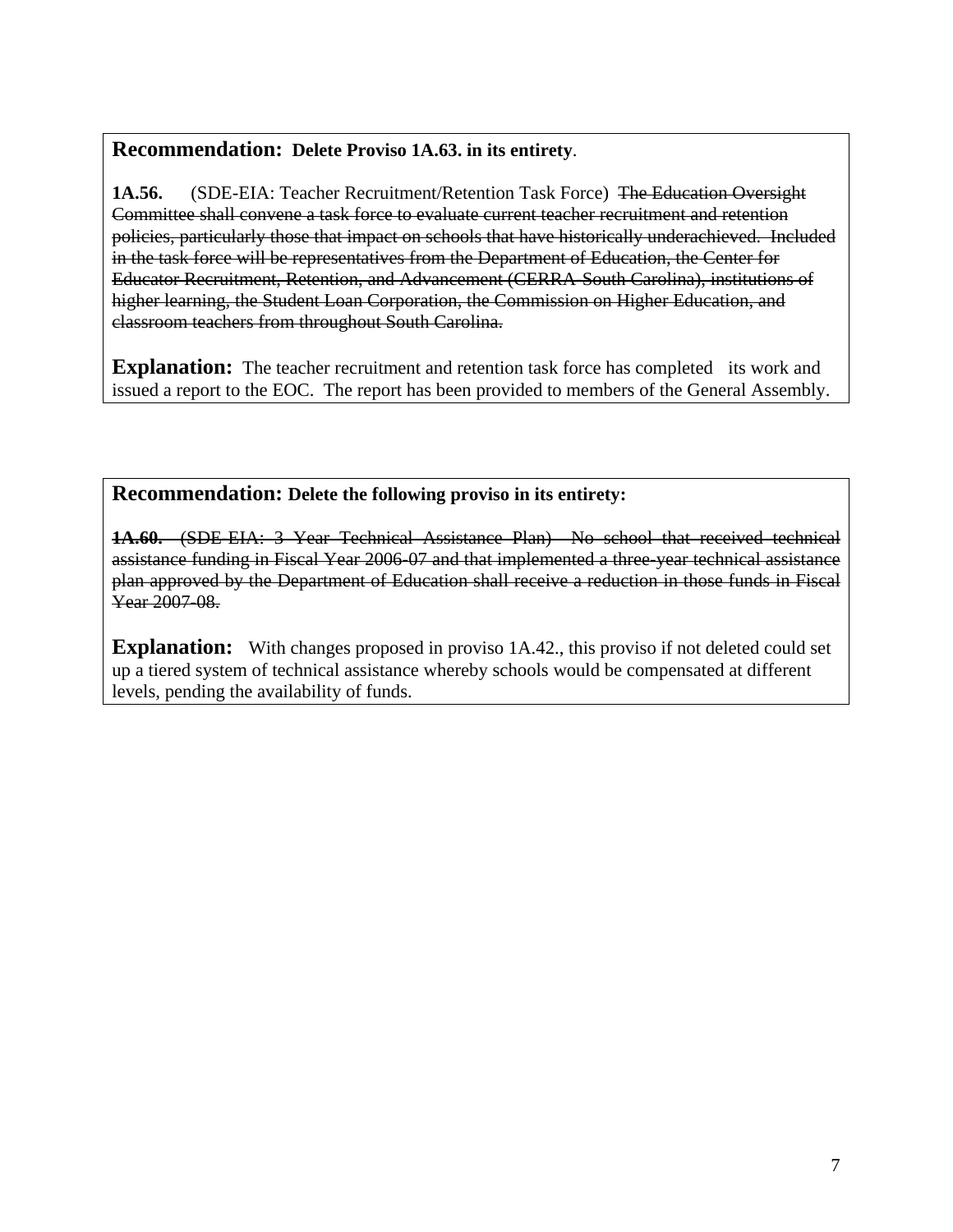#### **Recommendation: Amend Proviso 1A.6.1 regarding the Public Choice Innovation Schools to direct funds for the longitudinal evaluation**

**1A.61.** (SDE-EIA: XI.E.1-Public Choice Innovation Schools) With the funds provided, a grant program will be established to support the creation of Public Choice Innovation Schools in South Carolina and to provide for their evaluation. These schools are public choice alternatives for grade 4-8 students enrolled in the public schools rated Unsatisfactory or Below Average or students enrolled in public schools rated Average or above and who scored Basic or below on any two or more subject area grade level PACT assessments in grades 3-7 during the most recent school year. The goal of Public Choice Innovation Schools is to demonstrate leadership in instructional, administrative or personnel practices yielding strong student academic achievement.

 To assist entities in operating innovation schools, a grants program would be established by the State Board of Education. The grant would be for a minimum of five years with the first year of funding for planning and equipping purposes and the remaining years of supplemental funding for operation of the innovation school. Entities eligible to receive a grant include public and private partnerships. Partnerships include an educational management organization, a private corporation, an institution of higher education, a consortium of public schools districts and/or a contractual relationship between a private entity and a public school district. In the application process, partnerships must demonstrate at least one of the following strategies in improving leadership and academic achievement: changes in teacher compensation to address geographic or certification barriers and/or to offer performance incentives; utilization of novel leadership and administrative policies and procedures, to include preparation and certification of administrators, operational procedures and costs shared with other entities; continuous progress of students between grades 4-8; virtual delivery of substantial portions of the curriculum; and novel or non-traditional uses of time, space and technology in the instructional delivery of state academic content standards; or a combination of these strategies. The first year planning grant to each proposed school would be \$100,000 with innovation schools also eligible to receive additional grant funds for equipment and facilities not to exceed \$400,000 per partnership. In year two of the grant the partnership would receive funds for operation of the school to include a maximum grant of \$300,000 in supplement of the per pupil revenues from federal, state and local sources. In years three through five the school would continue to receive grant funds but at the maximum level of eighty percent of each previous year's grant. Funding per innovation school would be dependent upon: state per pupil allocations; supplementary allocations equal to local spending levels in the sending school; transportation allowance equivalent to the state per pupil transportation expenditure; and federal funds as applicable to the student population. In year six and beyond, the innovation school would receive a minimum supplement of \$100,000.

 Eligible to attend the Public Choice Innovation schools are students who meet one of the following conditions: (1) are enrolled in grades 4 through 8 and are assigned to a school rated Below Average or Unsatisfactory; or (2) are enrolled in schools with an absolute rating of Average or above and scored Basic or below on any two or more subject area grade level PACT assessments in grades 3 through 7 during the most recent school year. Students are not required to attend a Public Choice Innovation School in their district of residence. As long as no eligible student is denied admission, the Public Choice Innovation School may accept other students as their parents choose to enroll them and receive funded as previously defined. Once a student is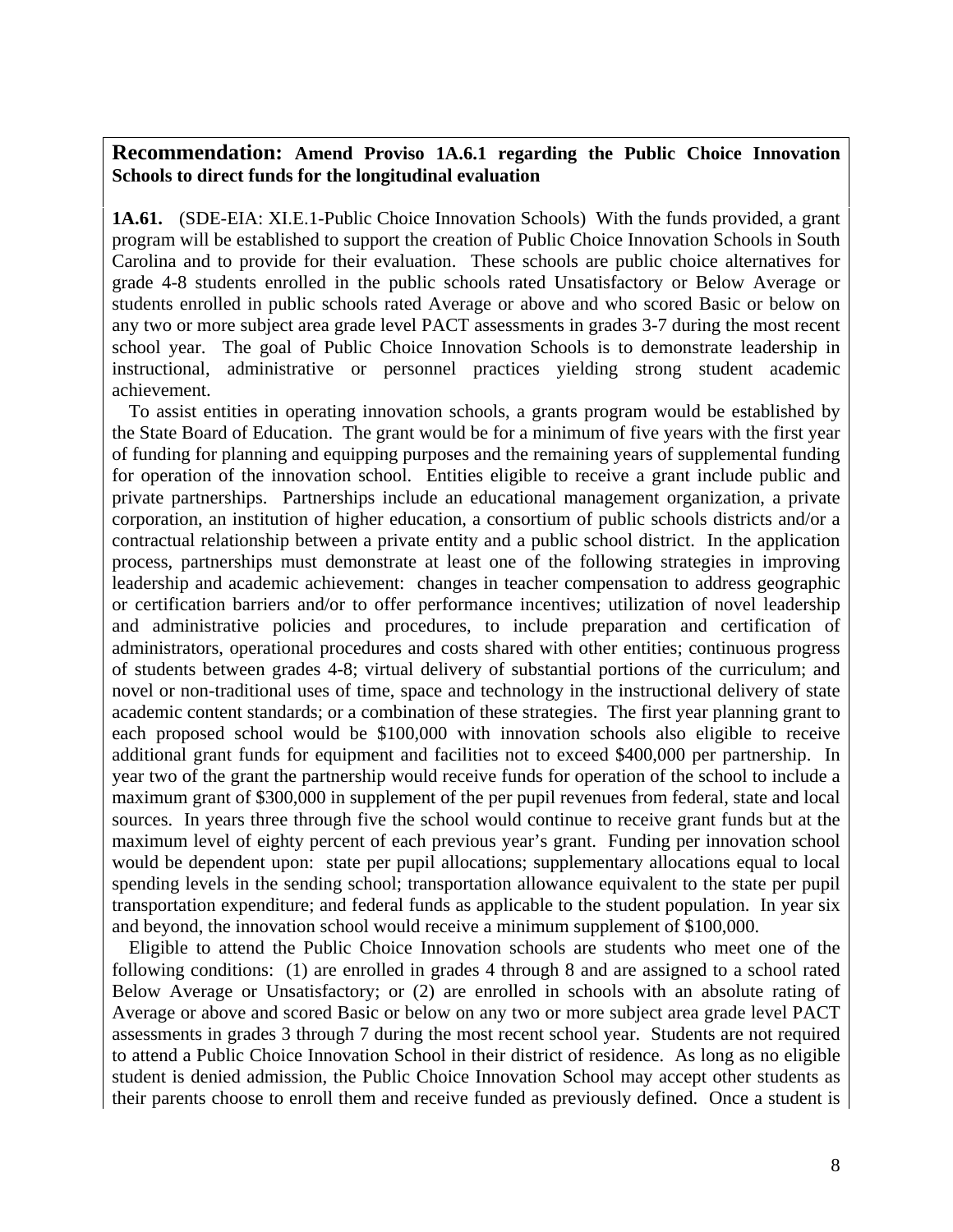enrolled in a Public Choice Innovation School, the child is guaranteed enrollment in the appropriate grades as long as the school remains in operation, unless the student violates behavioral expectations, or the parents choose to transfer the student to another school for which the student is eligible. An innovation school may not discriminate against any student on the basis of race, color, national origin, gender, disability or prior academic performance.

 Public Choice Innovation Schools are required to participate in the statewide testing program; however, the schools shall not receive Education Accountability Act ratings until the third year of operation. The initial rating addresses student performance in the third year of operations.

 An independent longitudinal evaluation of Public Choice Innovation Schools is to be conducted or contracted by the Education Oversight Committee and must include a value-added component so that valid comparisons can be made to student performance in traditional public schools and public charter schools. Of the funds provided herein, \$150,000 will be allocated to the Education Oversight Committee for the evaluation.

 Of the funds provided herein, the first \$200,000 will be directed to the South Carolina Public Charter School District Board of Trustees which shall be authorized to use these funds for administrative costs to make the district operational.

**Explanation:** The proviso is amended to stipulate the amount of funds to be allocated for the evaluation.

#### **Recommendation: Add an appropriately numbered proviso to read:**

"A portion of the funds for the Palmetto Gold and Silver Awards Program must be used to reward schools that are identified and recognized by the Education Oversight Committee as closing the achievement gap between one or more historically lower-scoring demographic groups and historically higher scoring groups on the state assessment test for English language arts and/or mathematics. Each gap-closing school must receive \$5,000. A school is eligible to receive financial rewards for recognition as a Palmetto Gold and Silver school and for closing the gap."

**Explanation:** To focus more public attention on the significant academic achievement of schools that are achieving academic success and are closing the achievement gap, the EOC would recommend increasing the appropriation for Palmetto Gold and Silver and including a special recognition for schools that close the achievement gap. The schools would be identified and recognized by the EOC and receive a \$5,000 reward.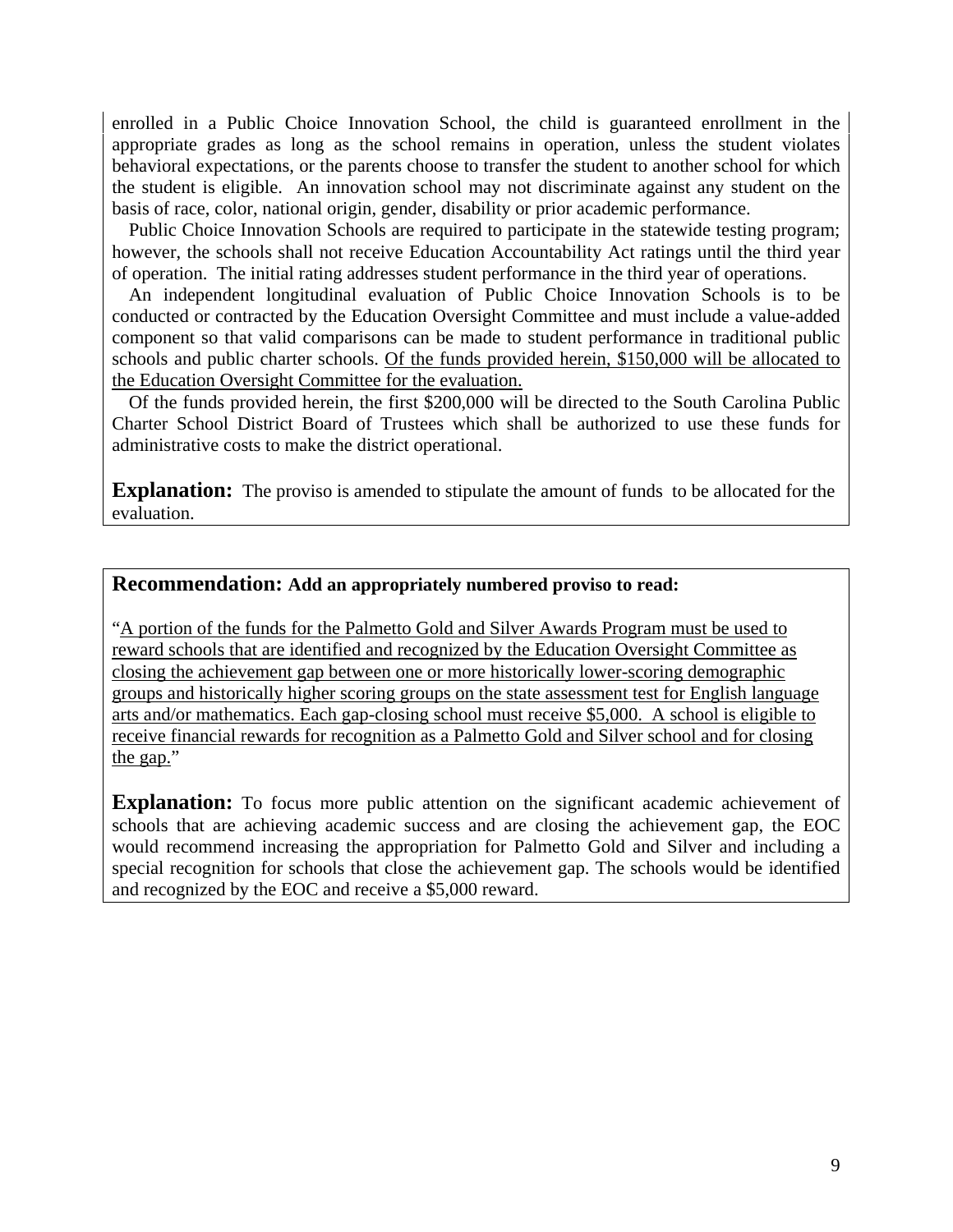#### **Recommendation: Add an appropriately numbered proviso to read:**

**"**By November 1 of the current fiscal year, the Department of Education will provide to the General Assembly and the Education Oversight Committee a report on educational services to children with special needs and disabilities. The report must provide the following: a descriptive report of the program delivery system in schools and school districts including the qualifications of all teachers providing services to special needs children; pupil counts by disability within districts and by grade levels as appropriate; the current cost of providing services to children by disability; the total amount of state, federal and local revenues for children with special needs; and documentation of the implementation of Individual Education Plans for students."

**Explanation:** A report on programs for students with special needs and disabilities will provide the necessary data to review the weights for students with disabilities under the EFA and to determine the resource needs of the program.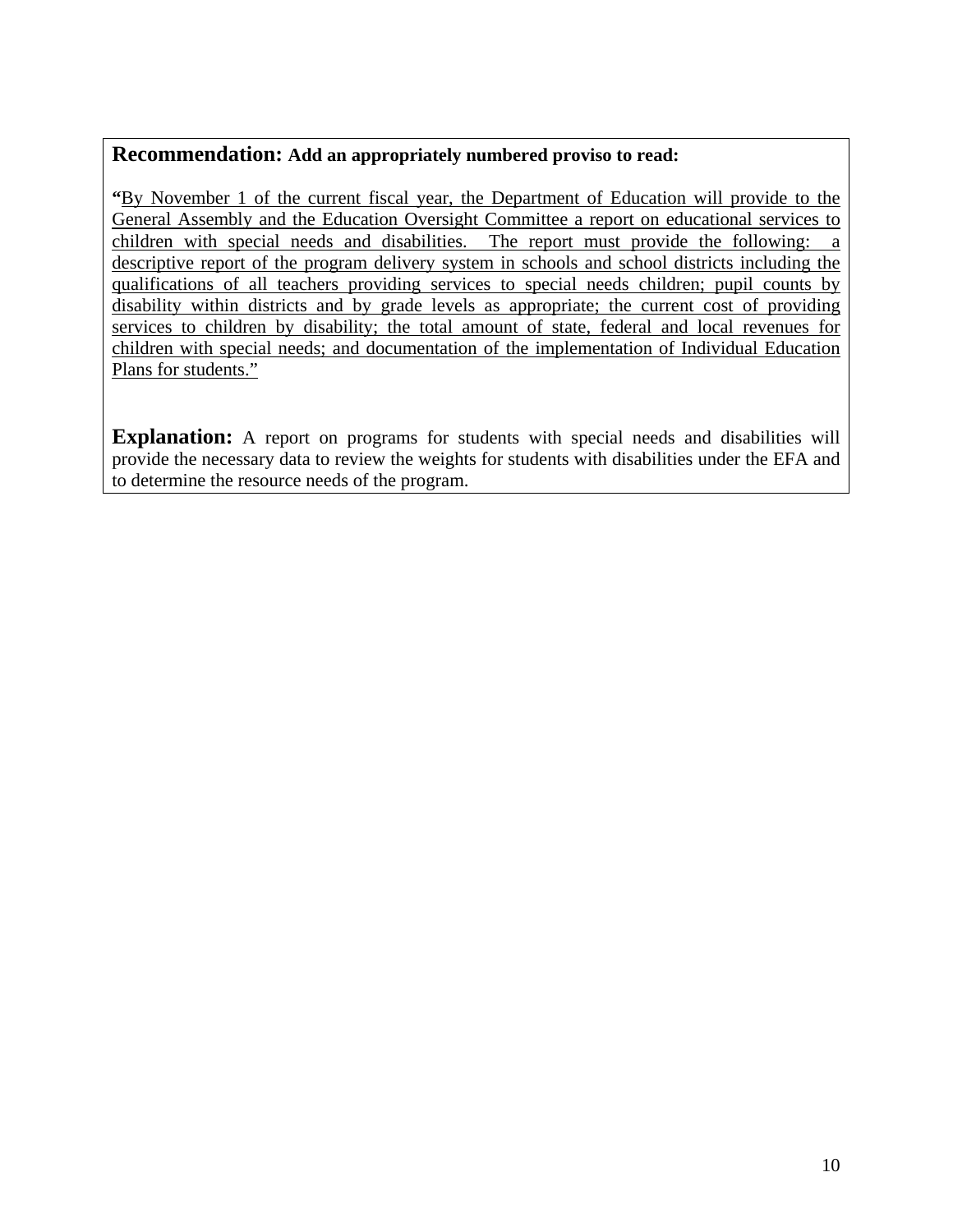**Recommendation: If the proposal to consolidate funds for Reading Achievement is accepted, the following actions should occur:** 

#### **1. Add an appropriately numbered proviso to read:**

"Because reading proficiency is a fundamental skill that affects the entire learning experience and school performance of children and adolescents, the funds allocated for Reading Achievement are to be expended for intervention strategies to improve the reading proficiency of students in all grades and across the four content areas of English language arts, mathematics, science and social studies. Using the reading framework of the National Assessment of Educational Progress, reading achievement includes reading for literary experience, reading for information and reading to perform a task. The funds shall be allocated to districts based on the number of students in each district who are eligible for the free/reduced price lunch program or Medicaid. School districts may only expend the funds on direct services to students and tutorials with students and their families. The Department of Education will provide by November 1 of each fiscal year a report to the General Assembly and the Education Oversight Committee which documents progress in student academic achievement in reading proficiency of students in all grades and across the four content areas of English language arts, mathematics, science and social studies by school district. No school district will receive fewer funds in the current fiscal year than it received in the prior fiscal year from the sum of following allocations: Act 135 Academic Assistance, Summer School, Reduce Class Size, Parent Support/Family Literacy. It is the intent that the hold harmless provision will be phased out over three years. The Department of Education will assist districts in implementing reading improvement strategies and interventions. Of the funds appropriated herein, a minimum of \$200,000 shall be allocated to the South Carolina Communities-In-Schools, a minimum of \$250,000 to the South Carolina Afterschool Alliance, and a minimum of \$100,000 to the South Carolina Urban Leagues statewide parental involvement program."

**Explanation:** Research has documented that the ability to read proficiently is a fundamental skill affecting a student's learning experiences and school performance. Research also demonstrates that students who are competent readers perform better in other subjects like math, science and social studies and are more likely to graduate from high school. Such achievement is critical in preparing a workforce that can succeed in the  $21<sup>st</sup>$  century.

#### **2. If summer school funds are consolidated into one line item appropriation, then Proviso 1A.47. should be amended accordingly:**

**1A.47.** (SDE-EIA: EAA Summer School, Grades 3-8 Assessment) Funds appropriated for summer school shall be allocated to each local public school district based on the number of academic subject area scores below the basic on the prior year Spring PACT administration for students in grades three through eight and on the number of students entering ninth grade who score below proficient in reading. With the funds appropriated for assessment, schools will receive information on individual student scores. Individual student scores on the PACT shall not be the sole criterion used to determine whether a student on an academic plan the prior year will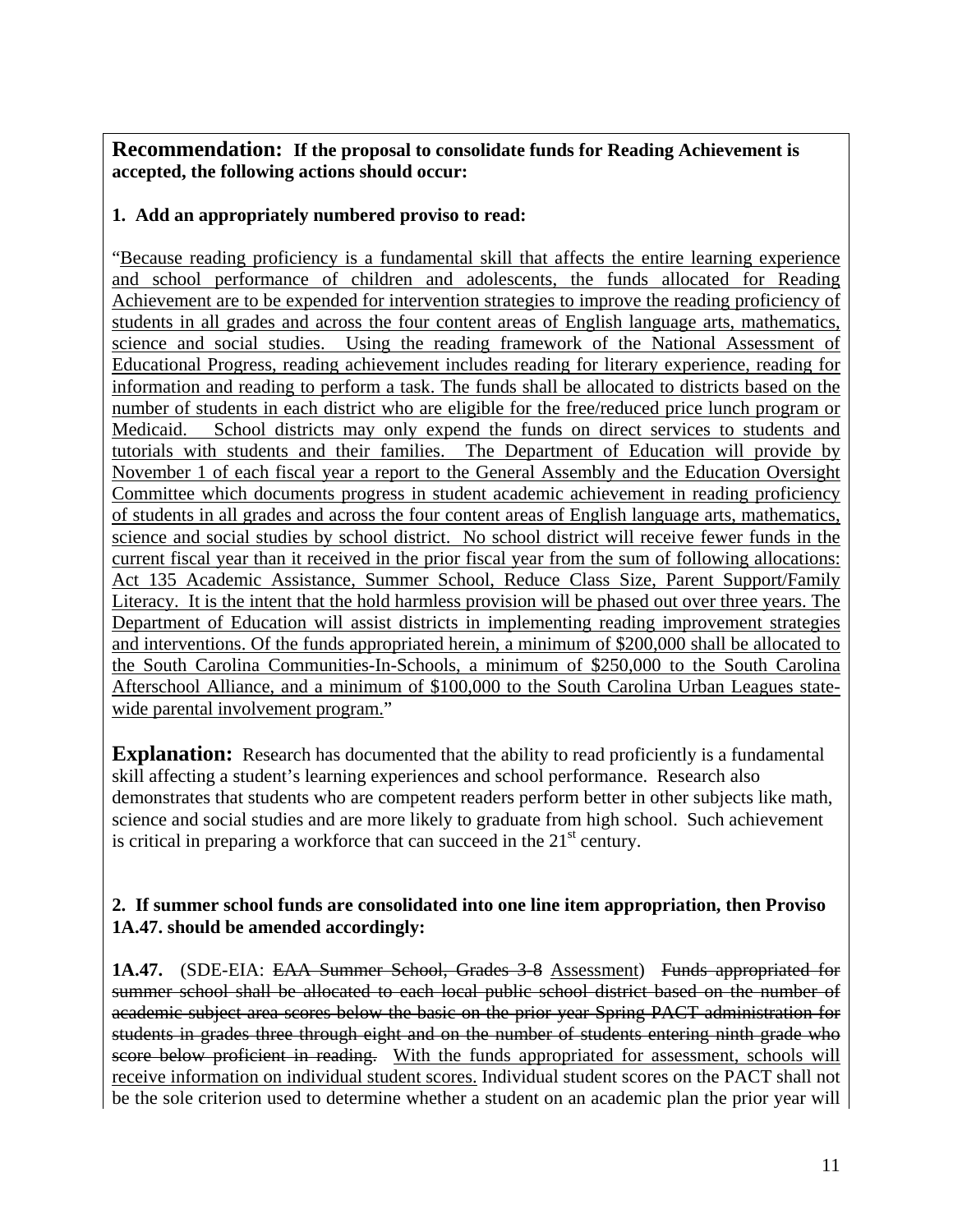be placed on probation or retained. Individual student scores on the PACT shall not be the sole criterion for requiring students to attend summer school. School districts may consider other factors such as student performance, teacher judgment, and social, emotional, and physical development in placing students on academic probation or requiring summer school attendance. Students may not be placed on academic probation or retained based solely on the PACT scores. The State Department of Education working with the Education Oversight Committee must develop a method to supplement the PACT with diagnostic training and materials aligned to the content standards. Current year appropriations may be expended for prior year EAA summer school purposes. Local public school districts shall utilize these funds in accordance with the requirements of Section 59-18-500 of the 1976 Code. The State Department of Education is directed to utilize PACT-like tests aligned with standards to be administered to students on academic probation required to attend summer school. The test shall be a determinate in judging whether the student has the skills to succeed at the next grade level. The State Board of Education shall establish regulations to define the extenuating circumstances including death of an immediate family member or severe long-term student illness, under which the requirements of Section 59-18-900(D) may be waived. Furthermore, the Department of Education, working with and through the SC Afterschool Alliance, will provide \$250,000 to produce a model of voluntary quality standards for out-of-school time programs, develop a directory of technical assistance, and identify gaps of service.

**3. If other funds (Act 135, Reduce Class Size and Parent Support/Family Literacy) are consolidated, then the following provisos can be deleted in their entirety.** 

 **1A.7. 1A.8. 1A.9. 1A.10. 1A.11. 1A.23 1A.26. 1A.27.**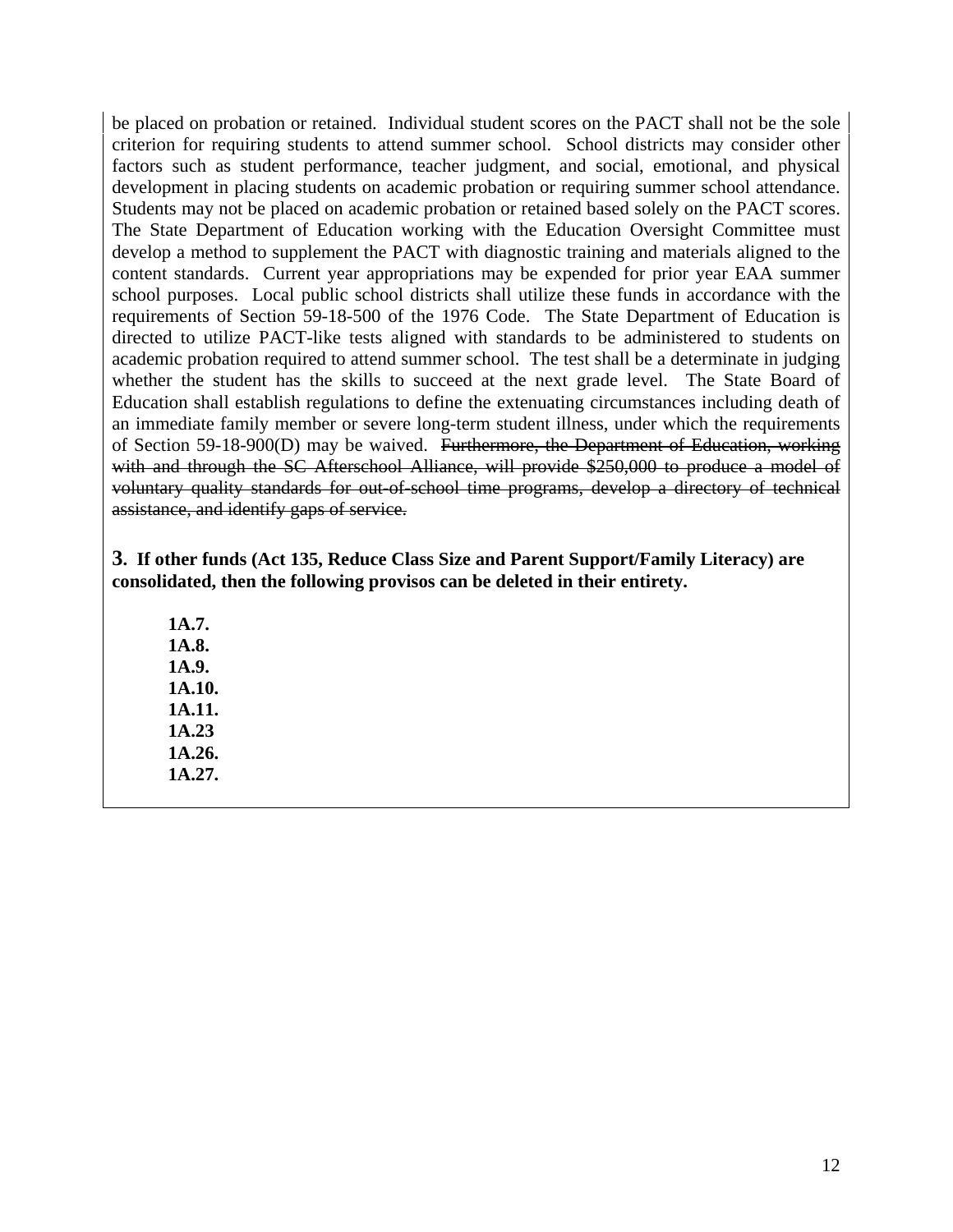# **EIA Revenue Collections**

# **2007-08 Appropriations Act \$677,833,363**

| 2008-09 Appropriations Per Act                          | \$644,714,375 |
|---------------------------------------------------------|---------------|
|                                                         |               |
| Revised FY 2008-09 BEA Estimate (7/21/08)               | \$630,714,375 |
| Revised FY 2008-09 BEA Estimate (10/08/08)              | \$586,681,624 |
| Revised FY 2008-09 BEA Estimate (11/10/08)              | \$574,644,107 |
|                                                         |               |
| <b>Unallocated School Building Funds</b>                | \$0           |
| EIA Program Reductions Through November 10, 2008        | \$70,070,268  |
|                                                         |               |
| Original Appropriations Act:                            |               |
| <b>EIA TSS &amp; Fringe (Including Special Schools)</b> | \$103,592,939 |
| <b>EIA Appropriation Less TSS &amp; Fringe</b>          | \$541,121,436 |
|                                                         |               |
| Reduction as a % of EIA Original Appropriation less     |               |
| <b>Exemptions</b>                                       | <b>12.95%</b> |

**2009-10 BEA Revenue Projections \$574,644,107**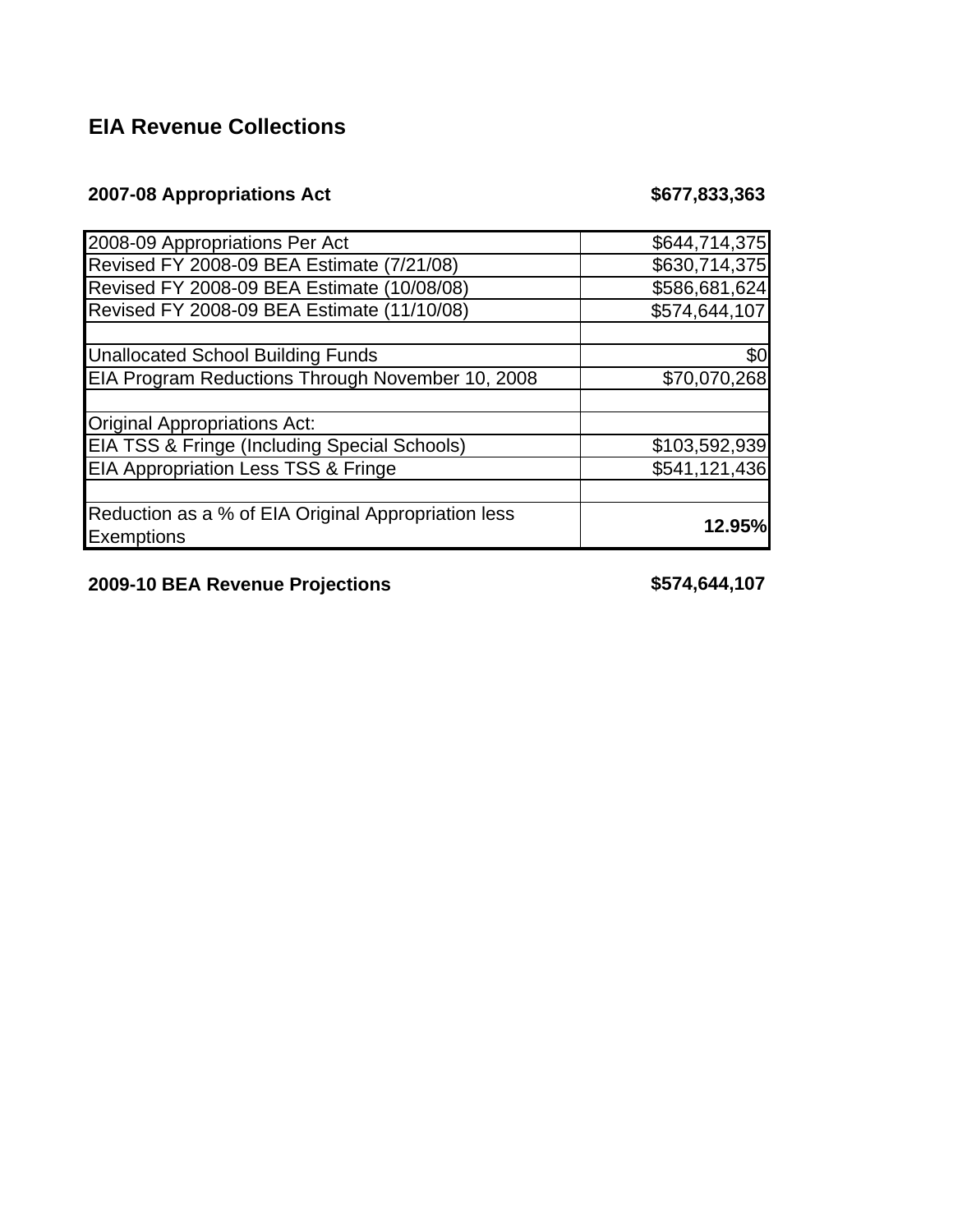### **Education Oversight Committee Recommendations, FY2009-10**

The economic crisis in the nation and in South Carolina has impacted revenues in South Carolina including the Education Improvement Act (EIA). Through October 2008 sales tax collections are down 10.8% in the current year over the same period in the prior fiscal year. The impact on EIA is staggering. Projected revenues for Fiscal Year 2009-10 are over \$103 million less than total appropriations in Fiscal Year 2007-08. The budget recommendations of the Education Oversight Committee reflect the austere budget crisis while holding to the financial principles adopted by the EOC on October 13, 2008. The first priority for funding is providing services to children.

**Recommend:** EFA base student cost funded at a minimum of \$2,578 which requires a general fund increase of at least \$71.7 million to restore mid-year EFA cuts and an additional \$1.2 million in employer contributions. As

**1** revenues become available, the base student cost would increase above \$2,578. To fully fund the EFA at \$2,687 would require an increase of \$152.3 million. To date, the base student cost for Fiscal Year 2008-09 has been reduced from the appropriated level of \$2,578 to \$2,479 due to mid-year reductions and growth in weighted pupil units.

**Recommend:** Pending the availability of revenues, teacher salaries should be funded at the Southeastern average teacher salary of \$48,261, the projection for Fiscal Year 2009-10 made in August 2008. However, due to revenue shortfalls, increasing the current year's average teacher salary of \$47,376 to \$48,261 will require either an additional \$56 million appropriation to

- **2** EIA teacher salaries and fringe benefits or a general fund increase to the EFA in excess of \$71.7 million. Consequently, included in the proposal is preserving teacher salaries at the current year's level of \$47,376 which is \$372 above the projected SE average of \$47,004 with the 2008-09 statewide minimum teacher salary schedule to be used in 2009-10. Teachers would still receive a step increase based on experience and degree earned.
- **3** in the base budget for 2009-10. As of November 10, 2008 reductions in EIA **Adopt:** Reductions to EIA programs in the current year are made permanent revenues have resulted in cuts to EIA programs of approximately 12.95%. EIA teacher salaries and fringe benefits are exempt from the reductions. **\$574,644,107**

#### **4 Annualize:**

CDEPP- Administration in public and private centers **\$21,000,000**

Summer Schools **\$12,000,000**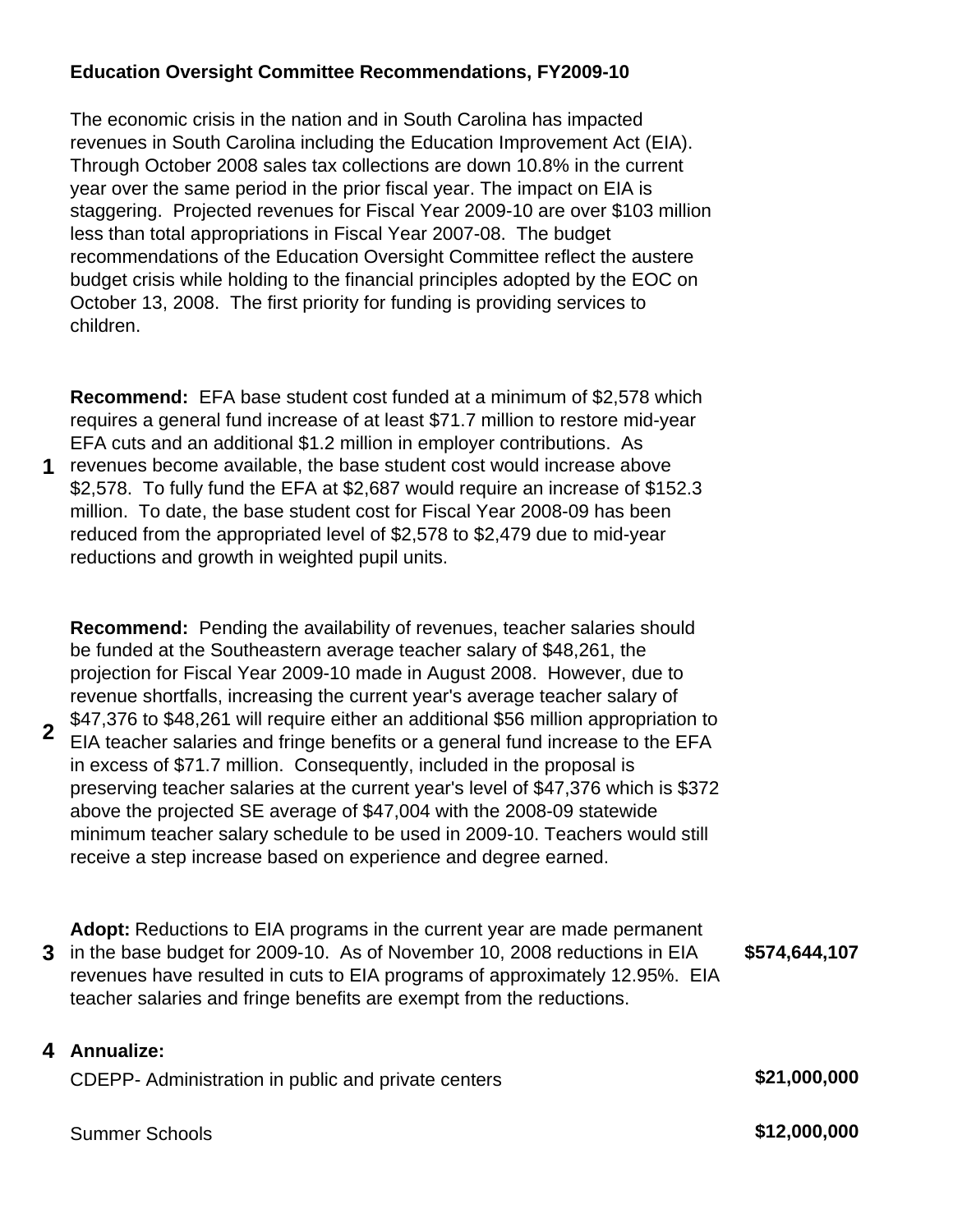### **5 Consolidate** EIA lines for:

Students At Risk of School Failure -- Consolidate line items for Alternative Schools, Summer Schools, Reduce Class Size, Act 135 Academic Assistance, Parent Support and Family Literacy Total: \$161,743,491

Students served in artistic and academic Gifted and Talented Programs and taking AP or IB exams. Funds allocated to assessment for AP exam costs and identification of Gifted and Talented students

Total: \$29,470,149

Professional Development -- Consolidate line items for NSF Grants, Critical Teaching Needs, Principal Executive Institute and 75% of current professional development funds Total: \$7,890,088

Reading Programs -- Consolidate funding for Governor's Reading Institute, Reading Recovery and 25% of current professional development funds Total: \$7,049,512

#### **6 Restructure**

Professional Development by Independent Entities -- Reduce original Fiscal Year 2008-09 EIA appropriations by 25% and require entity to generate 25% through other funds (grants, fees, contributions, etc.)

Writing Improvement Network **(\$32,736)**

| (\$27,921) |
|------------|
| \$187,500  |
|            |
| \$187,500  |
|            |
|            |
|            |

\$100,000

National Board Supplement -- Discontinue the program after all current obligations are met. In the meantime, SCDE would look at alternatives including pay for performance. To meet current obligations, a projected 6,416 teachers would receive the \$7,500 supplement in 2009-10 due to teachers being certified in December 2008 and 2009. **\$4,211,540**

**<sup>7</sup> Preserve** teacher salaries at the current year's average requires less EIA **revenues we teacher salaries at the current year's average requires less LIA** (\$4,532,311)

#### **8 Reduce and Restructure**

Funding of EAA technical assistance -- Fund schools newly identified by the 2008 school report cards. Continue funding schools in their second and third year of technical assistance. **(\$21,245,294)**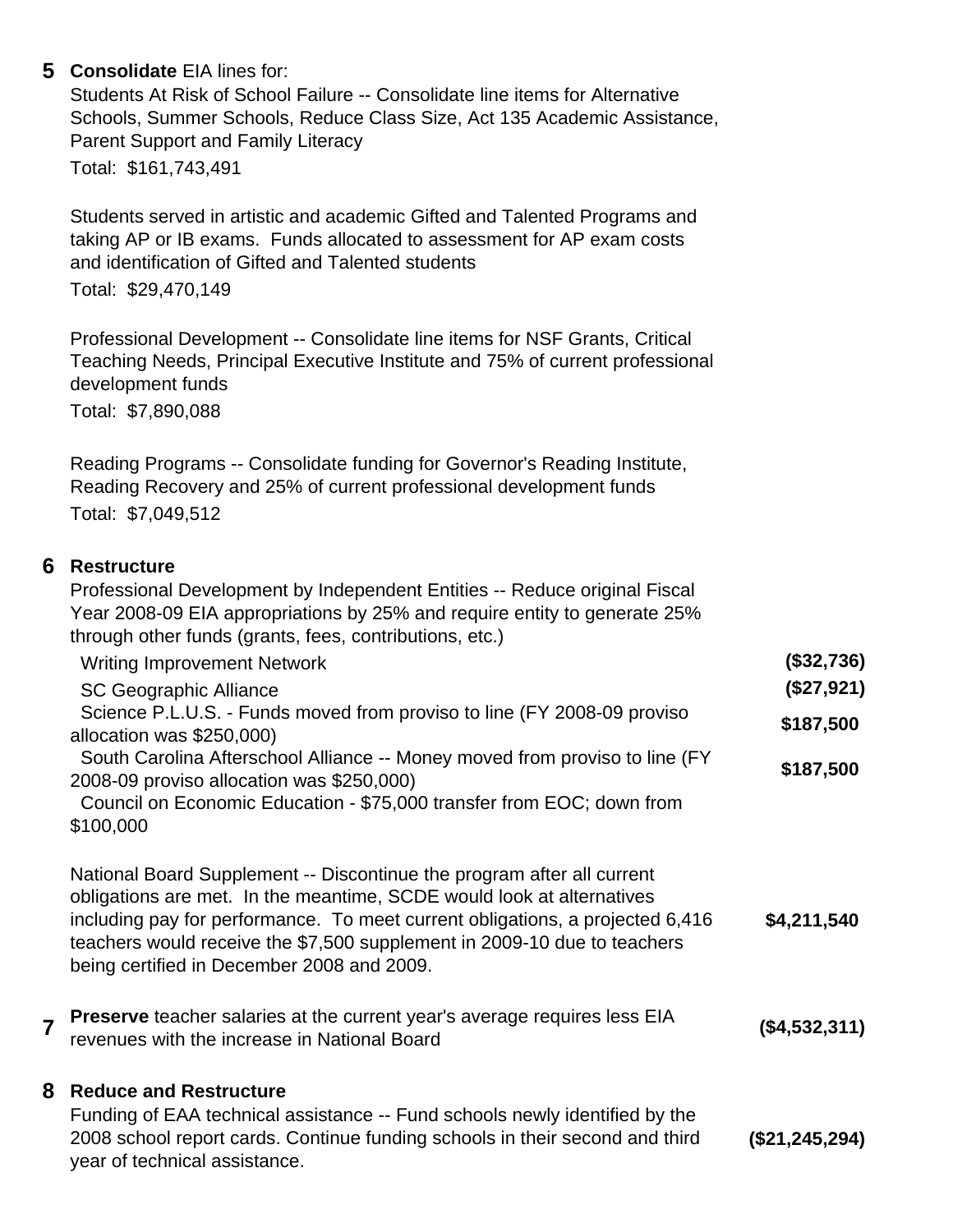Eliminate Proviso 1.74. that provides a disproportionate per pupil funding level to eight schools that receive multiple report cards

For any school that received its third year of funding in 2008-09 and improved from Unsatisfactory to Below Average based on the 2008 report card continue funding these schools at the 2008-09 level.

For schools that received three years of technical assistance funding and showed declines or no change in their absolute performance rating based on the 2008 school report cards, these persistently underperforming schools would receive the following assistance and intervention:

 Allow the children residing in these consistently underperforming schools to transfer to a different public school with a higher absolute rating in or outside the district of residence. The child's district of residence would provide to the receiving district an amount equal to the local revenues per pupil of the receiving district.

 Pursuant to Section 59-18-1520 ask that the State Board of Education and Superintendent of Education determine if a state of emergency exists in these persistently underperforming schools and take appropriate action.

 The South Carolina Department of Education would work with the persistently underperforming districts to implement innovative strategies for improved student achievement at a total cost of up to \$10 million and that the persistent underperformance be addressed with urgency.

**Suspend** by proviso for one year the following EIA programs with funds

| ჟ | transferred to teacher salaries and fringe benefits:                             |                |
|---|----------------------------------------------------------------------------------|----------------|
|   | <b>Arts Curricula Grants</b>                                                     | (\$1,304,919)  |
|   | <b>Competitive Teacher Grants</b>                                                | (\$1,051,267)  |
|   | <b>Palmetto Gold and Silver Awards</b>                                           | (\$2,450,423)  |
|   | <b>External Review Team Evaluations</b>                                          | (\$1,120,660)  |
|   | <b>Instructional Materials</b>                                                   | (\$19,014,287) |
|   | <b>10 Eliminate</b> from EIA funding:                                            |                |
|   | Service Learning Engagement                                                      | (\$53,288)     |
|   | Office of School Improvement Council Assistance                                  | (\$164,717)    |
|   | <b>11 Increase</b> funding for Formative Assessments                             | \$3,400,000    |
|   | Net EIA Recommendations of Education Oversight Committee, Fiscal<br>Year 2009-10 | \$564,632,824  |
|   | <b>Balance of EIA Revenues:</b>                                                  | \$10,011,283   |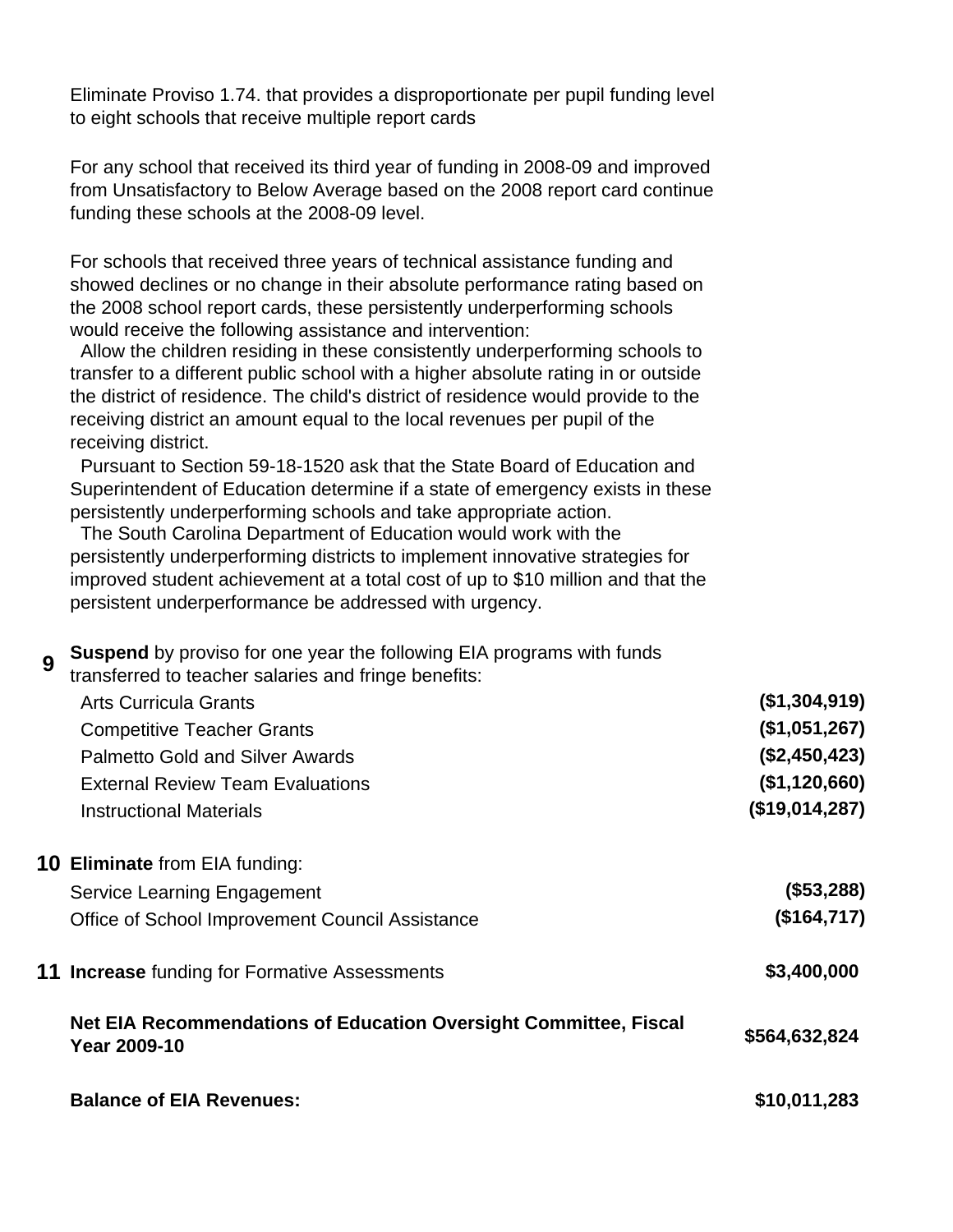| <b>Education Improvement Act -</b><br><b>Line Item Appropriations</b> | FY 2008-2009<br><b>Appropriation Act</b> | Projected<br>November<br><b>Adjusted</b><br>Appropriation | <b>EOC</b> Increase or<br>Decrease to<br><b>Adjusted</b><br>Appropriation | <b>Explanation</b>                                   | <b>TOTAL</b><br><b>Recommended</b><br>for 2009-10 |
|-----------------------------------------------------------------------|------------------------------------------|-----------------------------------------------------------|---------------------------------------------------------------------------|------------------------------------------------------|---------------------------------------------------|
| A. STANDARDS, TEACHING,                                               |                                          |                                                           |                                                                           |                                                      |                                                   |
| <b>LEARNING, ACCOUNTABILITY</b>                                       |                                          |                                                           |                                                                           |                                                      |                                                   |
| 1. Student Learning                                                   |                                          |                                                           |                                                                           |                                                      |                                                   |
| <b>Personal Service Classified</b><br>Positions                       | 70,535                                   | 61,176                                                    | 0                                                                         |                                                      | 61,176                                            |
| <b>Other Operating Expenses</b>                                       | 164,506                                  | 142,678                                                   |                                                                           |                                                      | 142,678                                           |
| <b>Advance Placement</b>                                              | 3,738,827                                | 3,242,726                                                 | (3,242,726)                                                               |                                                      | 0                                                 |
| <b>Gifted and Talented</b>                                            | 33,766,617                               | 28,536,291                                                | (28, 536, 291)                                                            |                                                      | $\Omega$                                          |
| <b>Handicapped Student Services</b>                                   | 3,960,159                                | 3,346,745                                                 |                                                                           |                                                      | 3,346,745                                         |
| Junior Scholars--District                                             | 48,556                                   | 42,113                                                    | (42, 113)                                                                 | Consolidate in NEW Line<br>Artistic and Academically | 0                                                 |
| <b>NEW: Artistic and Academically</b>                                 |                                          |                                                           | 29,366,130                                                                | <b>Advanced Students</b>                             |                                                   |
| <b>Advanced Students</b>                                              |                                          |                                                           |                                                                           |                                                      | 29,366,130                                        |
| Aid to Other Entities--Jr Scholars                                    | 26,888                                   | 23,320                                                    | 0                                                                         |                                                      | 23,320                                            |
| Aid to Other Agencies-Jr Scholars                                     | 135,294                                  | 117,342                                                   | 0                                                                         |                                                      | 117,342                                           |
| <b>Tech Prep</b>                                                      | 3,827,808                                | 3,319,901                                                 | O                                                                         |                                                      | 3,319,901                                         |
| Alloc EIA - Other Entities                                            | 447                                      | 388                                                       |                                                                           |                                                      | 388                                               |
| Alloc EIA - Other Agencies                                            | 14,731                                   | 12,776                                                    | 0                                                                         |                                                      | 12,776                                            |
| Modernize Vocational Equipment                                        | 3,732,724                                | 3,237,433                                                 | 0                                                                         |                                                      | 3,237,433                                         |
| Arts Curricula                                                        | 1,504,557                                | 1,304,919                                                 | 0                                                                         | Suspend for one year                                 | 1,304,919                                         |
| P.L. 99-457 Preschool Children w/<br><b>Disabilities</b>              | 3,742,202                                | 3,162,549                                                 | 0                                                                         |                                                      | 3,162,549                                         |
| <b>Adult Education</b>                                                | 11,939,480                               | 10,355,244                                                | $\bf{0}$                                                                  |                                                      | 10,355,244                                        |
|                                                                       |                                          |                                                           |                                                                           | Consolidate into new Line:                           |                                                   |
| <b>Alternative Schools</b>                                            | 11,008,140                               | 9,547,483                                                 | (9, 547, 483)                                                             | Students at risk of school                           |                                                   |
|                                                                       |                                          |                                                           |                                                                           | failure                                              | 0                                                 |
| Middle School Initiative                                              | 4,649,989                                | 3,929,723                                                 | 0                                                                         |                                                      | 3,929,723                                         |
| Credits High School Diploma                                           | 22,256,663                               | 18,809,188                                                | 0                                                                         |                                                      | 18,809,188                                        |
| <b>High Schools That Work</b>                                         | 941,770                                  | 816,808                                                   | 0                                                                         |                                                      | 816,808                                           |
| <b>Young Adult Education</b>                                          | 1,506,832                                | 1,306,892                                                 | $\bf{0}$                                                                  |                                                      | 1,306,892                                         |
| <b>Subtotal</b>                                                       | 107,036,725                              | 91,315,695                                                |                                                                           |                                                      | 79,313,212                                        |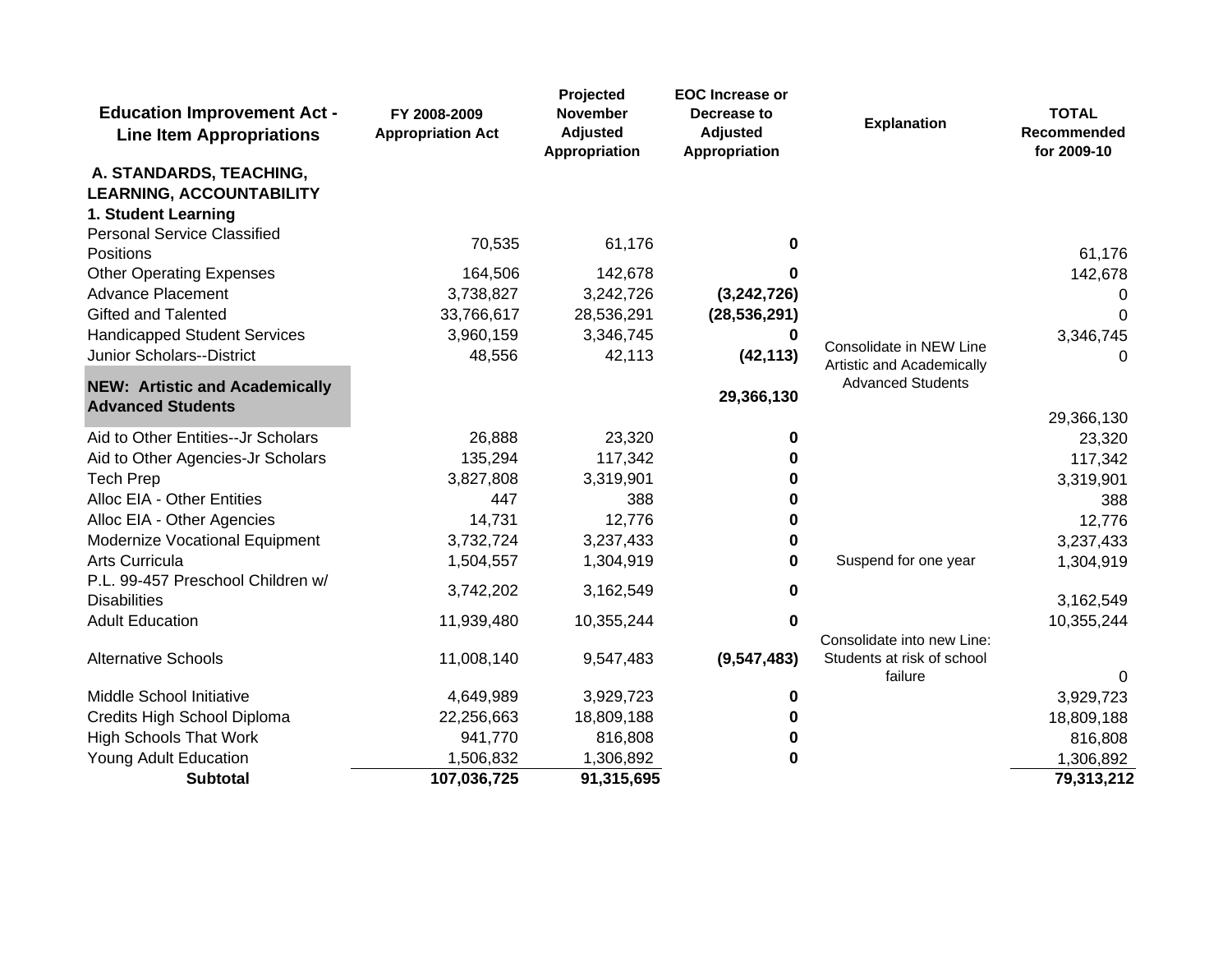| <b>Education Improvement Act -</b><br><b>Line Item Appropriations</b> | FY 2008-2009<br><b>Appropriation Act</b> | Projected<br><b>November</b><br><b>Adjusted</b><br>Appropriation | <b>EOC</b> Increase or<br>Decrease to<br><b>Adjusted</b><br>Appropriation | <b>Explanation</b>                                                                                                                  | <b>TOTAL</b><br>Recommended<br>for 2009-10 |
|-----------------------------------------------------------------------|------------------------------------------|------------------------------------------------------------------|---------------------------------------------------------------------------|-------------------------------------------------------------------------------------------------------------------------------------|--------------------------------------------|
| 2. Student Testing                                                    |                                          |                                                                  |                                                                           |                                                                                                                                     |                                            |
| <b>Personal Service Classified</b><br><b>Positions</b>                | 587,720                                  | 509,736                                                          | 0                                                                         |                                                                                                                                     | 509,736                                    |
| Other operating Expenses<br><b>Special Items</b>                      | 400,559                                  | 347,409                                                          | 0                                                                         |                                                                                                                                     | 347,409                                    |
| <b>New Line: Formative</b><br><b>Assessments</b>                      |                                          |                                                                  | 3,400,000                                                                 | Increase in Formative<br>Assessments; approximately<br>\$3,810,040 in General Funds<br>for Formative Assessments                    | 3,400,000                                  |
| <b>New Line: AP Assessments</b>                                       |                                          |                                                                  | 1,965,000                                                                 | AP Assessments from AP line<br>item                                                                                                 | 1,965,000                                  |
| Assessment / Testing                                                  | 19,410,943                               | 16,835,328                                                       | 490,000                                                                   | G&T Assessments from G&T<br>Line Item                                                                                               | 17,325,328                                 |
| <b>Subtotal</b>                                                       | 20,399,222                               | 17,692,473                                                       |                                                                           |                                                                                                                                     | 23,547,473                                 |
| 3. Curriculum & Standards<br><b>Personal Service Classified</b>       |                                          |                                                                  |                                                                           |                                                                                                                                     |                                            |
| <b>Positions</b>                                                      | 151,866                                  | 131,715                                                          | $\bf{0}$                                                                  |                                                                                                                                     | 131,715                                    |
| <b>Other Personal Service</b>                                         | 5,697                                    | 4,941                                                            | 0                                                                         |                                                                                                                                     | 4,941                                      |
| <b>Other Operating Expenses</b><br><b>Special Items</b>               | 50,513                                   | 43,810                                                           | 0                                                                         |                                                                                                                                     | 43,810                                     |
| Governors Institute of Reading                                        | 2,790,346                                | 2,420,098                                                        | (2,420,098)                                                               | Consolidate into new line for<br>Reading                                                                                            |                                            |
| <b>New Line: Reading</b>                                              |                                          |                                                                  | 7,049,512                                                                 | Consolidated lines representing<br>Governors Institute of Reading,<br>Reading Recovery and 25% of<br>professional development funds |                                            |
|                                                                       |                                          |                                                                  |                                                                           |                                                                                                                                     | 7,049,512                                  |
| <b>Instructional Materials</b><br>Aid to Subdivisions                 | 21,923,259                               | 19,014,288                                                       | 0                                                                         | Suspend for one year                                                                                                                | 19,014,288                                 |
| <b>Competitive Teacher Grants</b>                                     | 1,212,099                                | 1,051,267                                                        | 0                                                                         | Suspend for one year                                                                                                                | 1,051,267                                  |
| <b>Subtotal</b>                                                       | 26,133,780                               | 22,666,119                                                       |                                                                           |                                                                                                                                     | 27,295,533                                 |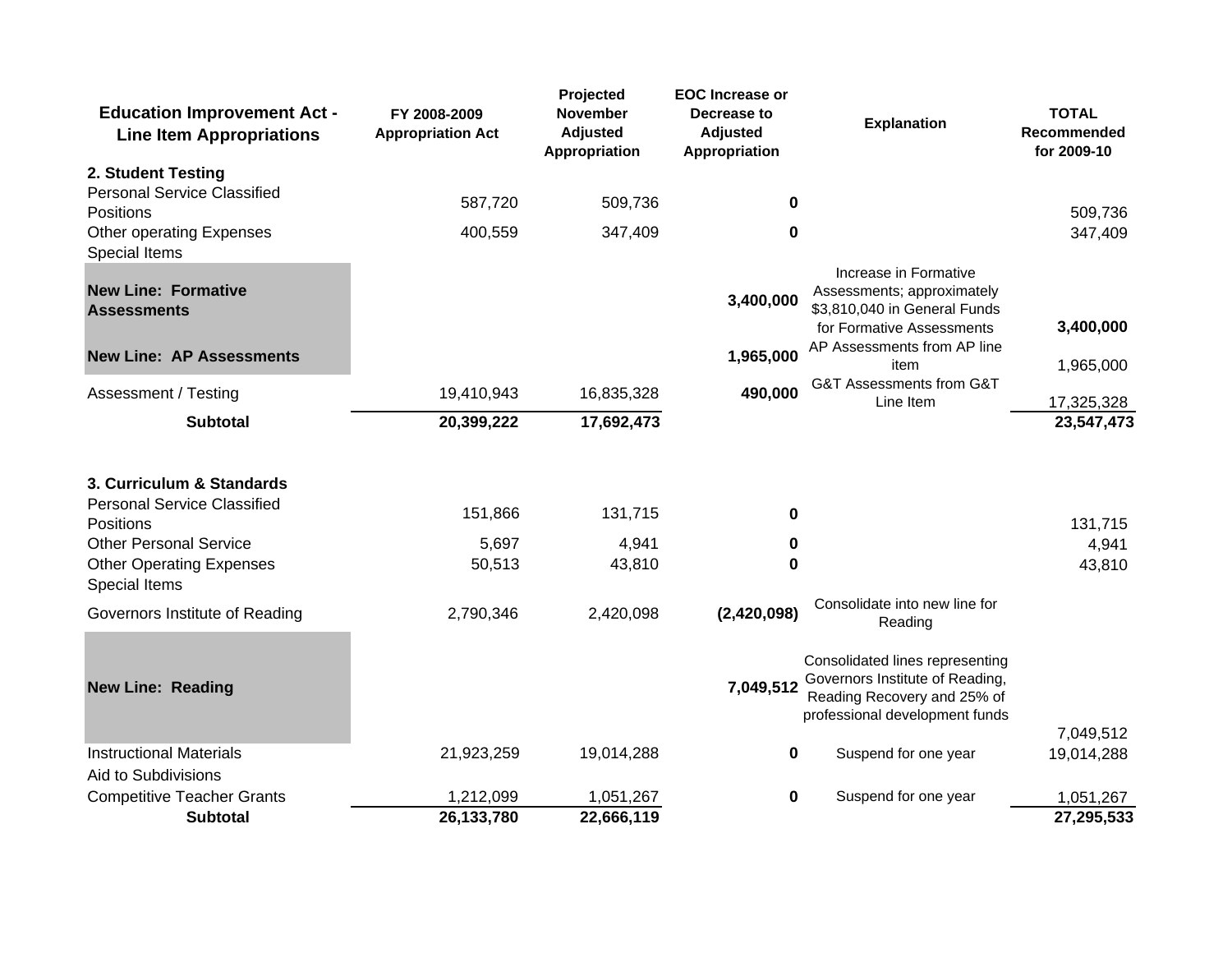| <b>Education Improvement Act -</b><br><b>Line Item Appropriations</b> | FY 2008-2009<br><b>Appropriation Act</b> | Projected<br>November<br><b>Adjusted</b><br>Appropriation | <b>EOC</b> Increase or<br>Decrease to<br><b>Adjusted</b><br>Appropriation | <b>Explanation</b>                                                                   | <b>TOTAL</b><br>Recommended<br>for 2009-10 |
|-----------------------------------------------------------------------|------------------------------------------|-----------------------------------------------------------|---------------------------------------------------------------------------|--------------------------------------------------------------------------------------|--------------------------------------------|
| 4. Assistance, Intervention, &                                        |                                          |                                                           |                                                                           |                                                                                      |                                            |
| Reward                                                                |                                          |                                                           |                                                                           |                                                                                      |                                            |
| <b>Personal Service Classified</b><br>Positions                       | 1,821,889                                | 1,580,145                                                 |                                                                           |                                                                                      | 1,580,145                                  |
| <b>Other Operating Expenses</b>                                       | 1,638,815                                | 1,421,363                                                 |                                                                           |                                                                                      | 1,421,363                                  |
| <b>Special Items</b>                                                  |                                          |                                                           |                                                                           |                                                                                      |                                            |
| <b>EAA Technical Assistance</b>                                       | 76,380,078                               | 66,245,294                                                | (21, 245, 294)                                                            | Reduce                                                                               | 45,000,000                                 |
| <b>External Review Teams</b>                                          | 1,292,108                                | 1,120,660                                                 | 0                                                                         | Suspend for one year                                                                 | 1,120,660                                  |
| <b>Report Cards</b>                                                   | 915,205                                  | 793,768                                                   | 0                                                                         |                                                                                      | 793,768                                    |
| Palmetto Gold & Silver Awards                                         | 2,825,310                                | 2,450,423                                                 | 0                                                                         | Suspend for one year                                                                 | 2,450,423                                  |
|                                                                       |                                          |                                                           |                                                                           | Consolidate into new Line:                                                           |                                            |
| <b>Summer Schools</b>                                                 | 17,514,247                               | 14,801,354                                                | (14, 801, 354)                                                            | Students at risk of school<br>failure                                                | $\Omega$                                   |
| Student Identifier                                                    | 1,250,708                                | 1,084,753                                                 | 0                                                                         |                                                                                      | 1,084,753                                  |
| Data Collection                                                       | 1,543,043                                | 1,338,298                                                 | 0                                                                         |                                                                                      | 1,338,298                                  |
| <b>Aid to Subdivisions</b>                                            |                                          |                                                           |                                                                           |                                                                                      | 0                                          |
| Aid Other State Agencies                                              | 153,647                                  | 133,260                                                   | $\bf{0}$                                                                  |                                                                                      | 133,260                                    |
|                                                                       |                                          |                                                           |                                                                           | Consolidate into new Line:                                                           |                                            |
| <b>Reduce Class Size</b>                                              | 33,006,617                               | 27,894,015                                                | (27, 894, 015)                                                            | Students at risk of school                                                           |                                            |
|                                                                       |                                          |                                                           |                                                                           | failure                                                                              | $\Omega$                                   |
|                                                                       |                                          |                                                           |                                                                           | Consolidate into new Line:<br>Students at risk of school                             |                                            |
| Act 135 - Academic Assistance                                         | 113,423,554                              | 95,841,072                                                | (95, 841, 072)                                                            | failure; \$3.2 million allocated<br>from Reading Recovery to new<br>Line for Reading | 0                                          |
|                                                                       |                                          |                                                           |                                                                           | Consolidated lines and                                                               |                                            |
| <b>NEW: Students at Risk of School</b>                                |                                          |                                                           |                                                                           | 161,743,491 annualization of summer school                                           |                                            |
| <b>Failure</b>                                                        |                                          |                                                           |                                                                           | funds, \$12.0 million                                                                | 161,743,491                                |
| <b>Subtotal</b>                                                       | 251,765,221                              | 214,704,405                                               |                                                                           |                                                                                      | 216,666,161                                |
| <b>B. Early Childhood</b>                                             |                                          |                                                           |                                                                           |                                                                                      |                                            |
| <b>Personal Service Classified</b>                                    | 452,649                                  | 392,588                                                   | 0                                                                         |                                                                                      |                                            |
| <b>Positions</b>                                                      | 669,617                                  | 580,766                                                   |                                                                           |                                                                                      | 392,588                                    |
| <b>Other Operating Expenses</b><br>Alloc EIA - 4 YR Early Child       | 20,561,361                               | 17,376,481                                                | 0                                                                         |                                                                                      | 580,766                                    |
|                                                                       |                                          |                                                           | 0                                                                         |                                                                                      | 17,376,481                                 |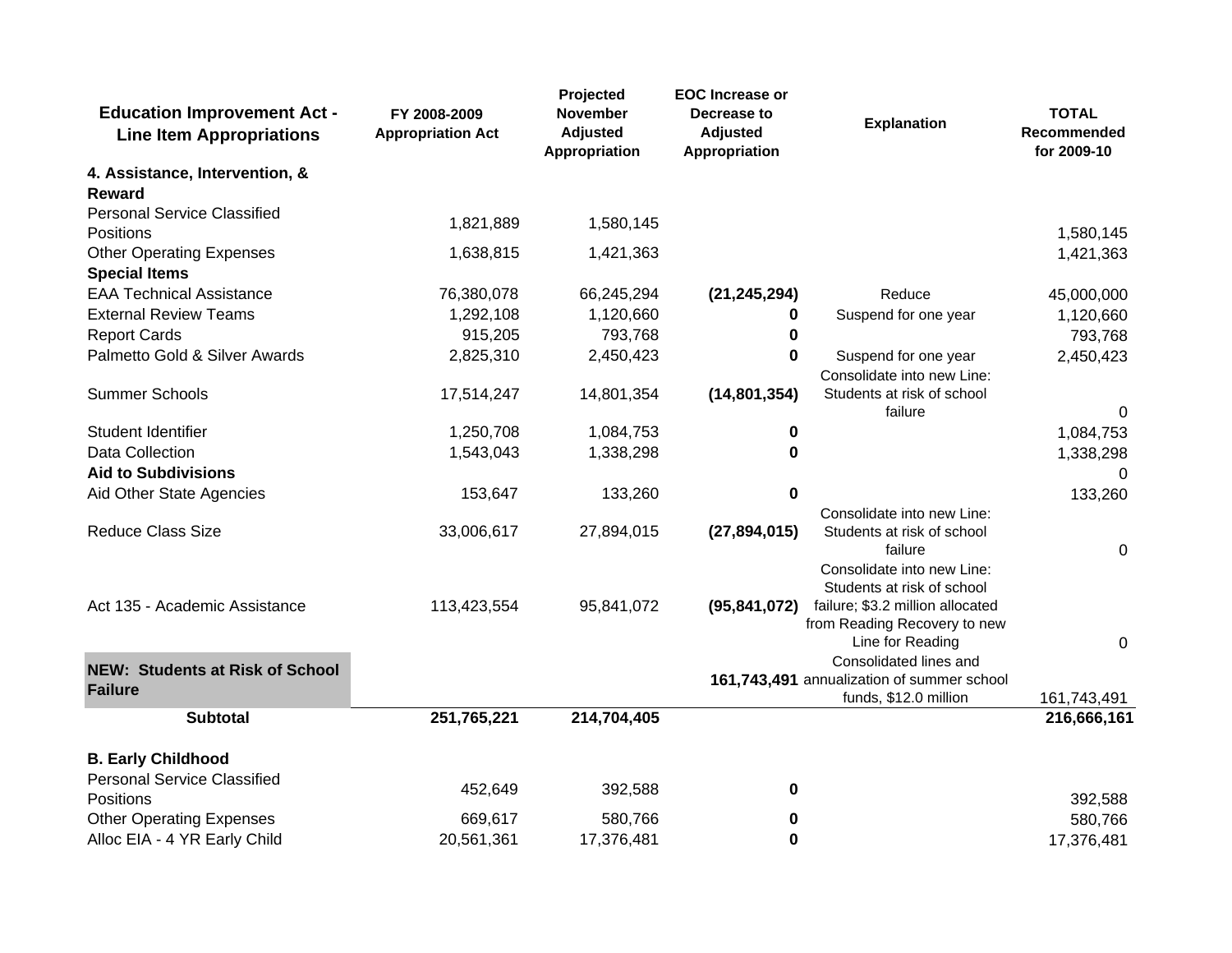| <b>Education Improvement Act -</b><br><b>Line Item Appropriations</b>      | FY 2008-2009<br><b>Appropriation Act</b> | <b>Projected</b><br><b>November</b><br><b>Adjusted</b><br>Appropriation | <b>EOC</b> Increase or<br>Decrease to<br><b>Adjusted</b><br>Appropriation | <b>Explanation</b>                                            | <b>TOTAL</b><br>Recommended<br>for 2009-10 |
|----------------------------------------------------------------------------|------------------------------------------|-------------------------------------------------------------------------|---------------------------------------------------------------------------|---------------------------------------------------------------|--------------------------------------------|
| <b>NEW: CDEPP</b>                                                          |                                          |                                                                         | 21,000,000                                                                | Annualization                                                 | 21,000,000                                 |
| Alloc EIA - School Bus Driver<br><b>Salaries</b>                           | 424,527                                  | $\mathbf 0$                                                             | 0                                                                         |                                                               | 0                                          |
| Alloc EIA - Parent Support                                                 | 3,917,344                                | 3,310,562                                                               | (3,310,562)                                                               | Consolidate into new Line:<br>Students at risk of school      | $\mathbf{0}$                               |
| <b>Family Literacy</b>                                                     | 1,832,918                                | 1,549,006                                                               | (1,549,006)                                                               | failure                                                       | 0                                          |
| <b>Subtotal</b>                                                            | 27,858,416                               | 23,209,403                                                              |                                                                           |                                                               | 39,349,835                                 |
| <b>C. TEACHER QUALITY</b>                                                  |                                          |                                                                         |                                                                           |                                                               |                                            |
| 1. Certification<br><b>Personal Service Classified</b><br><b>Positions</b> | 1,285,000                                | 1,114,495                                                               | 0                                                                         |                                                               | 1,114,495                                  |
| <b>Other Personal Service</b>                                              | 1,899                                    | 1,647                                                                   | 0                                                                         |                                                               | 1,647                                      |
| <b>Other Operating Expenses</b>                                            | 768,758                                  | 669,752                                                                 | 0                                                                         |                                                               | 669,752                                    |
| <b>Subtotal</b>                                                            | 2,055,657                                | 1,785,894                                                               |                                                                           |                                                               | 1,785,894                                  |
| 2. Retention & Reward                                                      |                                          |                                                                         |                                                                           |                                                               |                                            |
| <b>Special Items</b>                                                       |                                          |                                                                         |                                                                           |                                                               |                                            |
| Teacher of the Year Award                                                  | 156,430                                  | 135,673                                                                 | 0                                                                         |                                                               | 135,673                                    |
| <b>Teacher Quality Commission</b><br><b>Teacher Salary Supplement</b>      | 512,154                                  | 444,197                                                                 | n                                                                         |                                                               | 444,197                                    |
|                                                                            | 77,061,350                               | 77,061,350                                                              | (3,811,150)                                                               |                                                               | 73,250,200                                 |
| Teacher Salary Supplement - Fringe                                         | 15,766,752                               | 15,766,752                                                              | (721, 161)                                                                |                                                               | 15,045,591                                 |
| <b>Critical Teaching Needs</b>                                             | 567,803                                  | 492,462                                                                 | (492, 462)                                                                | Consolidate into New Line:<br><b>Professional Development</b> | $\Omega$                                   |
| <b>National Board Certification</b>                                        | 45,624,348                               | 45,624,348                                                              | 4,211,540                                                                 |                                                               | 49,835,888                                 |
| <b>Teacher Supplies</b>                                                    | 13,657,906                               | 13,657,906                                                              |                                                                           |                                                               | 13,657,906                                 |
| <b>Subtotal</b>                                                            | 153,346,743                              | 153,182,688                                                             |                                                                           |                                                               | 152,369,455                                |
| 3. Professional Development<br><b>Special Items</b>                        |                                          |                                                                         |                                                                           |                                                               |                                            |
| <b>New Line: Professional</b>                                              |                                          |                                                                         | 7,890,088                                                                 |                                                               |                                            |
| <b>Development</b>                                                         |                                          |                                                                         |                                                                           |                                                               | 7,890,088                                  |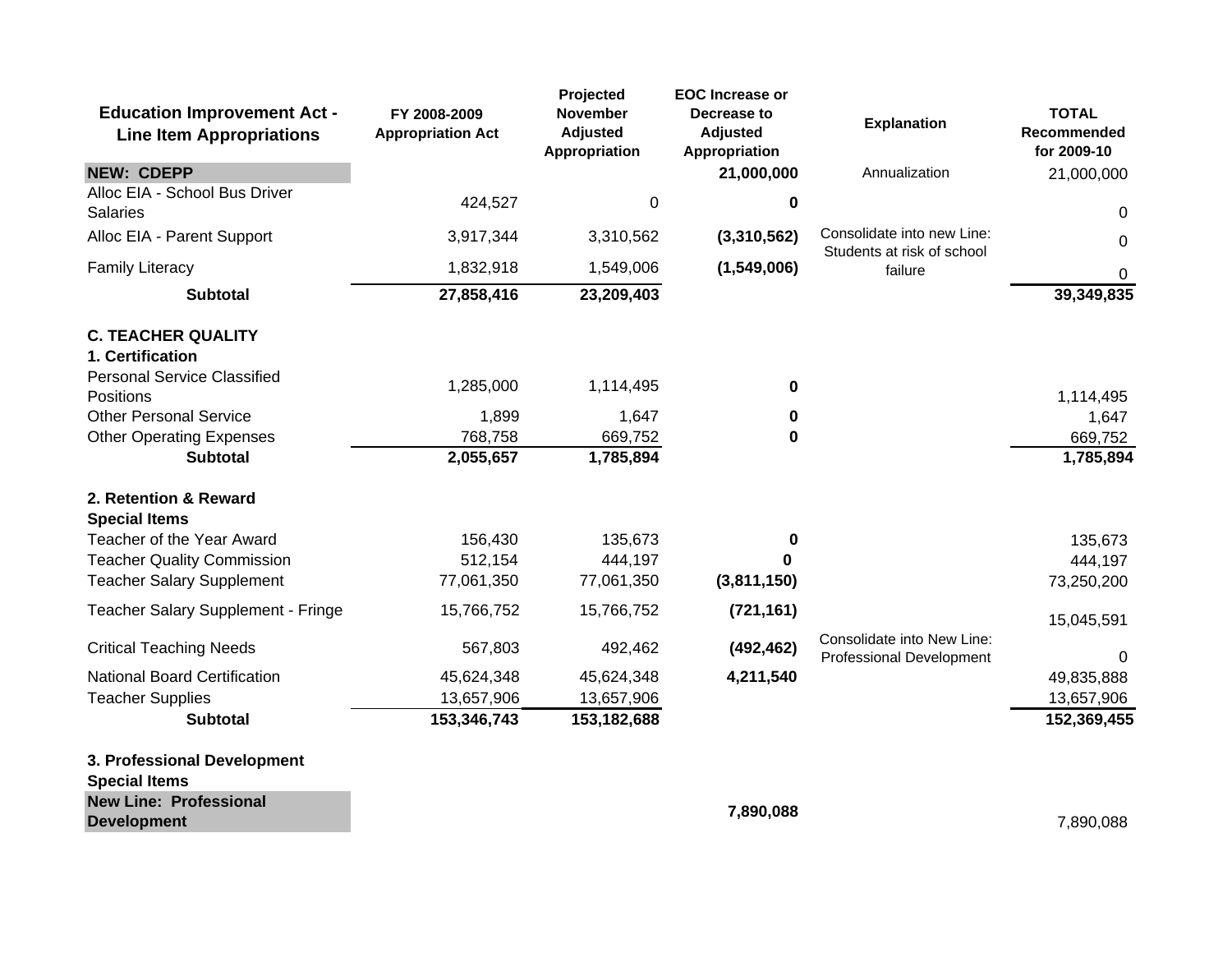| <b>Education Improvement Act -</b><br><b>Line Item Appropriations</b>                                        | FY 2008-2009<br><b>Appropriation Act</b> | Projected<br>November<br><b>Adjusted</b><br>Appropriation | <b>EOC</b> Increase or<br>Decrease to<br><b>Adjusted</b><br>Appropriation | <b>Explanation</b>                                                                                       | <b>TOTAL</b><br>Recommended<br>for 2009-10 |  |
|--------------------------------------------------------------------------------------------------------------|------------------------------------------|-----------------------------------------------------------|---------------------------------------------------------------------------|----------------------------------------------------------------------------------------------------------|--------------------------------------------|--|
| Professional Development - EAA                                                                               | 6,592,390                                | 5,717,654                                                 |                                                                           | Consolidate 75% into New Line:<br>(5,717,654) Professional Development and<br>25% into Reading Line Item | $\Omega$                                   |  |
| Aid to Subdivisions<br>Professional Development NSF<br>Grant                                                 | 2,731,493                                | 2,369,054                                                 | (2,369,054)                                                               | Consolidate into New Line:<br>Professional Development                                                   | 0                                          |  |
| <b>Subtotal</b>                                                                                              | 9,323,883                                | 8,086,708                                                 |                                                                           |                                                                                                          | 7,890,088                                  |  |
| <b>E. LEADERSHIP</b><br>1. Schools<br><b>Personal Service Classified</b>                                     | 744,386                                  | 645,614                                                   | 0                                                                         |                                                                                                          |                                            |  |
| <b>Positions</b><br><b>Other Personal Service</b><br><b>Other Operating Expenses</b><br><b>Special Items</b> | 31,902<br>343,631                        | 27,669<br>298,035                                         | 0<br>$\bf{0}$                                                             |                                                                                                          | 645,614<br>27,669<br>298,035               |  |
| Principal Executive Institute - EAA                                                                          | 853,592                                  | 740,330                                                   | (740, 330)                                                                | Consolidate into New Line:<br><b>Professional Development</b>                                            | $\Omega$                                   |  |
| Aid to Subdivisions<br><b>Principal Salary Supplement</b><br><b>Subtotal</b>                                 | 2,917,719<br>4,891,230                   | 2,465,775<br>4,177,423                                    | $\boldsymbol{0}$                                                          |                                                                                                          | 2,465,775<br>3,437,093                     |  |
| 2. State<br><b>Personal Service Classified</b>                                                               | 98,711                                   | 85,613                                                    | 0                                                                         |                                                                                                          |                                            |  |
| Positions<br><b>Other Personal Service</b>                                                                   | 100,000                                  | 86,732                                                    | 0                                                                         |                                                                                                          | 85,613<br>86,732                           |  |
| <b>Other Operating Expenses</b><br><b>Aid to Subdivisions</b>                                                | 360,959                                  | 313,064                                                   | 0                                                                         |                                                                                                          | 313,064                                    |  |
| Technology                                                                                                   | 12,886,895                               | 11,176,949                                                | 0                                                                         |                                                                                                          | 11,176,949                                 |  |
| <b>Employer Contributions</b><br><b>Special Items</b>                                                        | 1,280,330                                | 1,110,444                                                 | 0                                                                         |                                                                                                          | 1,110,444                                  |  |
| <b>EOC Public Relations</b>                                                                                  | 213,398                                  | 185,082                                                   | 0                                                                         |                                                                                                          | 185,082                                    |  |
| <b>Subtotal</b>                                                                                              | 14,940,293                               | 12,957,884                                                |                                                                           |                                                                                                          | 12,957,884                                 |  |

**F. PARTNERSHIPS**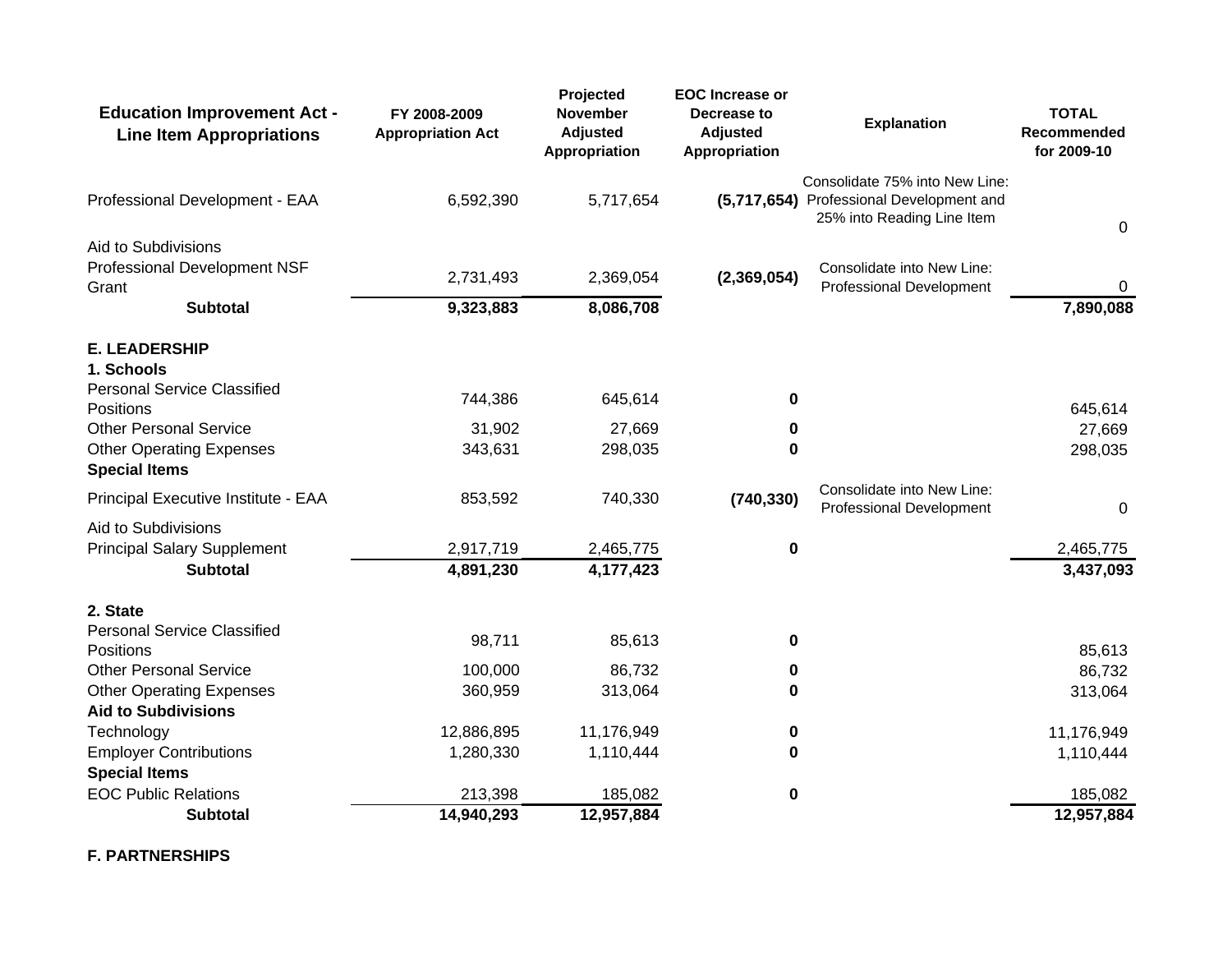| <b>Education Improvement Act -</b><br><b>Line Item Appropriations</b> | FY 2008-2009<br><b>Appropriation Act</b> | Projected<br><b>November</b><br><b>Adjusted</b><br>Appropriation | <b>EOC</b> Increase or<br>Decrease to<br><b>Adjusted</b><br>Appropriation | <b>Explanation</b>                                                     | <b>TOTAL</b><br>Recommended<br>for 2009-10 |
|-----------------------------------------------------------------------|------------------------------------------|------------------------------------------------------------------|---------------------------------------------------------------------------|------------------------------------------------------------------------|--------------------------------------------|
| 1. Business and Community                                             |                                          |                                                                  |                                                                           |                                                                        |                                            |
| <b>Other Personal Service</b>                                         | 1,800                                    | 1,561                                                            | 0                                                                         |                                                                        | 1,561                                      |
| <b>Other Operating Expenses</b>                                       | 77,037                                   | 66,815                                                           | 0                                                                         |                                                                        | 66,815                                     |
| <b>Subtotal</b>                                                       | 78,837                                   | 68,376                                                           |                                                                           |                                                                        | 68,376                                     |
| 2. Other Agencies & Entities                                          |                                          |                                                                  |                                                                           |                                                                        |                                            |
| State Agency Teacher Pay (F30)                                        | 944,000                                  | 944,000                                                          | 0                                                                         |                                                                        | 277,640                                    |
| Writing Improvement Network-USC<br>(H27)                              | 271,648                                  | 236,472                                                          | (32, 736)                                                                 | 25% reduction of base<br>appropriation                                 | 203,736                                    |
| <b>Education Oversight Committee</b><br>(A85)                         | 1,283,981                                | 1,117,717                                                        |                                                                           | Transferred to line item for<br>(75,000) Council on Economic Education | 1,042,717                                  |
| SC Geographic Alliance-USC (H27)                                      | 231,675                                  | 201,677                                                          | (27, 921)                                                                 | 25% reduction of base<br>appropriation                                 | 173,756                                    |
| Gov. School Arts & Humanities<br>(H63)                                | 687,915                                  | 687,915                                                          | 0                                                                         |                                                                        | 749,799                                    |
| Wil Lou Gray Opportunity School<br>(H71)                              | 605,294                                  | 605,294                                                          | 0                                                                         |                                                                        | 605,294                                    |
| School for Deaf & Blind (H75)                                         | 6,640,026                                | 6,640,026                                                        | O                                                                         |                                                                        | 7,176,110                                  |
| Disabilities & Special Needs (J16)                                    | 763,653                                  | 763,653                                                          | 0                                                                         |                                                                        | 763,653                                    |
| John De La Howe School (L12)                                          | 363,734                                  | 363,734                                                          | 0                                                                         |                                                                        | 363,734                                    |
| School Improvement Council Project<br>(H27)                           | 189,219                                  | 164,717                                                          | (164, 717)                                                                | Eliminate EIA funding                                                  | $\Omega$                                   |
| Clemson Ag Ed Teachers                                                | 394,412                                  | 394,412                                                          | 0                                                                         |                                                                        | 419,228                                    |
| Centers of Excellence-CHE (H03)                                       | 679,111                                  | 591,173                                                          | 0                                                                         |                                                                        | 591,173                                    |
| Teacher Recruitment Program-CHE<br>(H03)                              | 5,529,145                                | 4,813,171                                                        | 0                                                                         |                                                                        | 4,813,171                                  |
| Center for Ed, Recruitment, Ret, and<br>Adv                           | 47,088                                   | 40,991                                                           | 0                                                                         |                                                                        | 40,991                                     |
| Teacher Loan Program-State<br>Treasurer (E16)                         | 5,054,521                                | 4,400,007                                                        | 0                                                                         |                                                                        | 4,400,007                                  |
| EOC 4 Year Old Evaluation                                             | 374,824                                  | 326,287                                                          | 0                                                                         |                                                                        | 326,287                                    |
| Service Learning Engagement (H03)                                     | 61,215                                   | 53,288                                                           | (53, 288)                                                                 | Eliminate EIA funding                                                  | 0                                          |
| Gov. School Science & Math (H63)                                      | 365,803                                  | 365,803                                                          | 0                                                                         |                                                                        | 409,379                                    |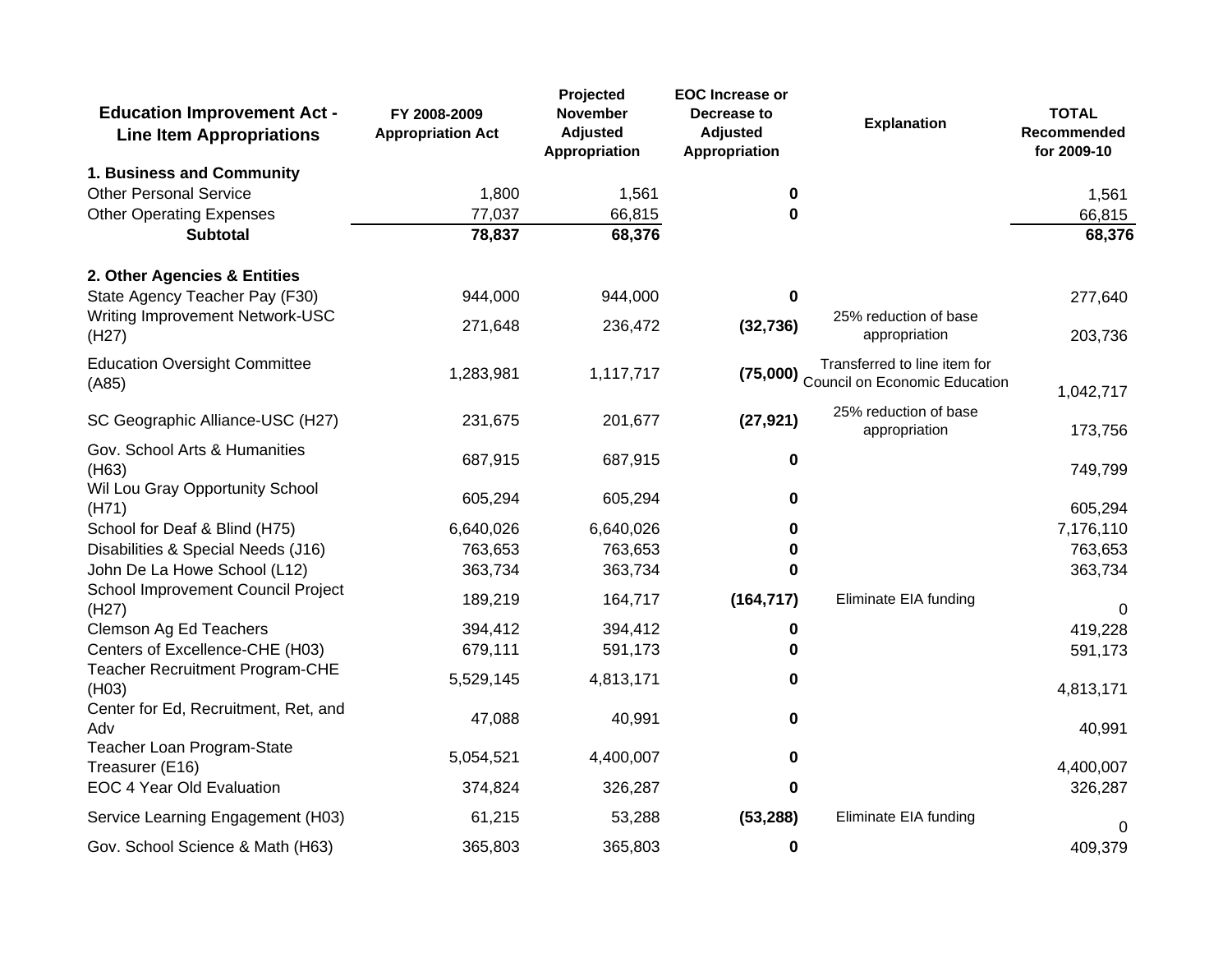| <b>Education Improvement Act -</b><br><b>Line Item Appropriations</b>                        | FY 2008-2009<br><b>Appropriation Act</b> | <b>Projected</b><br><b>November</b><br><b>Adjusted</b><br>Appropriation | <b>EOC</b> Increase or<br>Decrease to<br><b>Adjusted</b><br>Appropriation | <b>Explanation</b>                      | <b>TOTAL</b><br><b>Recommended</b><br>for 2009-10 |
|----------------------------------------------------------------------------------------------|------------------------------------------|-------------------------------------------------------------------------|---------------------------------------------------------------------------|-----------------------------------------|---------------------------------------------------|
| <b>EOC</b> Family Involvement                                                                | 42,679                                   | 37,153                                                                  | 0                                                                         |                                         | 37,153                                            |
| <b>SC Public Charter School District</b>                                                     | 470.885                                  | 409,910                                                                 | 0                                                                         |                                         | 409,910                                           |
| <b>First Steps to School Readiness</b>                                                       | 1,883,540                                | 1,639,639                                                               | 0                                                                         |                                         | 1,639,639                                         |
| New Line Items: Money Moved from<br>Provisos to Line<br><b>Council on Economic Education</b> |                                          |                                                                         | 75,000                                                                    | From EOC allocation                     | 75,000                                            |
|                                                                                              |                                          |                                                                         |                                                                           | 25% reduction - on line from            |                                                   |
| Science P.L.U.S.                                                                             |                                          |                                                                         | 187,500                                                                   | proviso                                 | 187,500                                           |
| <b>SC Afterschool Alliance</b>                                                               |                                          |                                                                         | 187,500                                                                   | 25% reduction - on line from<br>proviso | 187,500                                           |
| <b>Subtotal</b>                                                                              | 26,884,368                               | 24,797,039                                                              |                                                                           |                                         | 24,893,377                                        |
| <b>TOTAL - EIA</b>                                                                           | \$<br>644,714,375                        | 574,644,107<br>S.                                                       | 14,930,273                                                                |                                         | 589,574,380                                       |
| <b>Suspended Programs</b>                                                                    |                                          |                                                                         | (24, 941, 556)                                                            | Suspension of Programs                  | (24, 941, 556)                                    |
| <b>EIA Balance:</b>                                                                          |                                          |                                                                         | 10,011,283                                                                |                                         | 564,632,824                                       |